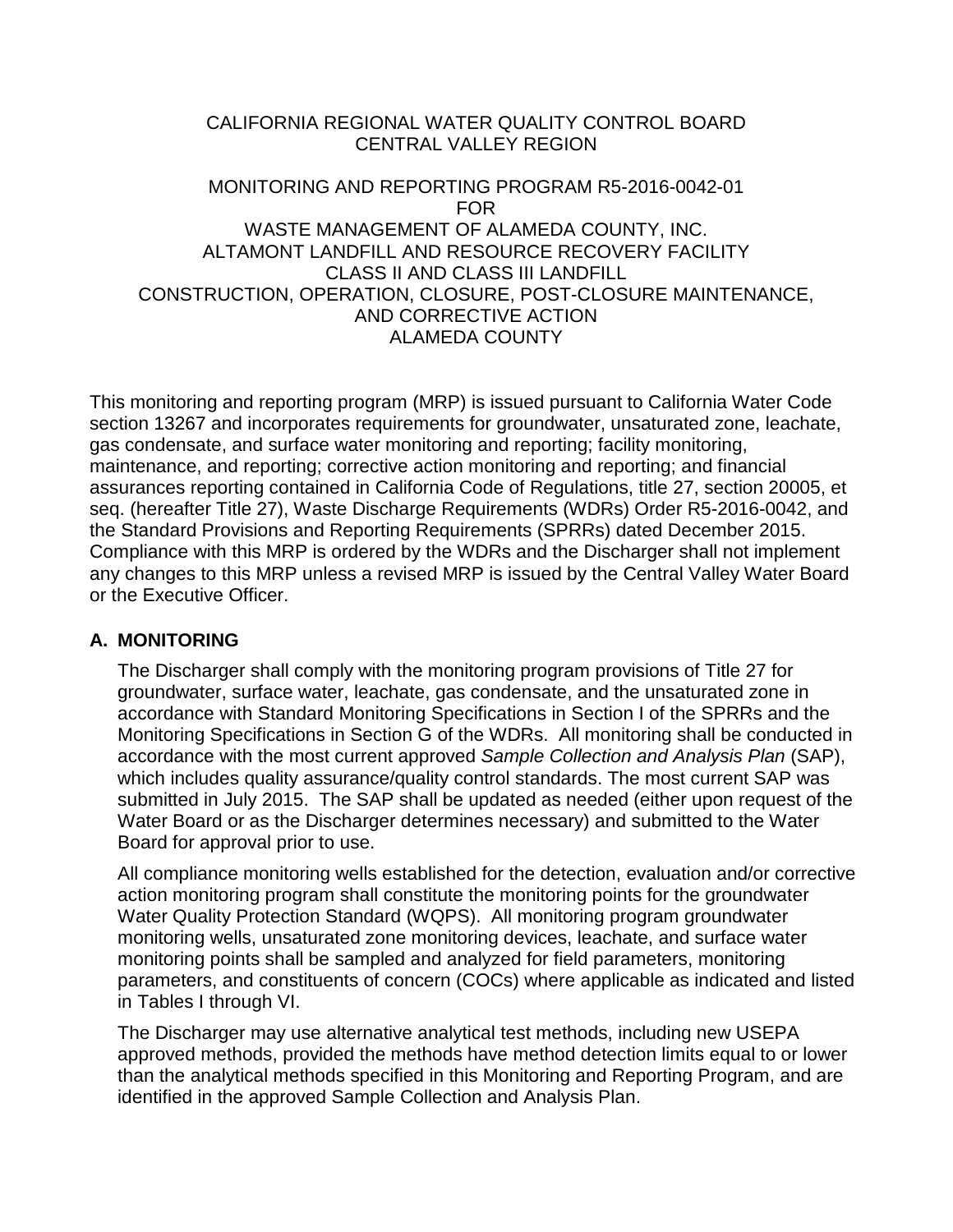While this MRP assigns monitoring points to background, detection, evaluation, and corrective action monitoring programs, it is acknowledged that these designations may change over time.

The monitoring program of this MRP includes:

## **Section Monitoring Program**

- A.1 Groundwater Monitoring
- A.2 Unsaturated Zone Monitoring (Gas Probes, Leak Detection System, and Underdrains)
- A.3 Leachate, Landfill Gas Condensate, and Surface Impoundment Monitoring
- A.4 Surface Water Monitoring
- A.5 Facility Monitoring
- A.6 Corrective Action Monitoring

## **1. Groundwater Monitoring**

The Discharger shall operate and maintain a groundwater monitoring system that complies with the applicable provisions of Title 27, sections 20415 through 20430. The monitoring system shall be certified by a California-licensed professional civil engineer or geologist as meeting the requirements of Title 27. As identified in the WDRs, the current groundwater monitoring system is being further evaluated to ensure compliance with Title 27 Detection Monitoring Program requirements.

The current groundwater monitoring network consists of the monitoring points listed below. The Discharger shall certify the groundwater monitoring system (after review and approval by Central Valley Water Board staff) each time a new unit is constructed or for corrective action. The groundwater monitoring network shall include all future or replacement wells installed for existing or future landfill units.

All wells listed in the table below shall be monitored for groundwater elevation on a quarterly basis. As described in the Table below, certain wells shall be sampled on a semiannual frequency and certain wells less frequently. Samples shall be analyzed for the constituents listed in Table 1.

| Well    | Water<br>Level<br>Monitoring | Analytical<br>Sampling<br>Frequency | <b>Unit Monitored</b> | <b>Type</b> | Other Information  |
|---------|------------------------------|-------------------------------------|-----------------------|-------------|--------------------|
| $MW-1A$ | Quarterly                    | Semiannual                          | FA1, Unit 2           | Evaluation  | Upgradient of unit |
| $MW-1B$ | Quarterly                    | 2016+COC<br>schedule $2$            | FA1, Unit 2           | Evaluation  | Upgradient of unit |
| MW-2A   | Quarterly                    | Semiannual                          | FA1, Unit 1/2         | Evaluation  | West of unit       |
| $MW-2B$ | Quarterly                    | 2016+COC<br>schedule <sup>2</sup>   | FA 1, Unit 1/2        | Evaluation  | West of unit       |
| $MW-2C$ | Quarterly                    | 2016+COC<br>schedule <sup>2</sup>   | FA 1, Unit 1/2        | Evaluation  | West of unit       |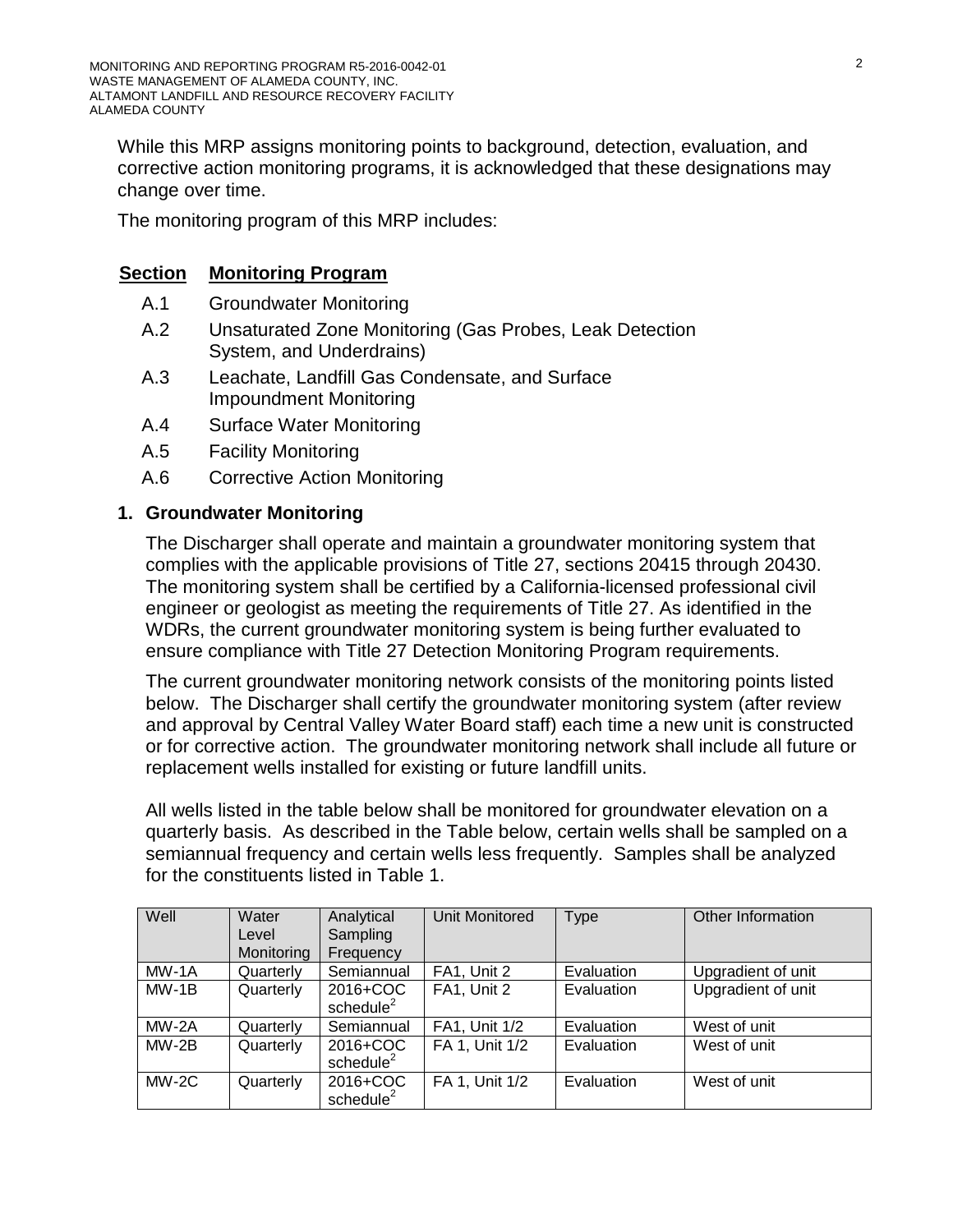| Well                | Water<br>Level<br>Monitoring | Analytical<br>Sampling<br>Frequency | <b>Unit Monitored</b>           | <b>Type</b>  | Other Information             |
|---------------------|------------------------------|-------------------------------------|---------------------------------|--------------|-------------------------------|
| $MW-3B$             | Quarterly                    | Semiannual                          | FA1, Unit 1,<br>FA <sub>2</sub> | Detection    | East of unit, near<br>release |
| MW-3C               | Quarterly                    | 2016+COC<br>schedule $2$            | FA1, Unit 1,<br>FA <sub>2</sub> | Evaluation   | East of unit, near<br>release |
| MW-4A               | Quarterly                    | Semiannual                          | FA1, Unit 2                     | Evaluation   | North of unit                 |
| MW-4B               | Quarterly                    | 2016+COC<br>$s$ chedule $2$         | FA1, Unit 2                     | Evaluation   | North of unit                 |
| MW-5A               | Quarterly                    | Semiannual                          | FA1, Unit 1                     | Evaluation   | South of unit                 |
| $MW-5B$             | Quarterly                    | 2016+COC<br>schedule <sup>2</sup>   | FA1, Unit 1                     | Evaluation   | South of unit                 |
| MW-6                | Quarterly                    | Semiannual                          | FA1, Unit 2                     | Evaluation   | West of unit                  |
| $MW-7$              | Quarterly                    | Semiannual                          | FA1, Unit 1                     | Evaluation   | South of unit                 |
| MW-8A               | Quarterly                    | Semiannual                          | <b>FA2, SI-1</b>                | Detection    | Future d/g edge of unit       |
| MW-8B               | Quarterly                    | 2016+COC<br>schedule <sup>2</sup>   | FA2, SI-1                       | Evaluation   | Future d/g edge of unit       |
| $MW-9$              | Quarterly                    |                                     | FA2, future<br>phase            | Detection    | South of unit                 |
| MW-10               | Quarterly                    | $\star$                             | FA <sub>2</sub>                 | Detection    | East of unit                  |
| <b>MW-11</b>        | Quarterly                    | Semiannual                          | FA1, Unit 1,<br>future SI       | Evaluation   | Southeast of unit             |
| MW-12               | Quarterly                    | Semiannual                          | FA1, FA2                        | Corr. Action | Between the units             |
| <b>MW-13A</b>       | Quarterly                    | Semiannual <sup>1</sup>             | FA2, Phase 3/4                  | Detection    | Downgradient                  |
| $MW-13B$            | Quarterly                    | Semiannual                          | FA2, Phase 3/4                  | Detection    | Downgradient                  |
| MW-14               | Quarterly                    | Semiannual                          | FA2, Phase 1/2                  | Detection    | Downgradient                  |
| <b>MW-15A</b>       | Quarterly                    | Semiannual <sup>1</sup>             | $SI-1$                          | Detection    | <b>Around SI</b>              |
| <b>MW-15B</b>       | Quarterly                    | Semiannual                          | $S-I$                           | Detection    | Around SI                     |
| MW-16               | Quarterly                    | Semiannual                          | $S-I$                           | Detection    | Around SI                     |
| <b>MW-17</b>        | Quarterly                    | Semiannual                          | $S-I$                           | Detection    | Around SI                     |
| MW-18               | Quarterly                    | Semiannual                          | $S-I$                           | Detection    | Around SI                     |
| E-03A               | Quarterly                    | Semiannual                          | FA1                             | Corr. Action | South of unit                 |
| $E-05$              | Quarterly                    | Semiannual                          | FA1                             | Corr. Action | South of unit                 |
| $E-07$              | Quarterly                    | Semiannual                          | FA1                             | Corr. Action | South of unit                 |
| $E-20B$             | Quarterly                    | Semiannual                          | FA1, FA2                        | Corr. Action | Between units                 |
| $E-21$              | Quarterly                    | Semiannual                          | FA1                             | Evaluation   | South of unit                 |
| $E-22$              | Quarterly                    | Semiannual                          | FA1                             | Evaluation   | Southwest of unit             |
| $E-23$              | Quarterly                    | Semiannual                          | FA <sub>1</sub>                 | Evaluation   | South of unit                 |
| $\overline{PC}$ -1A | Quarterly                    | Semiannual                          | FA <sub>2</sub>                 | Detection    | In valley d/g of phases       |
| $PC-1B$             | Quarterly                    | 2016+COC<br>$s$ chedule $2$         | FA <sub>2</sub>                 | Detection    | In valley d/g of phases       |
| $PC-1C$             | Quarterly                    | 2016+COC<br>schedule <sup>2</sup>   | FA <sub>2</sub>                 | Detection    | In valley d/g of phases       |
| PC-2A               | Quarterly                    | $\star$                             | <b>FA2, SI-1</b>                | Detection    | South of SI-1                 |
| PC-2C               | Quarterly                    | $\star$                             | <b>FA2, SI-1</b>                | Detection    | South of SI-1                 |
| PC-6B               | Quarterly                    | Semiannual                          | FA <sub>2</sub>                 | Detection    | North of unit                 |
| $PC-6B(R)$          | Quarterly                    | Semiannual<br>$\star$               | FA <sub>2</sub>                 | Detection    | North of unit                 |
| $P-2$               | Quarterly                    | *                                   | FA <sub>2</sub>                 | Detection    | In valley d/g of phases       |
| $WM-2$              | Quarterly                    | *                                   | FA <sub>2</sub>                 | Detection    | West side of unit             |
| ARC-2               | Quarterly                    |                                     | FA <sub>2</sub>                 | Detection    | In valley d/g of phases       |

\*No need for analytical data now, but the Discharger shall initiate semiannual sampling in time to propose a WQPS prior to placement of any waste.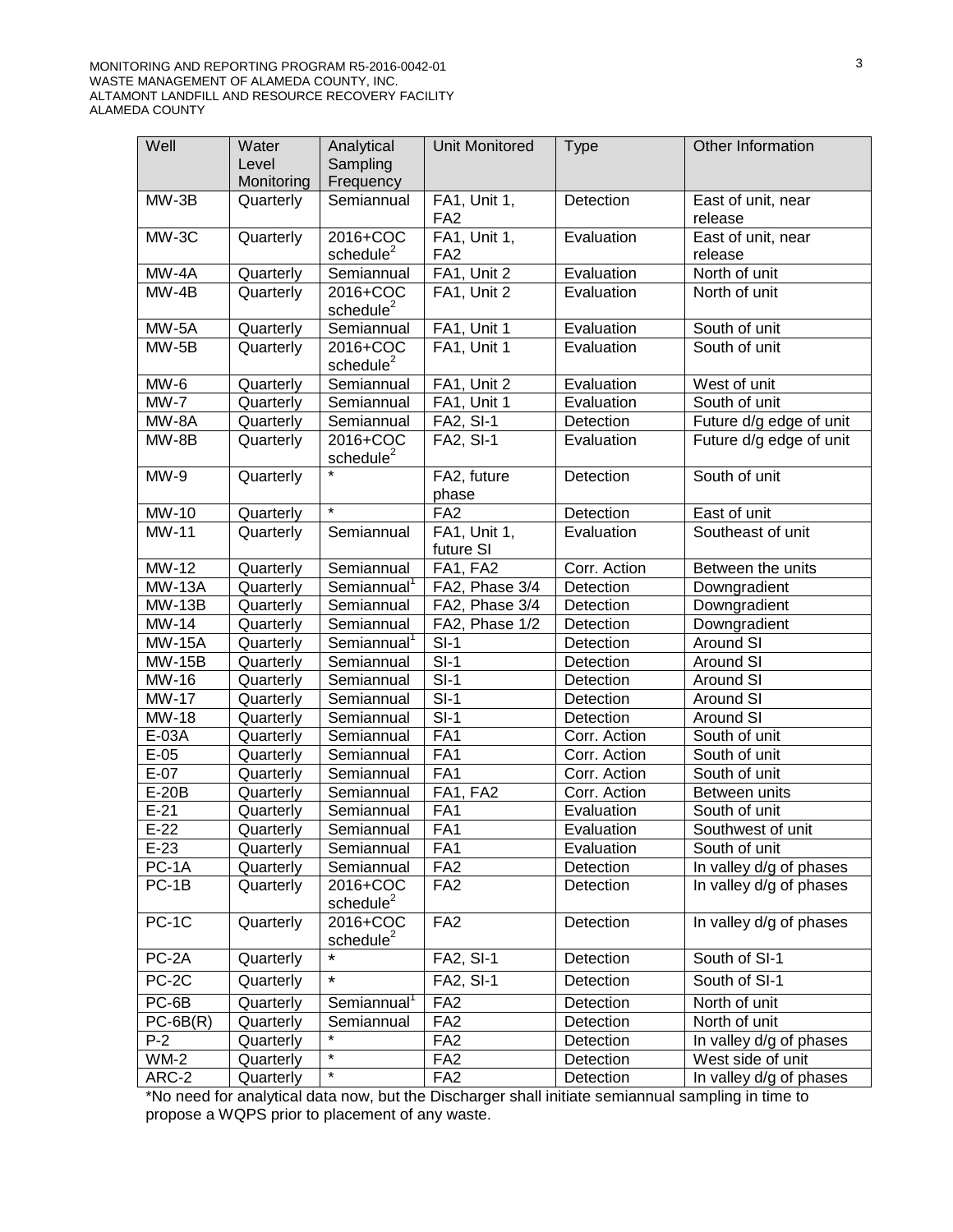$1$  Currently dry. If water is present, sample semiannually.

 $2$  Well shall be sampled in 2016 for the Field Parameters, Monitoring Parameters, and Supplemental Parameters listed in Table 1. After that, the well shall be sampled every five years, following the COC monitoring schedule (the next event is November 2020). The five year samples shall be analyzed for the Field Parameters, Monitoring Parameters, and Supplemental Parameters listed in Table 1.

 $3$  Wells not on this list may be abandoned. If the Discharger wishes to abandon a well, the Discharger shall submit a Well Abandonment Workplan to Board staff at least 60 days prior to the proposed field work.

Groundwater samples shall be collected from all wells listed above, and any additional wells added as part of the approved groundwater monitoring system. The samples shall be analyzed for the parameters and constituents listed in Table I in accordance with the specified methods and the frequencies.

The Discharger shall collect, preserve, and transport groundwater samples in accordance with the approved Sample Collection and Analysis Plan.

All monitoring wells shall be maintained such that a representative sample can be collected from the formation in the prescribed zone. If a well is no longer able to provide a representative sample, then the Discharger shall notify Board staff within 30 days, and shall modify, repair, or replace the well prior to the next scheduled monitoring event.

**Once per quarter**, the Discharger shall measure the groundwater elevation in each well, determine groundwater flow direction, and estimate groundwater flow rates in the uppermost aquifer, in any zones of perched water, and in any additional portions of the zone of saturation monitored. The results shall be reported semiannually, including the times of expected highest and lowest elevations of the water levels in the wells, pursuant to Title 27, section 20415(e)(15). For paired wells, the Discharger shall report the vertical gradient for that location. All groundwater elevations shall be reported using only one common datum (e.g., NAVD88) for the entire network. Data analysis shall be conducted in a manner consistent with the statistical and nonstatistical data analysis methods described in Section C.1.e, as updated by the approved WQPS report(s) submitted by the Discharger.

Samples collected for the COC monitoring specified in Table I shall be collected and analyzed in accordance with the methods listed in Table VI every five years. Five-year COCs were last monitored in November 2015 and shall be monitored again in November 2020. The results shall be reported in the Annual Monitoring Report for the year in which the samples were collected.

## **2. Unsaturated Zone Monitoring (Gas Probes, Leak Detection System, and Underdrains)**

The Discharger shall operate and maintain an unsaturated zone detection monitoring system that complies with the applicable provisions of Title 27, sections 20415 and 20420. The Discharger shall collect, preserve, and transport all unsaturated zone samples in accordance with the quality assurance/quality control standards contained in the approved Sample Collection and Analysis Plan.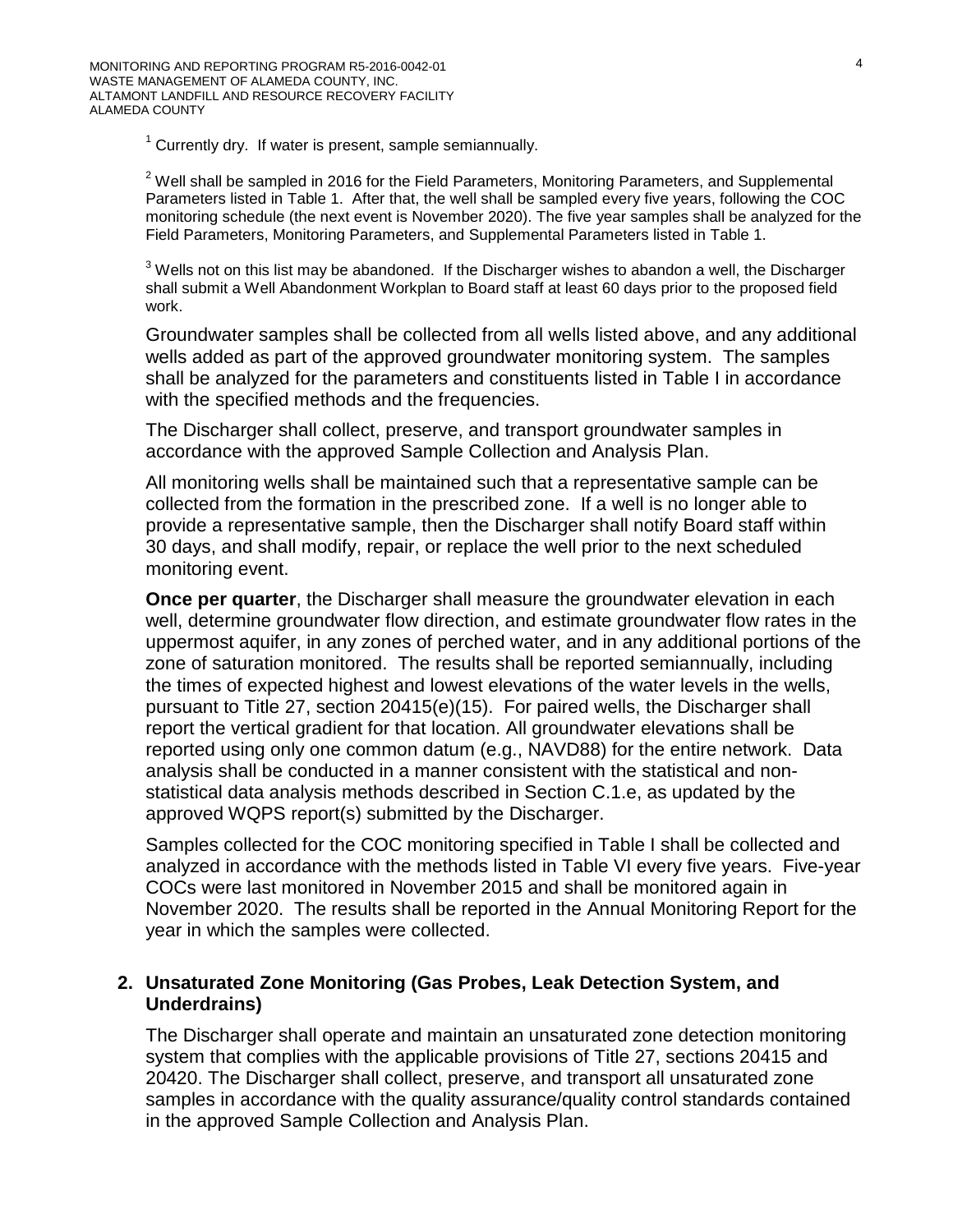All monitoring results for the unsaturated zone shall be included in monitoring reports and shall include an evaluation of potential impacts of the facility on the unsaturated zone and compliance with the Water Quality Protection Standard.

The current unsaturated zone monitoring network consists of the monitoring points listed in each section below. As required by the WDRs, additional unsaturated zone monitoring devices will be installed in Fill Area 1 and 2, and a pan lysimeter will be installed under future Class II Surface Impoundment(s). The Discharger shall install unsaturated zone monitoring devices (after review and approval by Central Valley Water Board staff) each time a new unit is constructed. These monitoring devices will be added to this program once installed.

## **a. Gas Monitoring**

Unsaturated zone samples shall be collected from the monitoring points listed below, as well as any gas probes installed in or around Fill Areas 1 or 2 after adoption of this MRP, and shall be analyzed for the soil-pore gas monitoring parameters and constituents listed in Table II in accordance with the specified methods and frequencies.

| Monitoring<br>Point | Unit<br>Monitored | <b>Type</b> |
|---------------------|-------------------|-------------|
| $GP-1$              | 1 & 2             | <b>DMP</b>  |
| $GP-7$              |                   | <b>DMP</b>  |
| GP-8                |                   | <b>DMP</b>  |
| GP-9                |                   | <b>DMP</b>  |
| LS <sub>2</sub>     |                   |             |
| VZM-A               |                   | <b>CAP</b>  |

| Monitoring<br>Point | Unit<br>Monitored | <b>Type</b> |
|---------------------|-------------------|-------------|
| GP-10               |                   | DMP         |
| GP-11               |                   | DMP         |
| GP-12               |                   | DMP         |
| GP-20               | 1 & 2             | DMP         |
| $UD-1*$             | 2                 | DMP         |
| VD <sub>2</sub>     |                   | CAP         |

\*As soon as waste is placed

The requirement to monitor and report landfill gas removed from VD2 (valley drain) and LS-2 (LCRS sump in Fill Area 1, Unit 2) piping systems is discussed in Finding 105 of the WDRs. Gas concentrations shall also be monitored in lysimeter VZM-A, and the underdrains listed above, as corrective action and detection monitoring measures.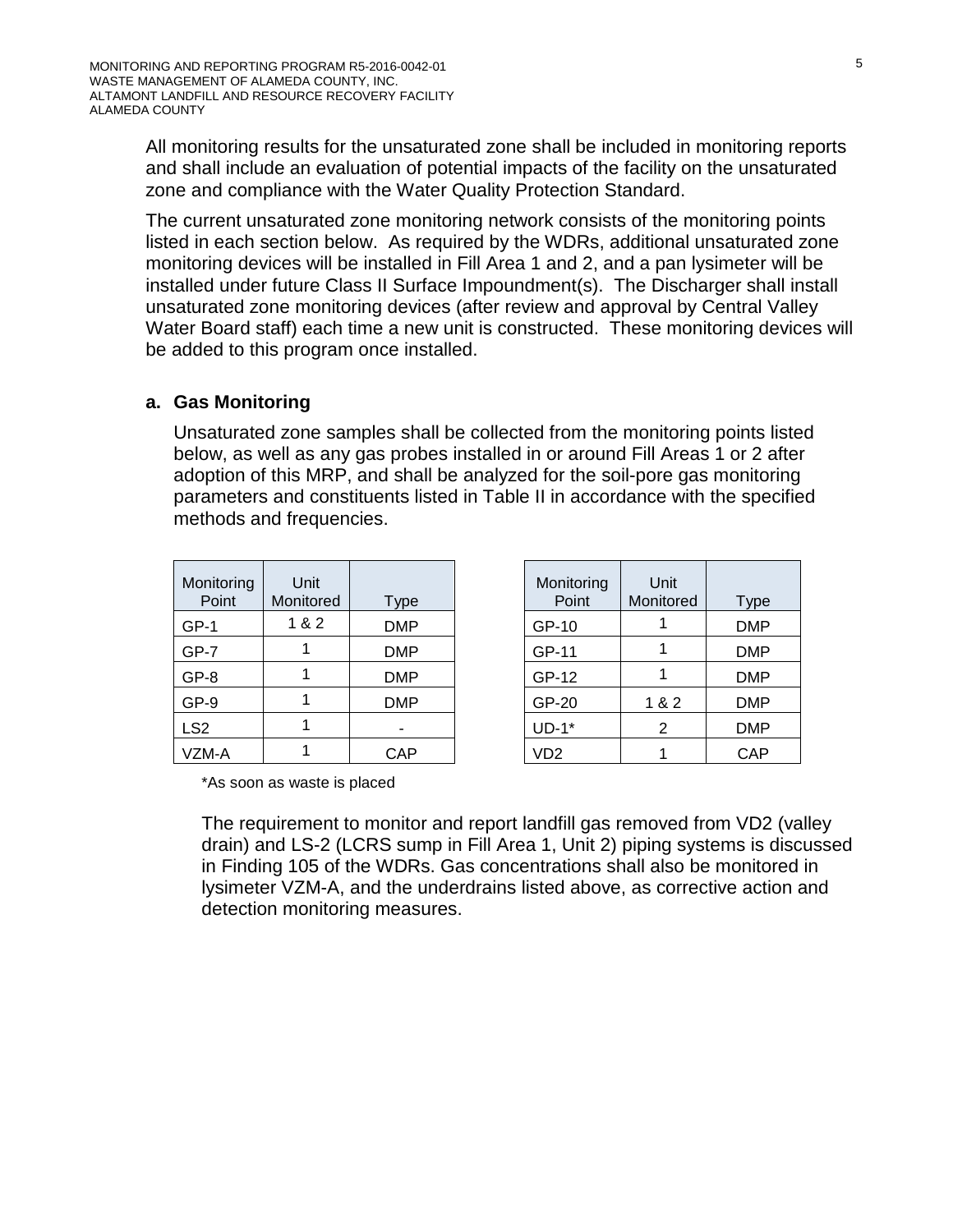# **b. Lysimeters and Leak Detection Monitoring**

The monitoring points below shall be inspected for the presence of liquid monthly, and shall be sampled for the Monitoring Parameters in Table II when liquid is present, but no more frequently than semi-annually. All Field Parameters shall be sampled at the frequency described in Table II.

| Monitoring<br>Point | Unit<br>Monitored | Гуре       | Type of Device        |
|---------------------|-------------------|------------|-----------------------|
| VZM-A               | Fill Area 1       | CAP        | Lysimeter             |
| VZM-B               | $SI-1$            | <b>DMP</b> | Lysimeter             |
| LD-1                | Fill Area 2       | <b>DMP</b> | Leak detection        |
| $D-2$               | Fill Area 2       | -          | Leak detection (pipe) |

If liquid is detected in a previously dry monitoring point, the Discharger shall notify Central Valley Board staff verbally and via email within seven days and shall immediately sample and test the liquid for the Field and Monitoring Parameters listed in Table II.

Samples collected for the 5-year COC analyses specified in Table II shall be collected and analyzed in accordance with the methods listed in Table VI every five years, beginning at the time of the first sample collection, and then added to the five-year program (i.e., 2020, 2025, etc.). Based on the monitoring results, the Discharger shall determine if a release from the primary containment system within the leachate conveyance pipe has occurred, following SPRRs guidelines and notification requirements.

The Discharger shall monitor point LD-2, the annular space between double walled leachate conveyance pipe, for Fill Area 2 Unit 1. The presence of liquid in the annular space shall be monitored monthly at a point immediately prior to the discharge point of leachate to the 8-million gallon Class II surface impoundment. Based on the monitoring results, the Discharger shall determine if a release from the primary containment system within the leachate conveyance pipe has occurred, following SPRRs guidelines and notification requirements.

## **c. Underdrain Monitoring**

The Discharger shall operate, maintain, and monitor an underdrain system consisting of the below monitoring points in order to satisfy (a) the requirements of the WDRs R5-2016-0042 for the approved alternative to 5-foot separation siting requirements and (b) to provide detection monitoring for a release of landfill leachate and landfill gas to the underdrain system.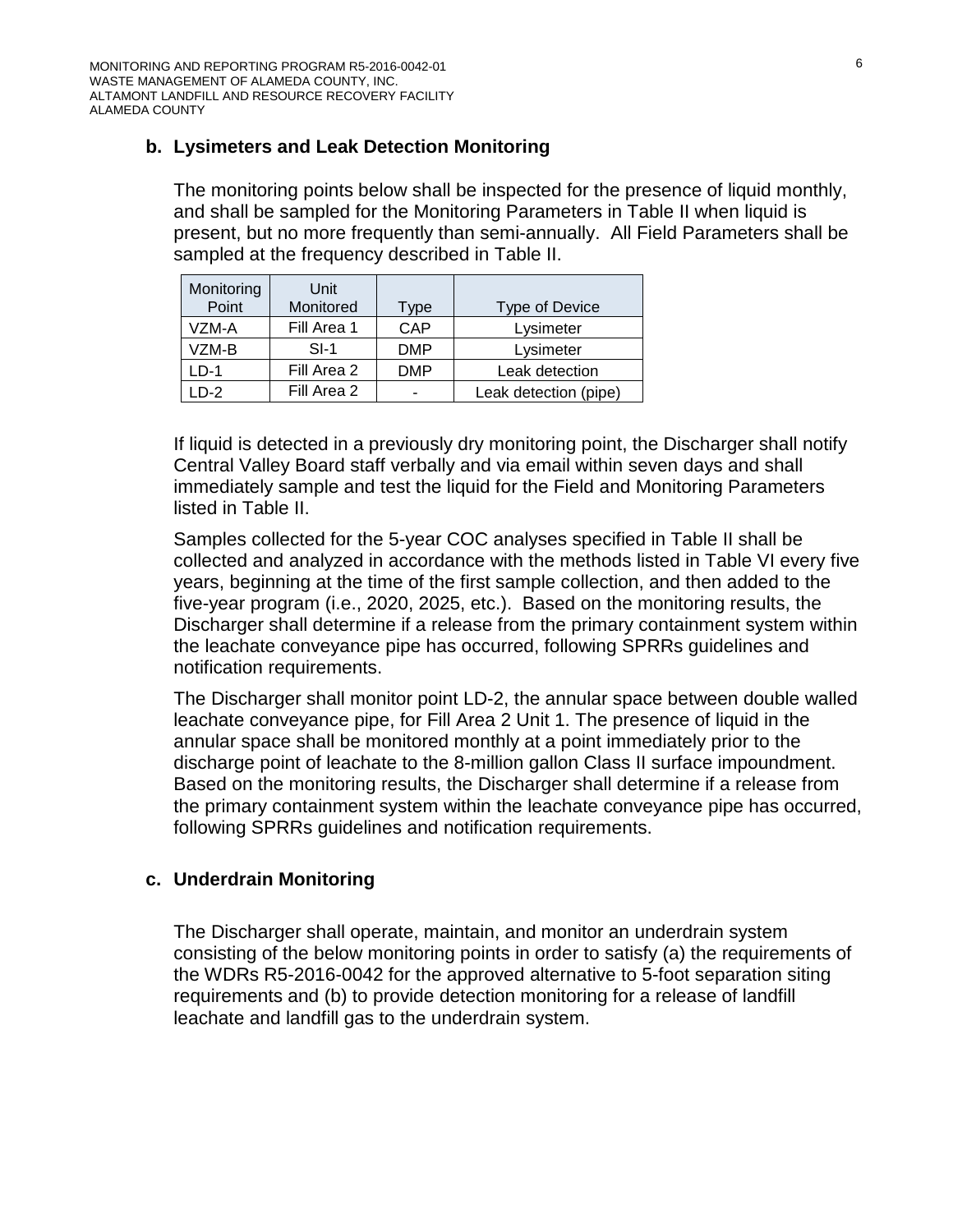| Monitoring<br>Point | Unit Monitored | Tvpe |
|---------------------|----------------|------|
| /N                  |                | CAP  |
| /D2                 |                | CAP  |
| $ID-1$              |                | DMP  |

For monitoring point UD-1, it is expected that the location of the monitoring point will change as new units are added. The liquid shall be collected as close to edge of waste as possible for the most recent phase of construction in order to provide a representative sample.

All underdrains shall be monitored **monthly** for the presence of liquid, and flow shall be recorded in accordance with Table II. The Discharger shall sample and test any liquid present in the underdrain for Field and Monitoring Parameters listed in Table II, on a semi-annual basis. All Field Parameters shall be sampled at the frequency described in Table II. All underdrain samples shall be analyzed for the 5-year COCs specified in Table II every five years, beginning at the time of the first sampling in Fill Area 2 and on the schedule already provided for Fill Area 1 (i.e., the next event is in 2020).

## **3. LCRS Monitoring, Seep Monitoring, Annual LCRS Testing, Landfill Gas Condensate Monitoring, Class II Surface Impoundment Monitoring**

The Discharger shall operate and maintain the leachate collection and removal system (LCRS), conduct monitoring of any detected leachate seeps, and conduct annual testing of each LCRS in accordance with Title 27 and this monitoring program.

In addition, the Discharger shall operate and maintain a LFG condensate collection and removal system, and conduct monitoring and reporting of the quantity and quality of the gas condensate collected if landfill gas condensate is to be returned to a WMU.

## **a. LCRS Monitoring**

The Discharger shall operate and maintain a leachate collection and removal system (LCRS) including but not limited to all LCRS gravel windows, all LCRS collection systems, and all LCRS removal systems (LCRS sumps).

The current LCRS leachate monitoring points are:

| <b>Monitoring</b><br><u>Point</u> | <b>Waste Management Unit</b>                     |
|-----------------------------------|--------------------------------------------------|
|                                   |                                                  |
| LS                                | Fill Area 1, Unit 1 LCRS Sump                    |
| LS <sub>2</sub>                   | Fill Area 1, Unit 2 LCRS Sump                    |
| <b>LS-3</b>                       | Surface Impoundment Leachate Pond SI-1 LCRS Sump |
| $LS-4$                            | Fill Area 2, Unit 1, LCRS Discharge Pipe         |

All LCRS sumps and/or LCRS discharge pipes shall be inspected monthly for the presence of leachate, and flow and Field Parameters shall be recorded in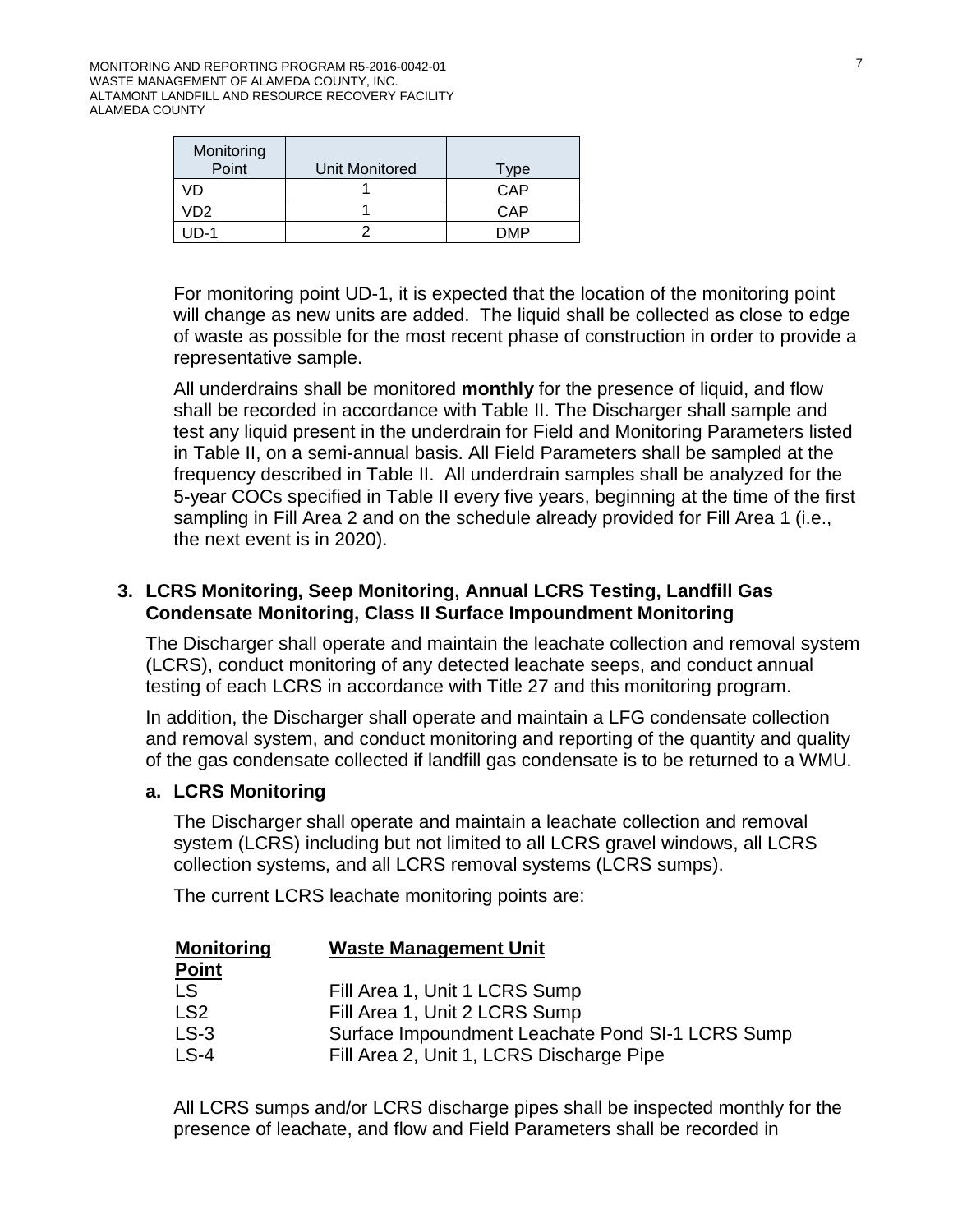accordance with Table III. If leachate is detected in a previously dry monitoring point, the Discharger shall notify Central Valley Water Board staff verbally and via email within **seven days** and shall immediately sample and test the leachate for Field and Monitoring Parameters listed in Table III. Leachate which is detected in any of the above Monitoring Points shall be sampled for all parameters and constituents in accordance with the frequencies listed in Table III. All Monitoring Point samples shall be analyzed for the 5-year COCs specified in Table III when leachate is initially found, and then every five years, beginning again in 2020.

## **b. Seep Monitoring**

Leachate that seeps to the surface from any landfill WMU including side slopes, intermediate and/or final cover shall be sampled and analyzed for the Field and Monitoring Parameters listed in Table III upon detection. The quantity of leachate shall be estimated and reported separately as Leachate Seep Flow Rate (in gallons/day). Reporting for leachate seeps shall be conducted as required in Section B[.3](#page-19-0) of this MRP, below.

## **c. Annual LCRS Testing**

All LCRSs shall be tested annually pursuant to Title 27, section 20340(d) to demonstrate proper operation. The results of these tests shall be reported to the Central Valley Water Board in the Annual Monitoring Report and shall include comparisons with earlier tests made under comparable conditions.

### **d. Landfill Gas Condensate Monitoring**

Landfill gas condensate is collected in a central sump, monitoring point "condensate holding tank", prior to being returned to the WMU. If this condensate is returned to the landfill, on a semi-annual basis, the Discharger shall sample and analyze condensate at point "condensate holding tank" for the Field and Monitoring Parameters listed in Table III. The quantity of landfill gas condensate returned to a WMU shall be continuously measured and reported on a monthly basis as Landfill Gas Condensate Flow Rate (in gallons/month). Samples shall be analyzed for the 5-year COCs specified in Table III beginning in 2020.

### **e. Class II Surface Impoundments Monitoring**

Samples shall be collected from each Class II surface impoundment in accordance with the Monitoring Parameters and 5 Year COCs found in Table III. One sample shall be collected from each surface impoundment during each semi-annual monitoring period. The following additional parameters shall be monitored and reported as part of the semiannual reporting requirement: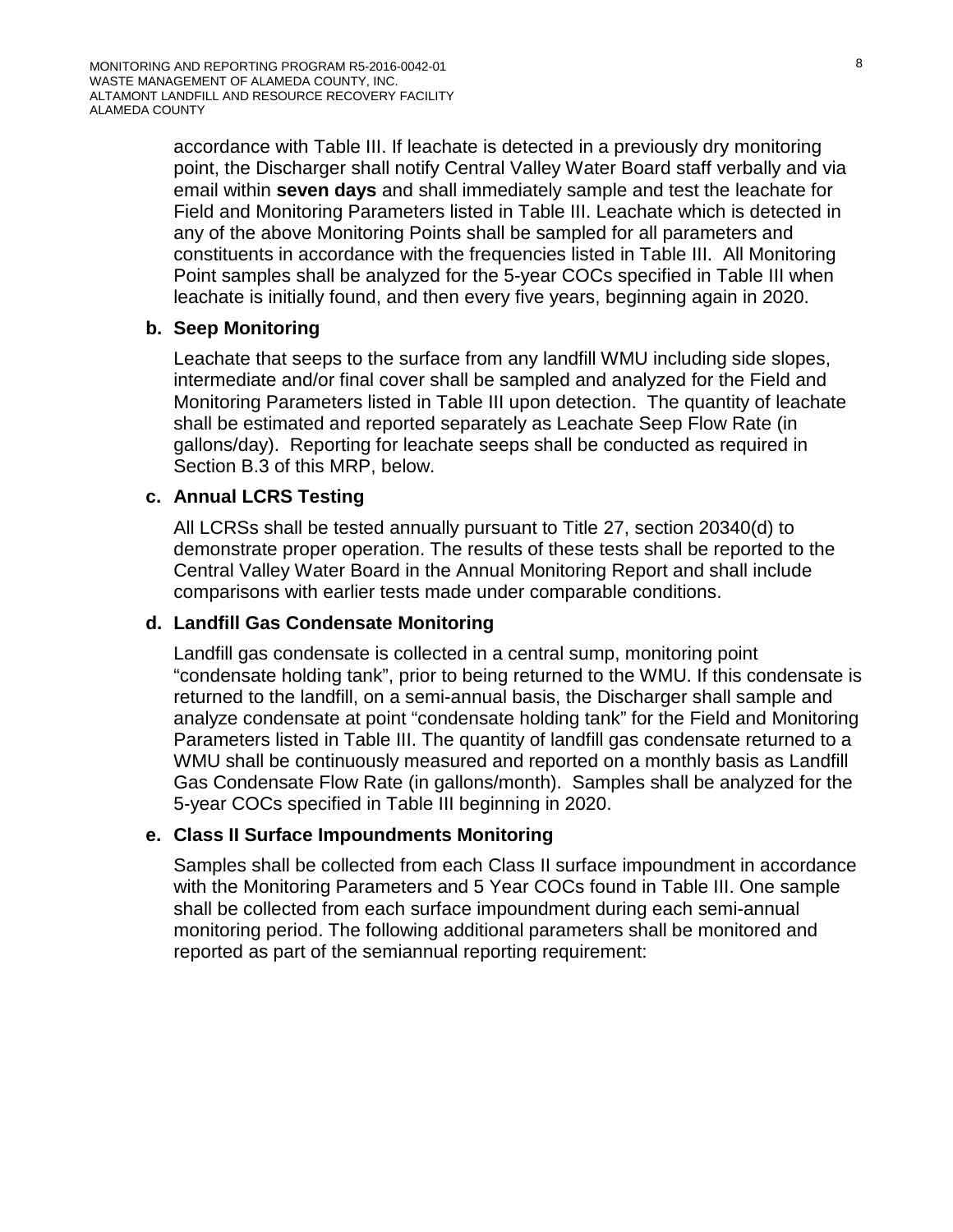| <b>Additional Class II Surface Impoundment Monitoring</b> |                          |                                       |                                      |  |  |
|-----------------------------------------------------------|--------------------------|---------------------------------------|--------------------------------------|--|--|
| <b>Field Parameters</b>                                   | Units                    | <b>Monitoring</b><br><b>Frequency</b> | <b>Reporting</b><br><u>Frequency</u> |  |  |
| Flow Rate to each<br>impoundment <sup>1</sup>             | gallons/month            | Weekly                                | Semiannually                         |  |  |
| <b>Specific Conductance</b>                               | umhos/cm                 | Semiannual                            | Semiannually                         |  |  |
| рH                                                        | pH units                 | Semiannual                            | Semiannually                         |  |  |
| <b>Reapplication Flow Rate to</b><br>each landfill WMU    | gallons/month            | Daily                                 | Semiannually                         |  |  |
| Precipitation <sup>2</sup>                                | Inches &<br>Tenths/month | Daily                                 | Semiannually                         |  |  |
| Freeboard <sup>3</sup>                                    | Feet & Tenths            | Monthly                               | Semiannually                         |  |  |
| Off Site Removal of<br>Wastewater <sup>4</sup>            | Gallons per<br>Event     | Daily                                 | Semiannually                         |  |  |
| <b>Action Leakage Rate</b>                                | Gallons/acre/day         | Monthly                               | Semiannually                         |  |  |

<sup>1</sup> Flow of wastewater into Class II surface impoundments as measured and recorded at totalizing meter. If the Discharger discharges liquids other than landfill leachate or landfill gas condensate the Discharger shall report the flow rate of all other liquids to the surface impoundment separately.

Precipitation shall be measured as described in Section D of the SPRRs.

Freeboard shall be measured and recorded monthly and prior to major storm events using permanent markings on the primary geomembrane liner or a free-standing gauge.

markings on the primary geomembrane liner or a free-standing gauge. <sup>4</sup> Each time wastewater is removed from the facility for disposal elsewhere, the Discharger shall document the date of removal, gallons removed, and the location of disposal. A copy of each hauling receipt shall be included in the semiannual report.

**Action Leakage Rate:** The Discharger shall report the leakage rate for each Class II surface impoundment LCRS on a monthly basis, and convert the results into gallons per acre per day. The results shall be included in the information in the semiannual reports, and compared to the Action Leakage Rates found in the WDRs under Facility Specification C.19. If monitoring of the flow rate into the LCRS shows an exceedance of the Action Leakage Rate required by the WDRs, the Discharger shall follow the procedures in the WDRs under "C. Facility Specifications". Tabulated leakage rates shall be included in the semiannual monitoring reports.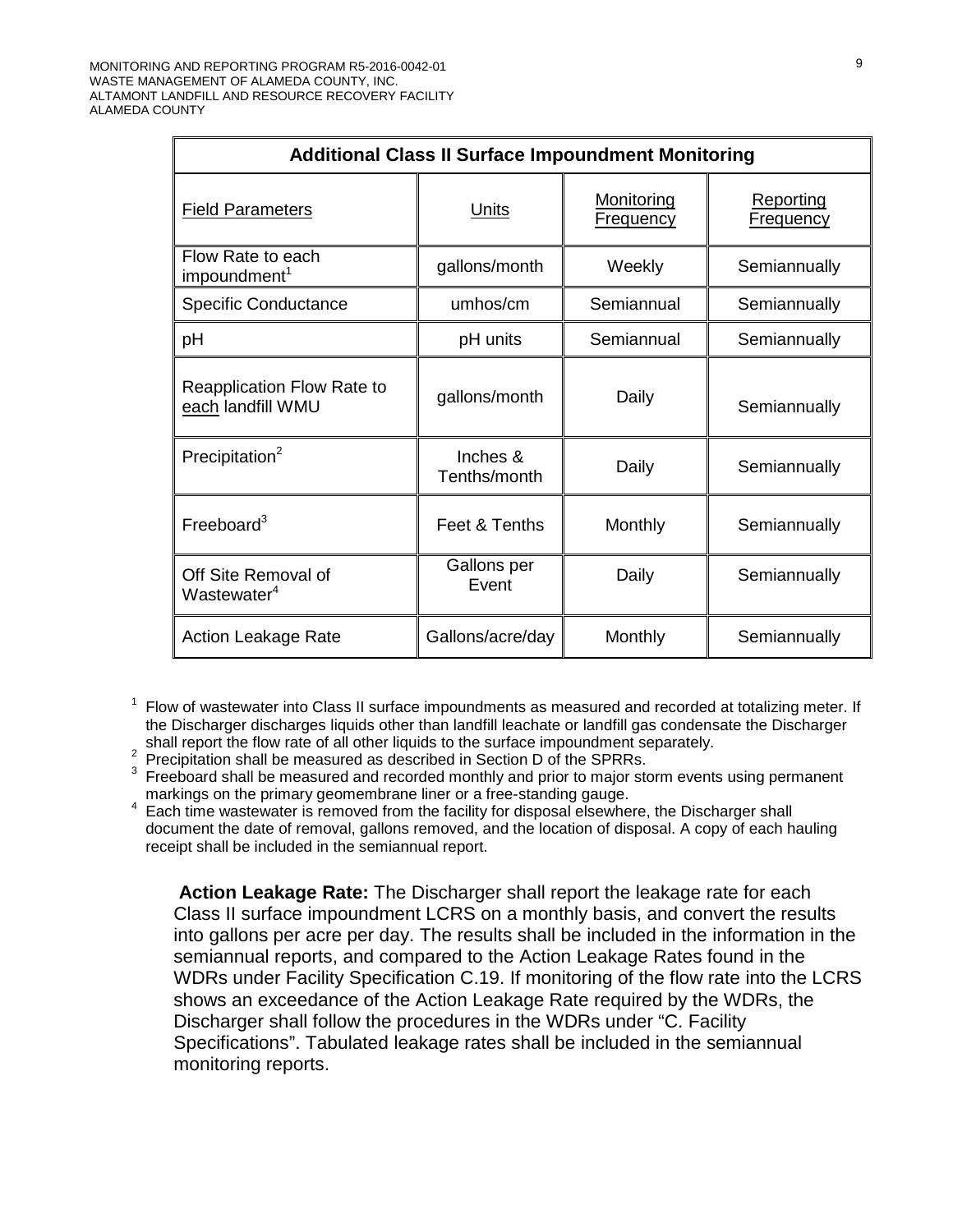# **4. Surface Water Monitoring (Including Springs)**

The Discharger shall operate a surface water detection monitoring system for any landfill facility where runoff from landfill areas flows or could flow to waters of the United States. The monitoring system shall comply with the applicable provisions of Title 27, sections 20415 and 20420. At the Altamont Landfill and Resource Recovery Facility, runoff from landfill areas flows to sedimentation basins that periodically discharge to natural drainages. Discharges to natural drainages to the west of the facility flow west-southwest to channels along Dyer Road that drain to Altamont Creek which may flow into the San Francisco Bay. Discharges to natural drainages to the south and east of the facility flows eastward in un-named channels and ditches to Mountain House Creek, which flows to Old River in the Sacramento-San Joaquin Delta. The current surface water detection monitoring system meets the applicable requirements of Title 27. The Industrial Storm Water General Permit requires monitoring for the discharge from the basins and therefore that monitoring is not required in this MRP.

The current surface water monitoring points for the landfill are:

For the surface water detection monitoring, a sample shall be collected at each monitoring point location and analyzed for the monitoring parameters and constituents in accordance with the methods and frequency specified in Table IV. Regardless of whether or not the basins are discharging, samples shall be collected twice per year during the rainy season (15 October through 15 May), when water is present. All surface water monitoring samples shall be collected and analyzed for the 5-year COCs specified in Table IV every five years, beginning again in 2020.

## Springs

Following the field survey of springs and submittal of a technical report in September 2017, and as approved by Water Board staff, it may be necessary to incorporate downgradient springs into the surface water monitoring program. If such springs are to be incorporated into the monitoring program they will be monitored for the Field and Monitoring Parameters listed in Table IV. The spring locations shall be inspected monthly, and one sample shall be collected during each semi-annual monitoring event, if water is present.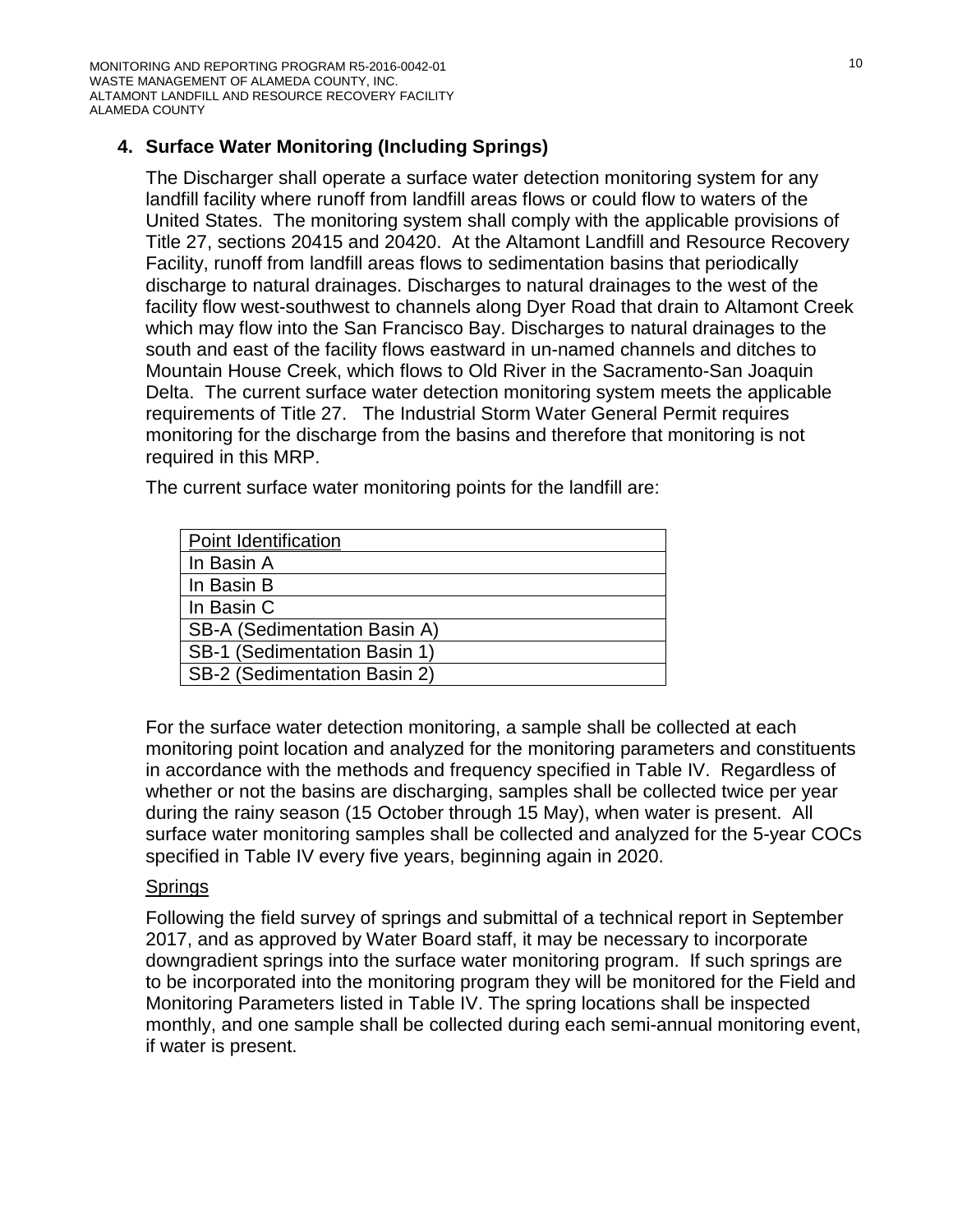MONITORING AND REPORTING PROGRAM R5-2016-0042-01 WASTE MANAGEMENT OF ALAMEDA COUNTY, INC. ALTAMONT LANDFILL AND RESOURCE RECOVERY FACILITY ALAMEDA COUNTY

## **5. Facility Monitoring**

### **a. Annual Facility Inspection**

Annually, prior to the anticipated rainy season, but no later than **30 September**, the Discharger shall conduct an inspection of the facility to ensure the facility is capable of satisfying the prohibitions, specifications, and provisions sections of the WDRs. The inspection shall assess repair and maintenance needed for drainage control systems, cover systems, and groundwater, surface water, and unsaturated zone monitoring systems; and shall assess preparedness for winter conditions (including but not limited to erosion and sedimentation control). The Discharger shall take photos of any problems areas before and after repairs. Any necessary construction, maintenance, or repairs shall be completed by **31 October**. Annual facility inspection reporting shall be submitted as required in Section B[.4](#page-19-1) of this MRP.

### <span id="page-10-0"></span>**b. Major Storm Events**

The Discharger shall inspect all precipitation, diversion, and drainage facilities and all landfill side slopes for damage **within 7 days** following major storm events capable of causing damage or significant erosion. For purposes of this requirement, a "major storm event" is defined as an event which produces 1.5 inches or more of precipitation within a 24-hour period, as measured at the on-site weather station. The Discharger shall take photos of any problems areas before and after repairs. Necessary repairs shall be completed **within 30 days** of the inspection. Notification and reporting requirements for major storm events shall be conducted as required in Section B[.5](#page-19-2) of this MRP.

### **c. Five-Year Iso-Settlement Survey for Closed Units**

For closed landfill units, the Discharger shall conduct a five-year iso-settlement survey and produce an iso-settlement map accurately depicting the estimated total change in elevation of each portion of the final cover's low-hydraulic-conductivity layer or ET cover. For each portion of the landfill, this map shall show the total lowering of the surface elevation of the final cover, relative to the baseline topographic map [Title 27, section 21090(e)(1 & 2)]. Reporting shall be in accordance with Section B[.6](#page-20-0) of this MRP. The next iso-settlement survey shall be conducted upon completion of installation of closure covers on Fill Area 1 Unit 1 and Fill Area 1 Unit 2 and every five years thereafter.

### **d. Biennial Closure Cover Leak Search for Closed Units**

Pursuant to California Code of Regulations, title 17, section 95471(c) and Title 27, section 21090(a)(4)(A) the Discharger shall conduct biennial monitoring of the integrity of the low-hydraulic-conductivity layer, including a method for effectively identifying and repairing breaches in that layer. Defects will be repaired and tested for adequacy based on the closure CQA Plan. The results shall be reported as required in Section B.7 of this MRP.

### **e. Post-Earthquake Inspection and Response**

In order to ensure that the Facility's waste containment structures have not sustained damage after an earthquake of Magnitude (Mw) 5.0 or greater within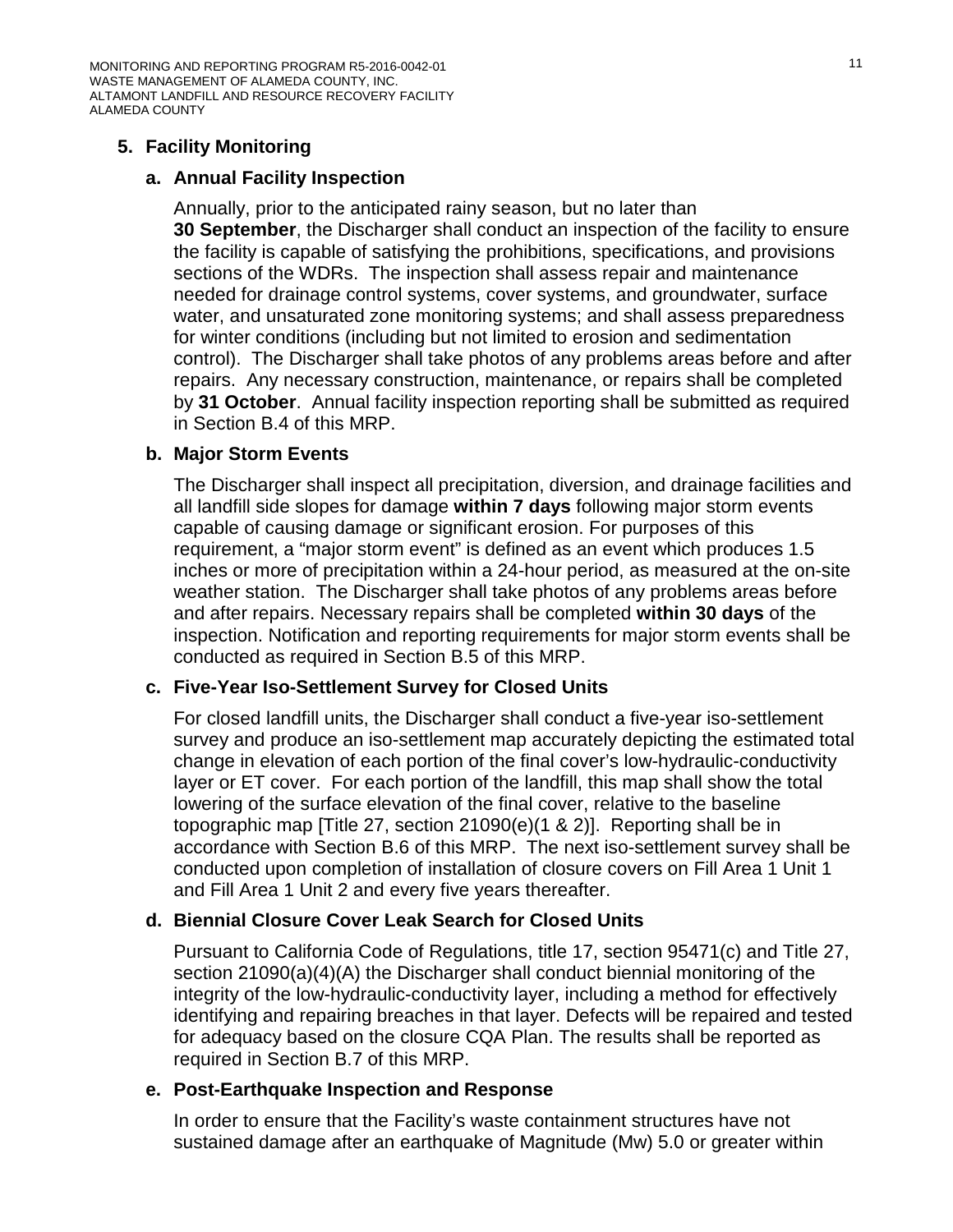25 miles of the facility or a Magnitude (Mw) 6.0 or greater earthquake within 50 miles of the facility, the Discharger shall implement its Post-Earthquake Inspection and Response. The inspection shall include, but not be limited to, inspecting WMU liners and covers where exposed and/or accessible; LCRS riser pipes, sump pump operation, and storage tanks; including the flare station; drainage control facilities; and detection monitoring facilities for damage.

The inspection shall be conducted in a timely manner following earthquakes of the magnitude specified above. A report of the inspection shall be submitted within 30 days after the inspection assessing any damage and shall contain proposals to repair or replace any damaged structures or facilities. The results shall be reported as required in Section B.9 of this MRP.

## **f. Solidification Basins**

For existing basins, the Discharger shall document: the number of basins, the location of each basin, the volume of waste discharged into each basin, a summary of the types of liquid waste received, and characterization of the material used for the solidification. In accordance with WDR Provision H.8, the Discharger shall provide a Technical Report by 1 April 2017, which demonstrates that solidification operations have not resulted in the introduction of liquids into a solid waste WMU in excess of the moisture holding capacity of the WMU as a result of waste management operations, compaction or settlement, in accordance with Title 27 Section 20200(d).

For each basin that has been constructed during the semiannual period, the Discharger shall provide the following information in the semi-annual monitoring report: construction CQA report, description of how the clay liner was compacted and tested, the dimensions of basin including volume and depth of basin, and the monitoring procedures which will be used to demonstrate that solidification operations have not resulted in the introduction of liquids into a solid waste WMU in excess of the moisture holding capacity of the WMU as a result of waste management operations, compaction or settlement, in accordance with Title 27 Section 20200(d).

For each basin that has been closed during the semi-annual period, the Discharger shall provide a closure CQA report in the semiannual monitoring report.

The above information shall be submitted in the semi-annual monitoring report as required by Section B.1 of this MRP.

## **g. Liquid Waste Handling Reporting**

Discharger shall monitor and report the amount of liquid waste, including but not limited to, liquid waste generated from recycling operations, truck wash facilities, landfill gas-to-energy plants, and vehicle maintenance facilities, applied to each WMU in accordance with intent and purposes listed in Title 27 section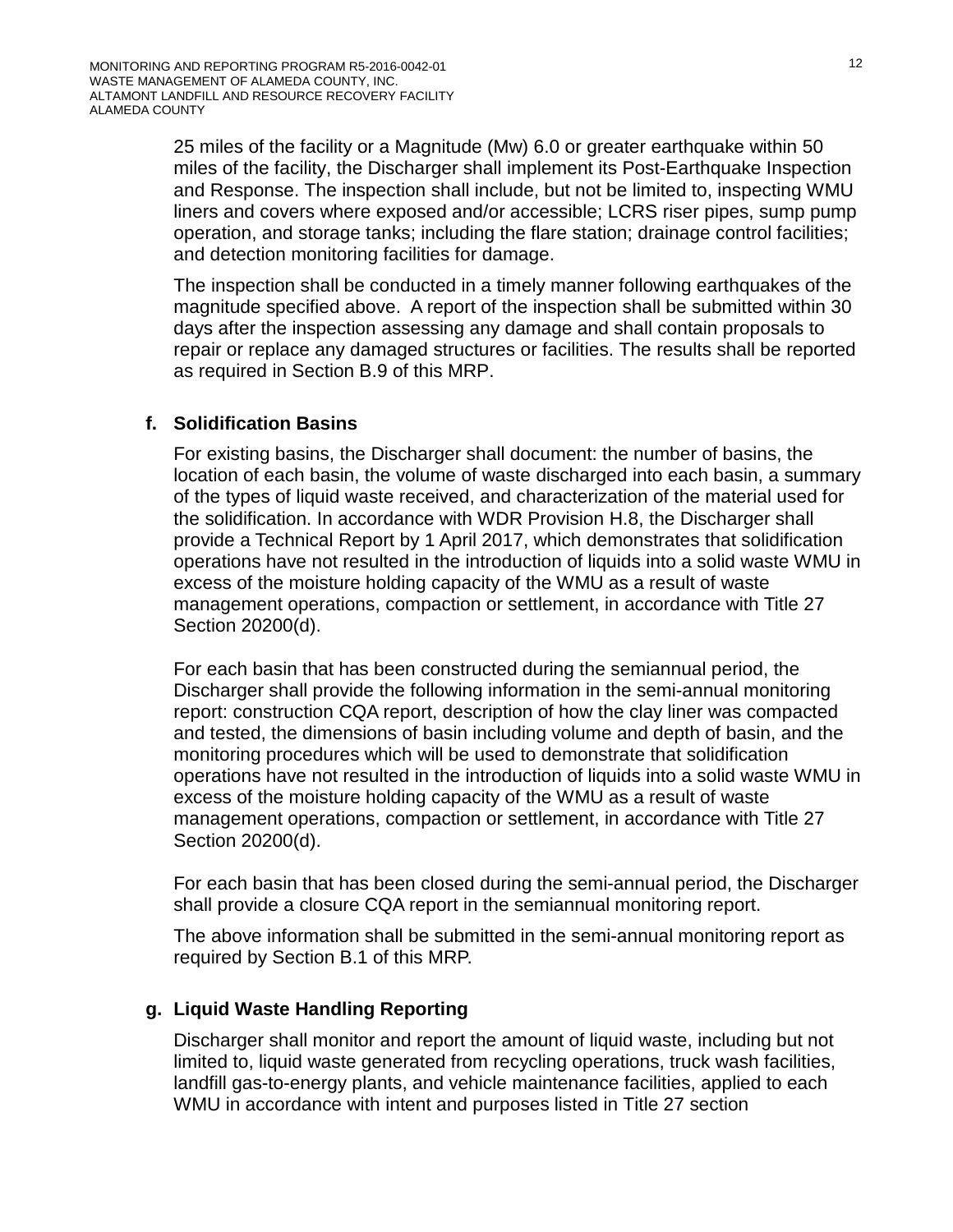21090(a)(5)(B) for closed WMUs and Title 27 section 20705 for active and inactive WMUs. The Discharger shall report the results as required in section B.8.

### **h. Standard Observations**

The Discharger shall conduct Standard Observations at the landfill in accordance with this section of the MRP. Standard observations shall be conducted in accordance with the following schedule (except where noted):

| <b>Landfill Unit Type</b> | <b>Frequency</b> | Season                     |
|---------------------------|------------------|----------------------------|
| Active                    | Weekly           | Wet: 1 October to 30 April |
| Active                    | Monthly          | Dry: 1 May to 30 September |
| Inactive/Closed           | Monthly          | Wet: 1 October to 30 April |
| Inactive/Closed           | Quarterly        | Dry: 1 May to 30 September |

The Standard Observations shall include:

- 1) For the landfill Units:
	- a) Evidence of ponded water at any point on the landfill outside of any contact storm water/leachate diversions structures on the active face (show affected area on map); and
	- b) Evidence of erosion and/or of day-lighted refuse.
- 2) Along the perimeter and outward slopes of the landfill Units:
	- c) Evidence of leachate seeps, estimated size of affected area, and flow rate (show affected area on map); and
	- d) Evidence of erosion and/or of day-lighted refuse.
- 3) For receiving waters:
	- e) Floating and suspended materials of waste origin presence or absence, source, and size of affected area; and
	- f) Discoloration and turbidity description of color, source, and size of affected area.

Results of all Standard Observations shall be submitted in the semiannual monitoring reports required in Section B.1 of this MRP.

## **6. Corrective Action Monitoring**

The Discharger shall conduct corrective action monitoring to demonstrate the effectiveness of corrective action in accordance with Title 27 and this MRP.

### **a. Groundwater**

Groundwater monitoring wells that are in a corrective action monitoring program shall be monitored in accordance with the groundwater and unsaturated zone monitoring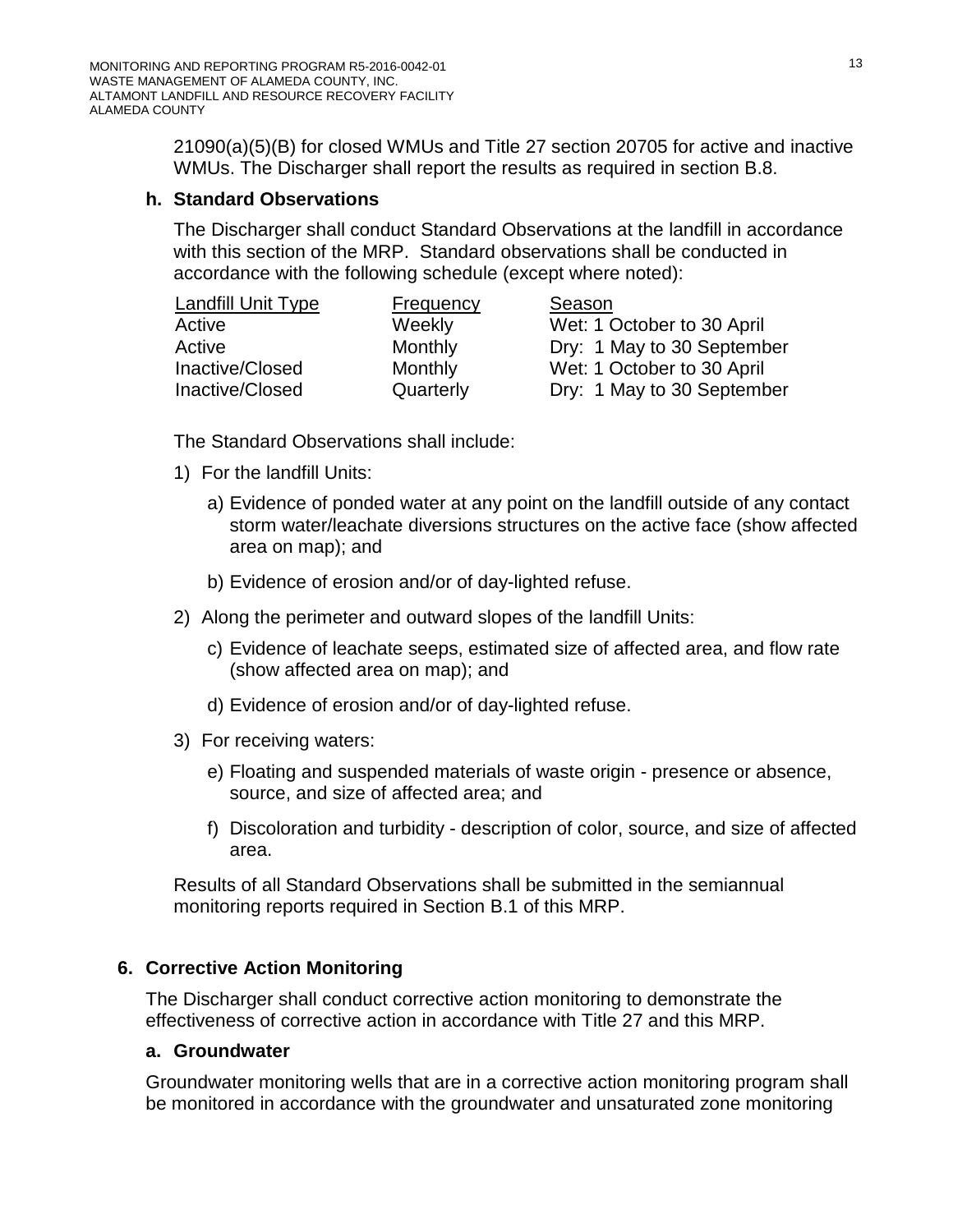requirements in parts A.1 of this MRP, with the following additional constituents. The following wells are in corrective action: MW-12, E-03A, E-05, E-07, and E-20B.

| Zone                                        |         | <b>Sampling Frequency</b>                                                                                                                                                                                                                                          |
|---------------------------------------------|---------|--------------------------------------------------------------------------------------------------------------------------------------------------------------------------------------------------------------------------------------------------------------------|
| Shallow<br><b>Shallow</b><br><b>Shallow</b> |         | Semiannual<br>Semiannual<br>Semiannual                                                                                                                                                                                                                             |
| Shallow                                     |         | Annual<br>Annual                                                                                                                                                                                                                                                   |
| Shallow                                     |         | Annual                                                                                                                                                                                                                                                             |
| <b>Shallow</b>                              |         | Annual                                                                                                                                                                                                                                                             |
| Shallow                                     |         | Annual                                                                                                                                                                                                                                                             |
| Shallow                                     |         | Annual                                                                                                                                                                                                                                                             |
| Shallow                                     |         | Annual                                                                                                                                                                                                                                                             |
| Shallow                                     |         | Annual                                                                                                                                                                                                                                                             |
| Shallow                                     |         | Annual                                                                                                                                                                                                                                                             |
| <b>Shallow</b>                              |         | Annual                                                                                                                                                                                                                                                             |
| Shallow                                     |         | Annual                                                                                                                                                                                                                                                             |
| <b>Shallow</b>                              |         | Annual                                                                                                                                                                                                                                                             |
| Shallow                                     |         | Annual                                                                                                                                                                                                                                                             |
| Shallow                                     |         | Annual                                                                                                                                                                                                                                                             |
| <b>Shallow</b>                              |         | Annual                                                                                                                                                                                                                                                             |
|                                             | Shallow | <b>Additional Constituents</b><br>Acetophenone<br>Acetophenone<br>Acetophenone<br>Dinoseb*<br>Dinoseb*<br>Dinoseb*<br>Dinoseb*<br>Dinoseb*<br>Dinoseb*<br>Dinoseb*<br>Dinoseb*<br>Dinoseb*<br>Dinoseb*<br>Dinoseb*<br>Dinoseb*<br>Dinoseb*<br>Dinoseb*<br>Dinoseb* |

\*Dinoseb = Dinoseb; DNBP; 2-sec-Butyl-4,6-dinitrophenol

#### **b. Unsaturated Zone and Leachate**

Unsaturated zone and leachate monitoring points that are in a corrective action monitoring program shall be monitored in accordance with the unsaturated zone and leachate monitoring requirements in parts A.2 and A.3 of this MRP, with the following additional constituents.

| <b>Monitoring Point</b>     | Zone    | <b>Additional Constituents</b> | <b>Sampling Frequency</b> |
|-----------------------------|---------|--------------------------------|---------------------------|
| LS/VD                       | Shallow | Acetophenone                   | Semiannual                |
| V <sub>D</sub> <sub>2</sub> | Shallow | Dinoseb*                       | Annual                    |
| <b>VZMA</b>                 | Shallow | Dinoseb*                       | Annual                    |
| LS/VD                       | Shallow | Dinoseb*                       | Annual                    |
| LS <sub>2</sub>             | Shallow | Dinoseb*                       | Annual                    |

\*Dinoseb = Dinoseb; DNBP; 2-sec-Butyl-4,6-dinitrophenol

### **c. Landfill Gas**

The Discharger has reported that landfill gas from Unit 1 is the source of VOCs in groundwater and the unsaturated zone at the point of compliance in Fill Area 1 Unit 1 and Unit 2. Currently, the two areas with elevated VOC impacts are near groundwater monitoring wells E-05/E-07 and E-20B. The Discharger has relied on active landfill gas extraction as its corrective action measure.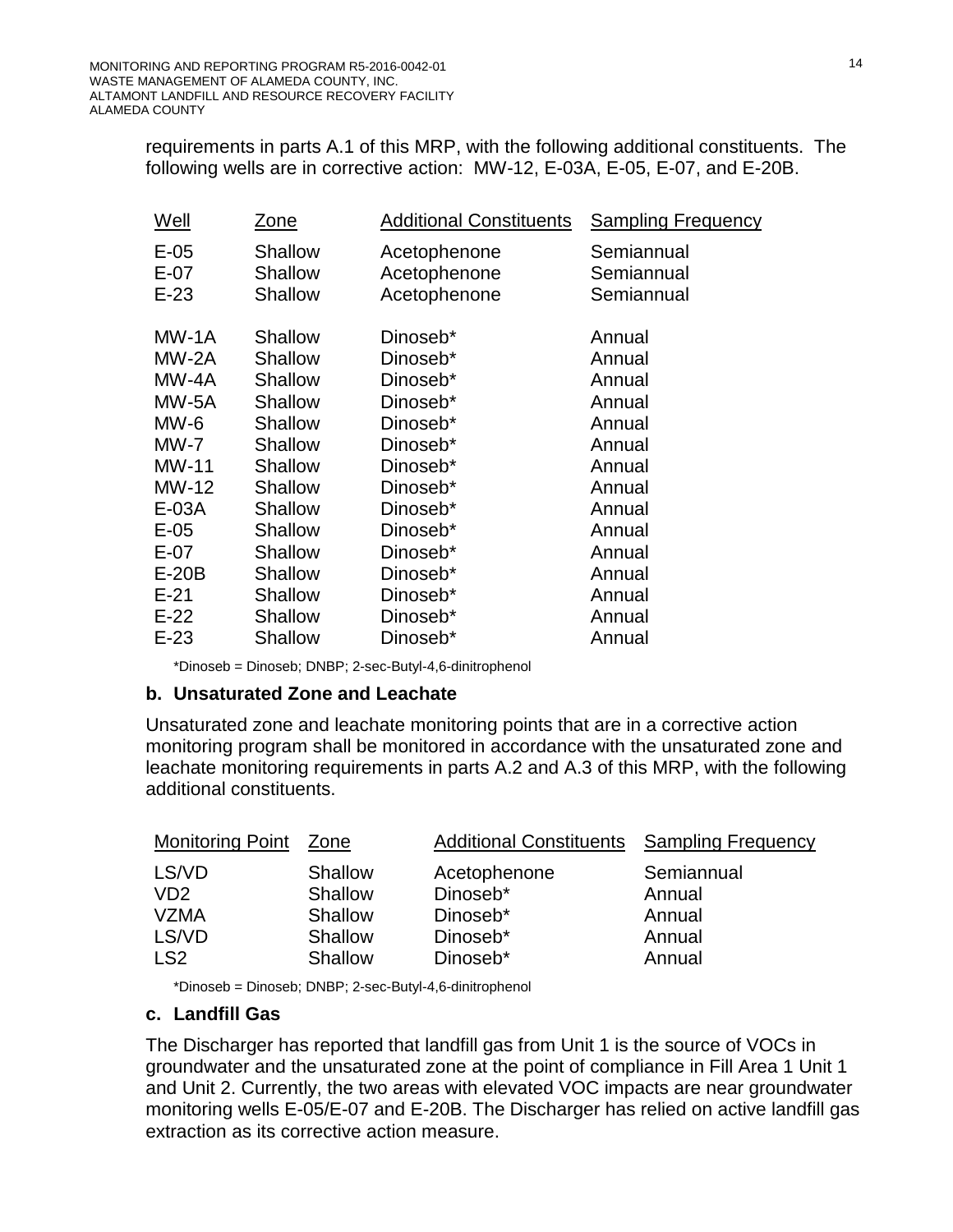In accordance with Table VII, the Discharger shall monitor all active LFG extraction wells that are (a) within an 800 foot radius of groundwater monitoring wells E-05/E-07 and (b) within a 1,000 foot radius of groundwater monitoring well E-20B. The current active LFG extraction wells that meet these criteria and need to be monitored are listed below. It is understood that the Discharger may remove some wells and install other wells, but any LFG extraction well within the above radius must be samples.

The Landfill Gas corrective action monitoring results shall be reported in the semiannual monitoring reports.

Current LFG extraction wells within an 800 foot radius of groundwater monitoring wells E-05/E-07: 3, 53, 54, 56, 59,107, 551, 580, 624, and HC-108

Current LFG extraction wells within a 1,000 foot radius of groundwater monitoring well E-20B: 491, 629, 687, and 688.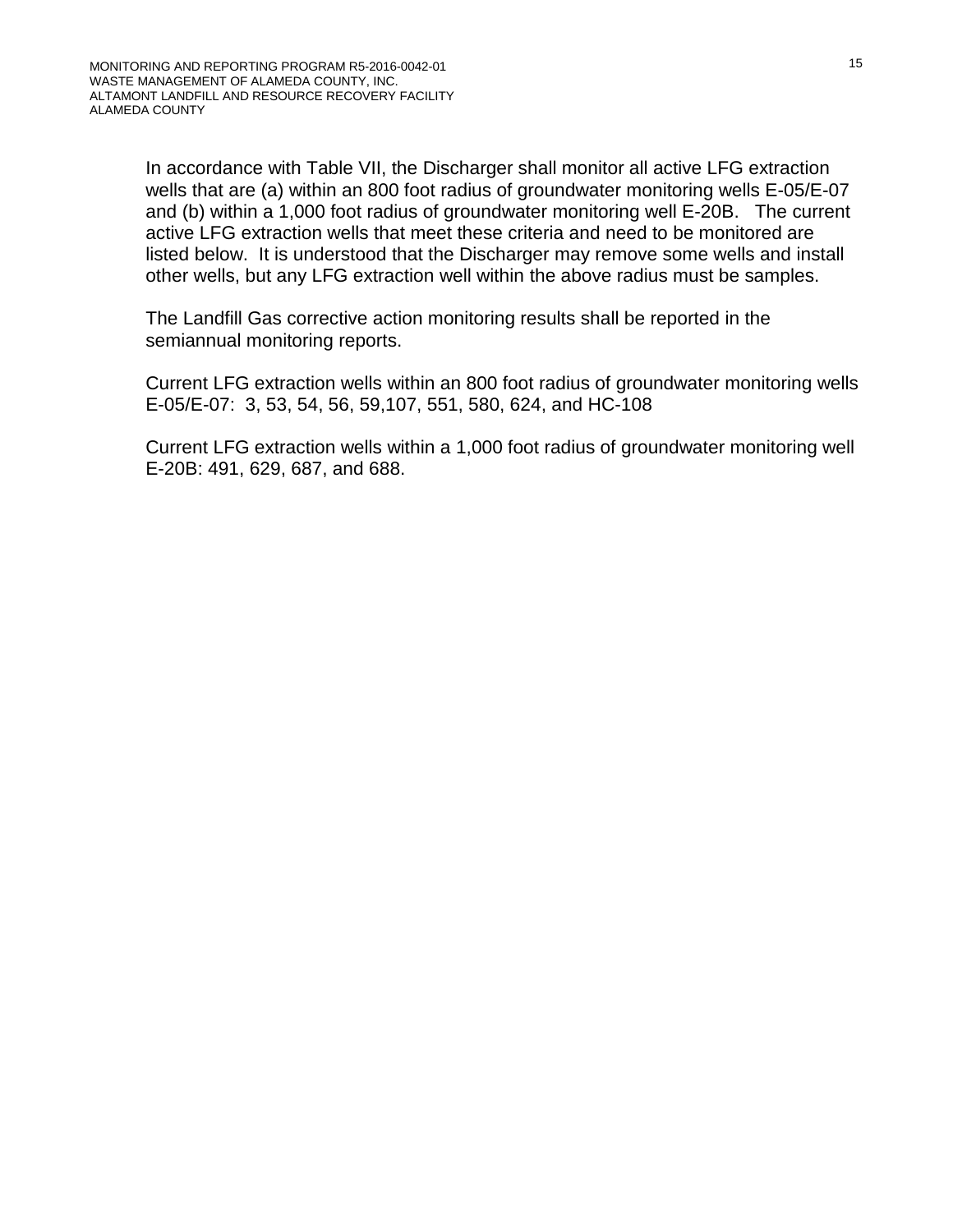MONITORING AND REPORTING PROGRAM R5-2016-0042-01 WASTE MANAGEMENT OF ALAMEDA COUNTY, INC. ALTAMONT LANDFILL AND RESOURCE RECOVERY FACILITY ALAMEDA COUNTY

## **B. REPORTING**

The Discharger shall submit the following reports in accordance with the required schedule:

### **Reporting Schedule**

| Section     | Report                                                       | <b>End of Reporting Period</b> | Due Date                                                              |
|-------------|--------------------------------------------------------------|--------------------------------|-----------------------------------------------------------------------|
| B.1         | Semiannual Monitoring<br>Report                              | 30 June, 31 December           | 1 August, 1 February                                                  |
| B.2         | <b>Annual Monitoring Report</b>                              | 31 December                    | 1 February                                                            |
| B.3         | Seep Reporting                                               | Continuous                     | Immediately & 7<br><b>Days</b>                                        |
| B.4         | <b>Annual Facility Inspection</b><br>Report                  | 31 October                     | 15 November                                                           |
| B.5         | <b>Major Storm Event Reporting</b>                           | Continuous                     | 7 days from damage<br>discovery                                       |
| B.6         | Survey and Iso-Settlement<br><b>Map for Closed Landfills</b> | <b>Every Five Years</b>        | <b>At Closure</b><br><b>Completion and</b><br><b>Every Five Years</b> |
| B.7         | <b>Biennial Closure Cover Leak</b><br>Search                 | <b>Every Two Years</b>         | <b>At Closure</b><br><b>Completion and</b><br><b>Every Five Years</b> |
| B.8         | <b>Liquid Waste Handling</b><br>Report                       | 31 December                    | 1 February                                                            |
| <b>B.9</b>  | Post-Earthquake Inspection<br>and Response Report            | Continuous                     | 30 Days after<br><b>Earthquake Event</b>                              |
| <b>B.10</b> | <b>Improper Solid Waste</b><br>Disposal                      | Continuous                     | Immediately & 7<br><b>Days</b>                                        |
| <b>B.11</b> | <b>Financial Assurances Report</b>                           | 31 December                    | 1 June                                                                |

### **Reporting Requirements**

The Discharger shall submit monitoring reports **semiannually** with the data and information as required in this Monitoring and Reporting Program and as required in WDRs Order R5-2016-0042 and the Standard Provisions and Reporting Requirements (particularly Section I: "Standard Monitoring Specifications" and Section J: "Response to a Release"). In reporting the monitoring data required by this program, the Discharger shall arrange the data in tabular form so that the date, the constituents, the concentrations, and the units are readily discernible. The data shall be summarized in such a manner so as to illustrate clearly the compliance with waste discharge requirements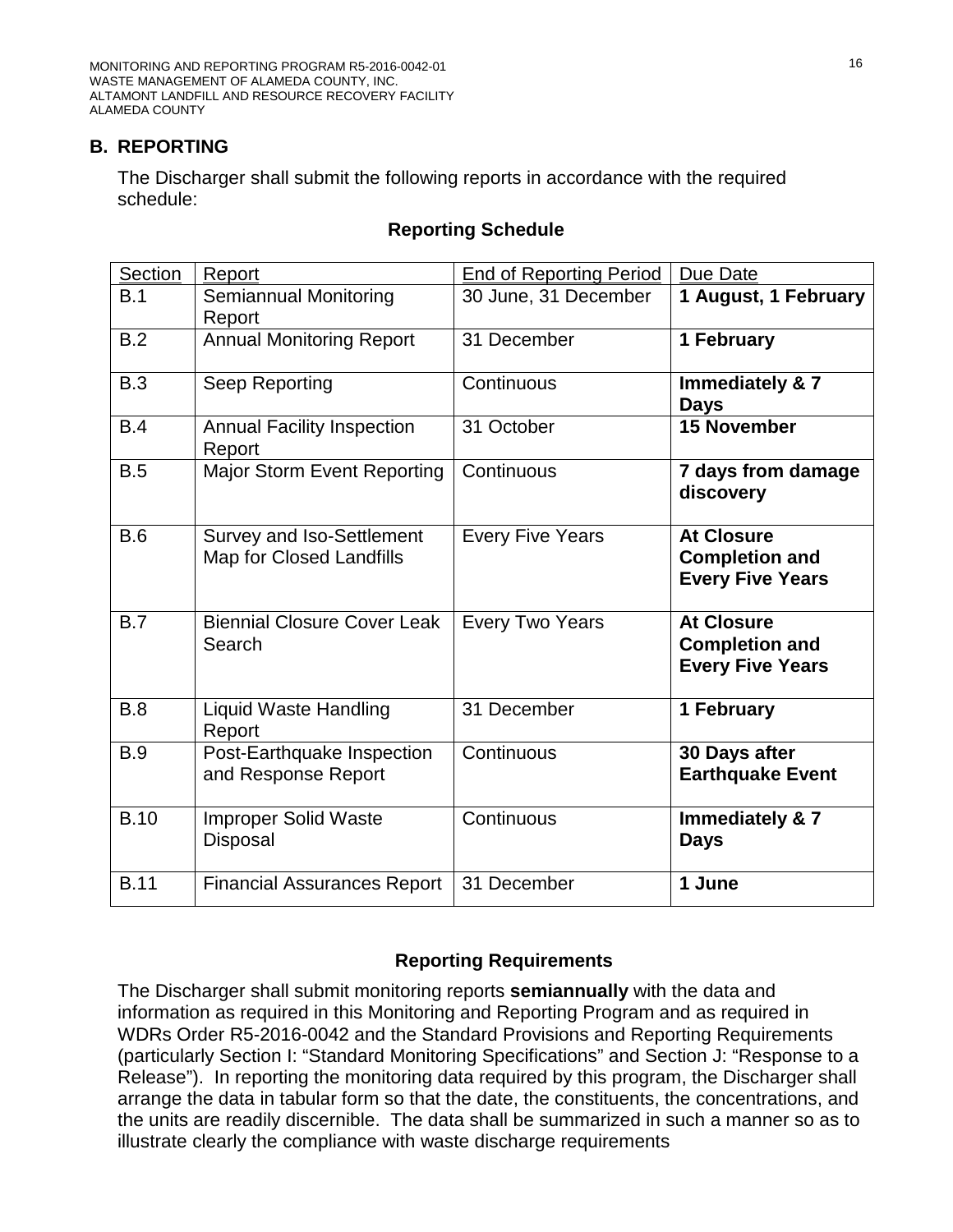Field and laboratory tests shall be reported in each monitoring report. Semiannual and annual monitoring reports shall be submitted to the Central Valley Water Board in accordance with the above schedule for the calendar period in which samples were taken or observations made. In addition, the Discharger shall enter all monitoring data and monitoring reports into the online Geotracker database as required by Div. 3 of Title 27.

The results of **all monitoring** conducted at the site in accordance with this MRP shall be reported to the Central Valley Water Board in accordance with the reporting schedule above for the calendar period in which samples were taken or observations made.

The Discharger shall retain records of all monitoring information, including all calibration and maintenance records, all original strip chart recordings of continuous monitoring instrumentation, copies of all reports required by this Order, and records of all data used to complete the application for this Order. Records shall be maintained throughout the life of the facility including the post-closure period. Such records shall be legible and shall show the following for each sample:

- a) Sample identification and the monitoring point or background monitoring point from which it was taken, along with the identity of the individual who obtained the sample;
- b) Date, time, and manner of sampling;
- c) Date and time that analyses were started and completed, and the name of the personnel and laboratory performing each analysis;
- d) Complete procedure used, including method of preserving the sample;
- e) Results derived by calculation (indicate that calculation was used to derive result); and
- f) Results of analyses, and the MDL and PQL for each analysis. All peaks shall be reported.

# **Required Reports**

# **1. Semiannual Monitoring Report**

Monitoring reports shall be submitted semiannually and are due on **1 August** and **1 February**. Each semiannual monitoring report shall contain at least the following:

- a. For each groundwater monitoring point addressed by the report, a description of:
	- 1) The time of water level measurement;
	- 2) The type of pump or other device used for purging and the elevation of the pump intake relative to the elevation of the screened interval;
	- 3) The method of purging used to stabilize water in the well bore before the sample is taken including the pumping rate; the equipment and methods used to monitor field pH, temperature, and conductivity during purging; results of pH, temperature, conductivity, and turbidity testing; and the method of disposing of the purge water;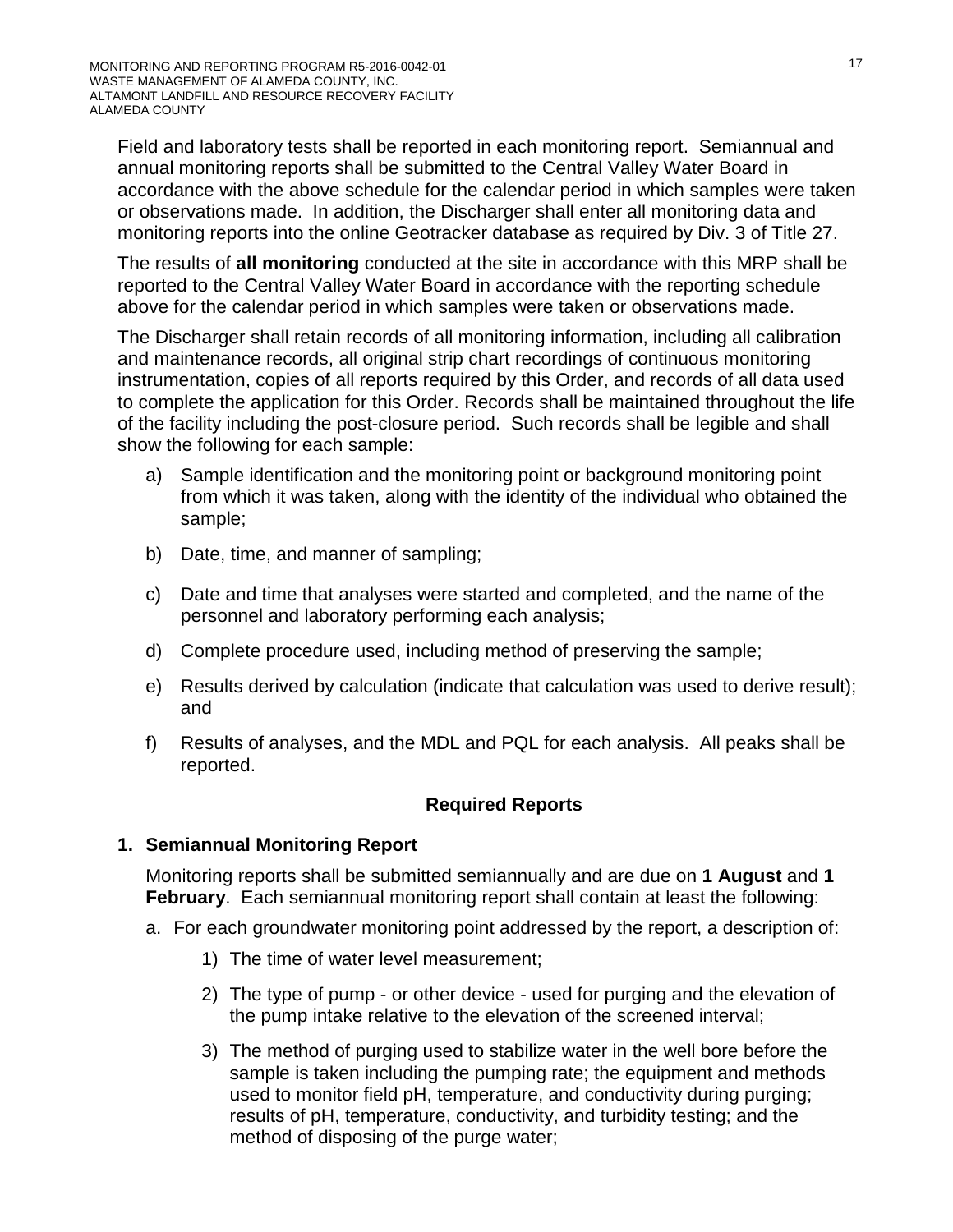- 4) The type of pump or other device used for sampling, if different than the pump or device used for purging; and
- 5) A statement that the sampling procedure was conducted in accordance with the approved Sample Collection and Analysis Plan.
- b. A map or aerial photograph showing the locations of observation stations, monitoring points, and background monitoring points.
- c. Groundwater elevation contour maps showing groundwater elevation and directions of groundwater flow in the uppermost aquifer, in any zones of perched water, and in any additional zone of saturation monitored based upon water level elevations based on quarterly groundwater elevation monitoring prior to sampling. Corresponding estimates of groundwater gradients and flow velocity shall also be provided.
- d. Cumulative tabulated monitoring data for all monitoring points and constituents for groundwater (MRP Section A.1), unsaturated zone (MRP Section A.2), leachate and gas condensate (MRP Section A.3), and surface water (MRP Section A.4). Concentrations below the reporting limit shall not be reported as non-detect "ND" unless the concentration is below the method detection limit (MDL) and the method detection limit is also given in the table. Laboratory results indicating trace values of COCs between the MDL and PQL (Reporting Limit or RL) shall be reported as estimated values (flagged and estimated value reported). Laboratory results of COCs at or above the PQL shall be reported and indicated clearly as exceeding the PQL relative to laboratory results reported below the PQL. Laboratory results shall clearly distinguish on time series graphs data that is reported as non-detect versus data that was reported at or above MDL (trace) levels. Units shall be monitored as required in Tables I through VI unless specific justification is given to report in other units. Refer to the SPRRs Section I "Standard Monitoring Specifications" for requirements regarding MDLs and PQLs.
- e. Laboratory statements of results of all analyses evaluating compliance with requirements.
- f. An evaluation of the concentration of each monitoring parameter (or 5-year COC when five year COC sampling is conducted) as compared to the current concentration limits, and the results of any required verification testing for constituents exceeding a concentration limit. Report any actions taken under SPRRs Section J: Response to a Release for verified exceedances of a concentration limit.
- g. Identification of any gas or liquid detected in a leak detection monitoring device or pan lysimeter based on the fluid sample analysis profiles provided in the Sample Collection and Analysis Plan consistent with the corrective action specifications of this Order.
- h. An evaluation of the effectiveness of the leachate monitoring and control facilities, and of the run-off/run-on control facilities. Include a summary of any instances where leachate depth on an MSW landfill liner system exceeded 30 cm (excluding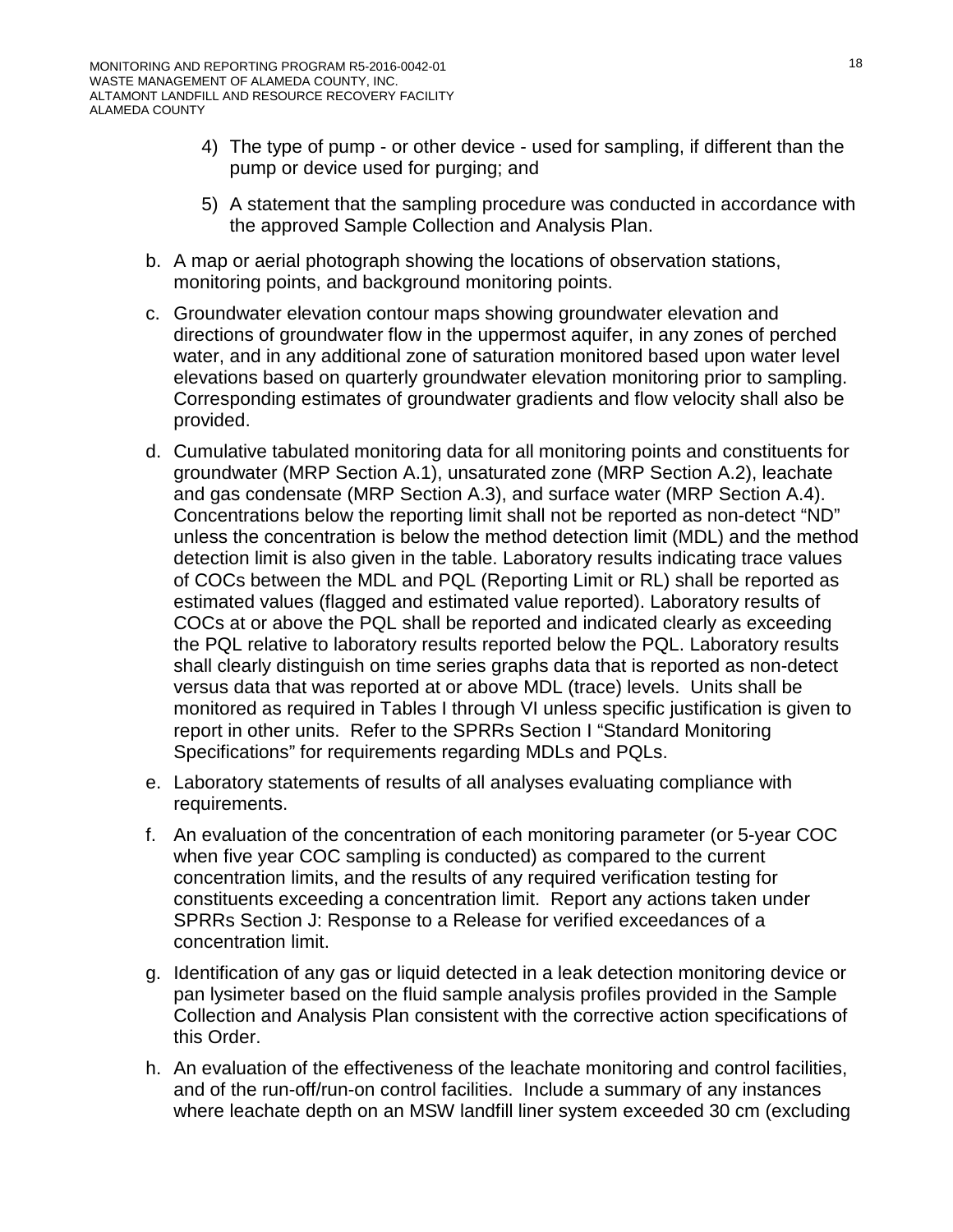the leachate sump), and information about the required notification and corrective action in Standard Facility Specification E.13 of the SPRRs.

- i. A summary of all Standard Observations for the reporting period required in Section A.5.h. of this MRP.
- j. A summary of inspection, leak search, and repair of final covers on any closed landfill units in accordance with an approved final post-closure maintenance plan as required by Standard Closure and Post-Closure Maintenance Specifications G.26 through G.29 of the SPRRs.
- k. A summary of the solidification basin information required by Section A.5.f.
- l. The results of the landfill gas monitoring required by Sections A.2a and A.6, including (a) an evaluation of the effectiveness of the landfill gas extraction system and (b) for the landfill gas extraction system: a listing of the dates of shutdown, length of time of shutdown, how the system was re-started, the cause of the shutdown, and steps that have been taken to prevent such a shutdown in the future. The report shall include tabulated data for all monitoring parameters and time vs. concentration graphs showing the concentration of total VOCs in the TO15 analysis. The report shall include a discussion about the effectiveness of the Corrective Action Program including comparison of the current data with historical data, trends.

## **2. Annual Monitoring Report**

The Discharger shall submit an Annual Monitoring Report to the Central Valley Water Board by **1 February** covering the reporting period of the previous monitoring year. If desired, the Annual Monitoring Report may be combined with the second semiannual report, but if so, shall clearly state that it is both a semi-annual and annual monitoring report in its title. Each Annual Monitoring Report shall contain the following information:

- a. All monitoring parameters shall be graphed to show historical trends at each monitoring point and background monitoring point, for all samples taken within at least the previous five calendar years. If a 5-year COC event was performed, than these parameters shall also be graphically presented. Each such graph shall plot the concentration of one or more constituents for the period of record for a given monitoring point or background monitoring point, at a scale appropriate to show trends or variations in water quality. Constituent data of incompatible scales/ranges shall not be plotted on the same graph. The graphs shall plot each datum, rather than plotting mean values. Graphical analysis of monitoring data may be used to provide significant evidence of a release.
- b. An evaluation of the monitoring parameters with regards to the cation/anion balance, and a graphical presentation using a Stiff diagram, a Piper graph, or a Schoeller plot.
- c. Upon request of Board staff, cumulative historical monitoring data organized per B.2.d in an electronic data format (i.e., Excel) amenable to statistical analysis.
- d. Hydrographs of each well showing the elevation of groundwater during each sampling event. Information regarding the elevations of the top and bottom of the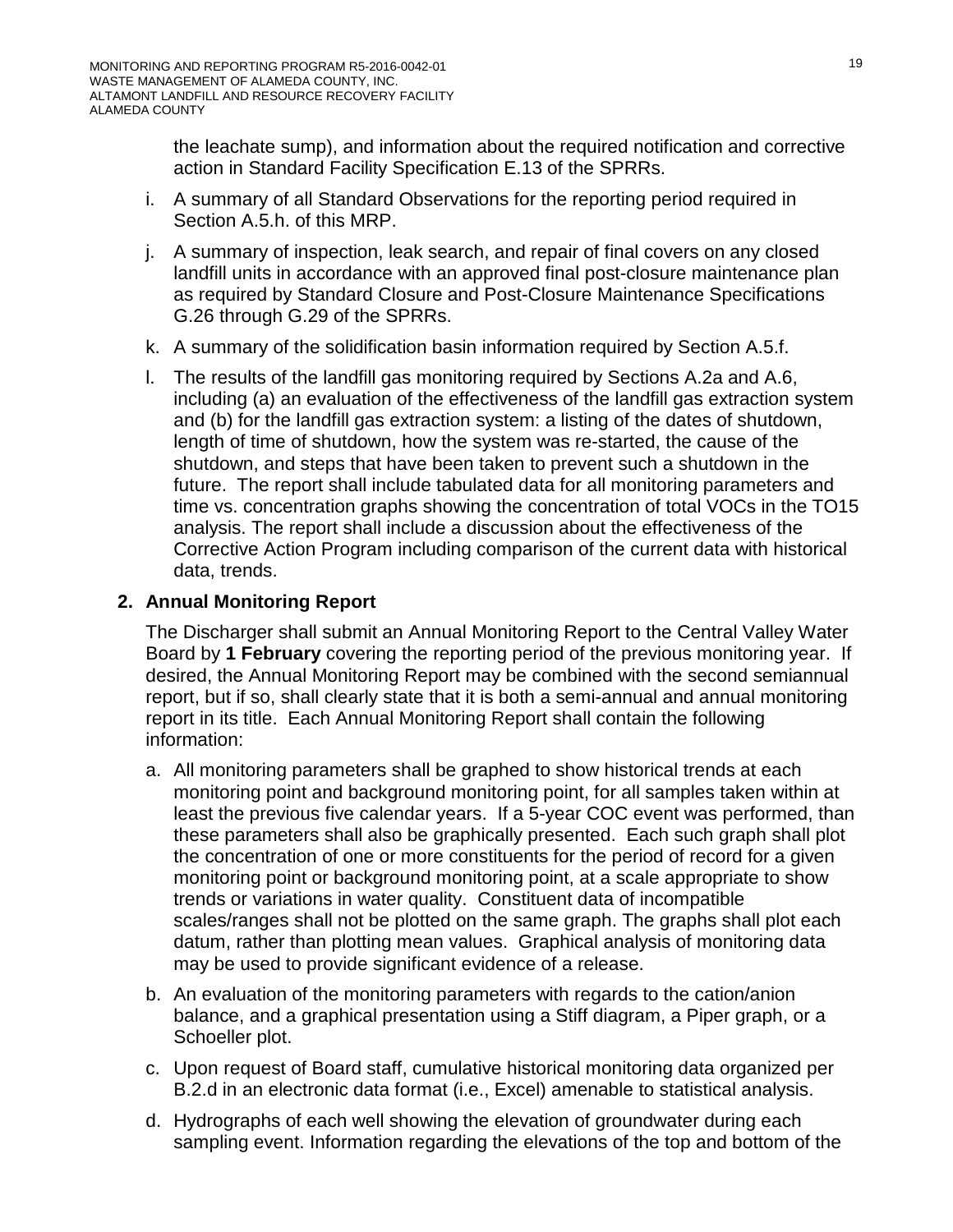screened interval, the elevation of the pump intake, and the groundwater elevation shall be provided in a table. These hydrographs and Table shall be prepared and submitted annually.

- e. A comprehensive discussion of the compliance record, and the result of any corrective actions taken or planned which may be needed to bring the Discharger into full compliance with the waste discharge requirements.
- f. A map(s) showing the area and elevations in which filling has been completed during the previous calendar year and a comparison to final closure design contours, as well as a projection of the remaining capacity for each discrete landfill module.
- g. A written summary of the monitoring results, indicating any changes made or observed since the previous Annual Monitoring Report.
- h. The results of the annual testing of leachate collection and removal systems required under Standard Facility Specification E.14 of the SPRRs.
- i. Updated concentration limits for each monitoring parameter at each monitoring well based on the new data set as appropriate.
- j. A comprehensive discussion of any Corrective Action Program required by this MRP under Section A.6.

## <span id="page-19-0"></span>**3. Seep Reporting**

The Discharger shall report by telephone any seepage from the disposal area **immediately** after it is discovered. A written report shall be filed with the Central Valley Water Board **within seven days**, containing at least the following information:

- a. A map showing the location(s) of seepage;
- b. An estimate of the flow rate;
- c. A description of the nature of the discharge (e.g., all pertinent observations and analyses);
- d. Verification that samples have been submitted for analyses of the Field Parameters and Monitoring Parameters listed in Table III of this MRP, and an estimated date that the results will be submitted to the Central Valley Water Board; and
- e. Corrective measures underway or proposed, and corresponding time schedule.

# <span id="page-19-1"></span>**4. Annual Facility Inspection Reporting**

By **15 November** of each year, the Discharger shall submit a report describing the results of the inspection and the repair measures implemented, preparations for winter, and include photographs of any problem areas and the repairs. Refer to Section A.5.a. of this MRP, above.

# <span id="page-19-2"></span>**5. Major Storm Event Reporting**

Following major storm events capable of causing damage or significant erosion, the Discharger **immediately** shall notify Central Valley Water Board staff of any damage or significant erosion upon discovery and report subsequent repairs within **14 days** of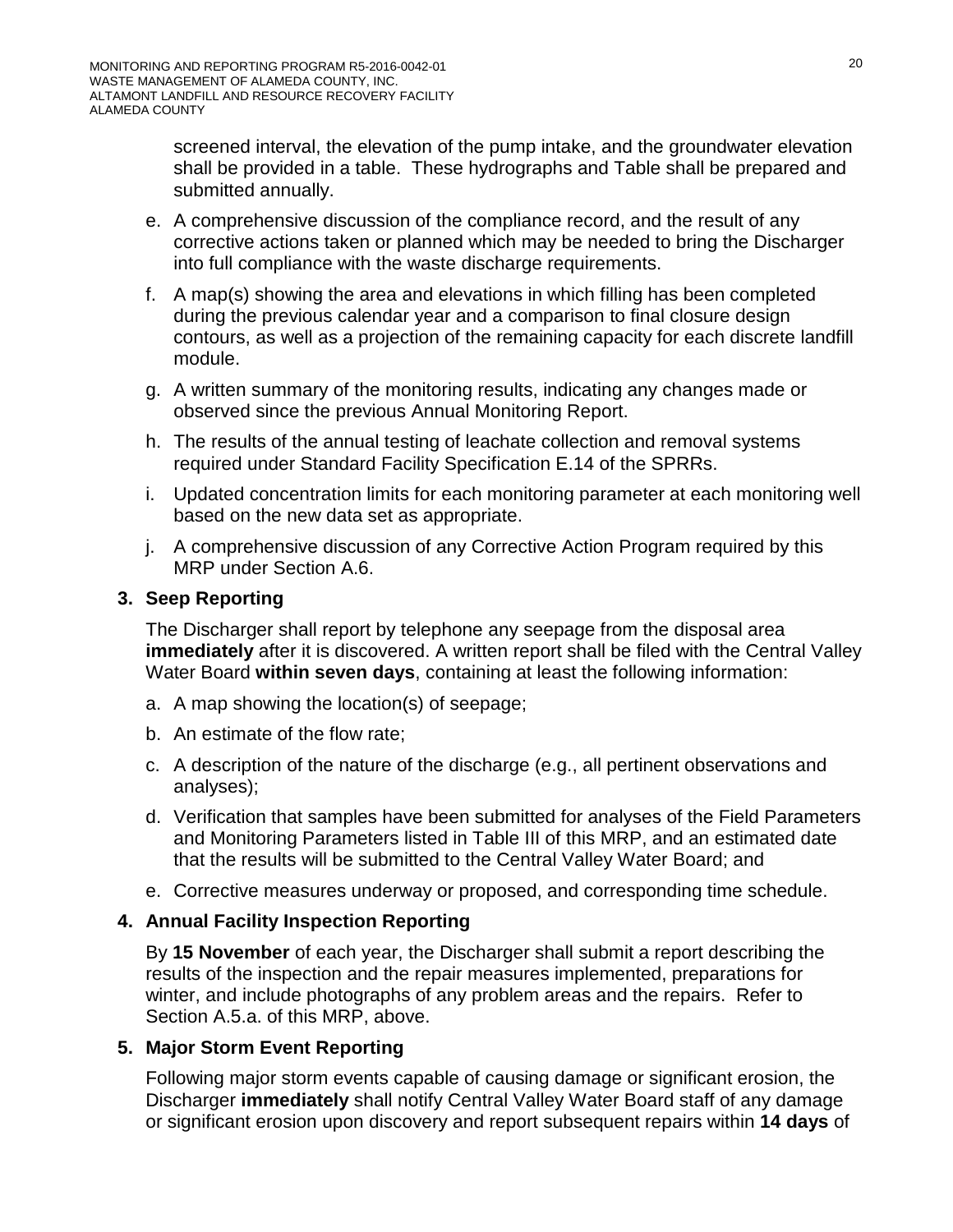completion of the repairs, including photographs of the problem and the repairs. Refer to Section A.5[.b](#page-10-0) of this MRP, above.

# <span id="page-20-0"></span>**6. Survey and Iso-Settlement Map for Closed Landfills**

The Discharger shall conduct a survey and submit an iso-settlement map for each closed area of the landfill every five years pursuant to Title 27, section 21090(e). Refer to Section A.5.c of this MRP, above. The next report is due upon completion of each closed area and every five years thereafter by 1 February under a separate cover as part of the Annual Monitoring Report.

# **7. Biennial Closure Cover Leak Search for Closed Landfills**

The Discharger shall conduct a survey and submit an iso-settlement map for each closed area of the landfill every five years pursuant to Title 27, section 21090(e). Refer to Section A.5.d of this MRP, above. The next report is due upon completion of each closed area and every two years thereafter by 1 February under a separate cover as part of the Annual Monitoring Report.

## **8. Liquid Waste Handling Report**

The Discharger shall report as part of the Annual Monitoring Report the results of all monitoring performed in Section A.5.g.

## **9. Post-Earthquake Inspection and Response Report**

Discharger shall report the results of its Post-Earthquake Inspection and Response. The report shall include but not be limited to the inspection of the WMU liners and covers (where exposed and/or accessible); LCRS riser pipes, sump pump operation, and storage tanks; including the flare station; drainage control facilities; and detection monitoring facilities for damage. A report shall include assessing any damage and shall contain proposals to repair or replace any damaged structures or facilities as specified in Section A.5.e of this MRP.

## **10.Improper Solid Waste Disposal Reporting**

The Discharger shall report by telephone any violation of disposal of designated waste or hazardous waste in a Class III WMU or hazardous waste in a Class II WMU **immediately** after it is discovered. A written report shall be filed with the Central Valley Water Board **within seven days**, containing at least the following information:

- a. A map showing the time and location(s) of improper disposal;
- b. An estimate of the quantity and type of waste that was disposed of;
- c. A description of the of the waste (e.g., all pertinent observations and analyses);
- d. Verification that samples have been submitted for analyses of the Field Parameters and Monitoring Parameters listed in Table III (including the 5-year COCs) of this MRP (if the materials could be sampled), and an estimated date that the results will be submitted to the Central Valley Water Board; and
- e. Corrective measures underway or proposed to remove the waste, and corresponding time schedule.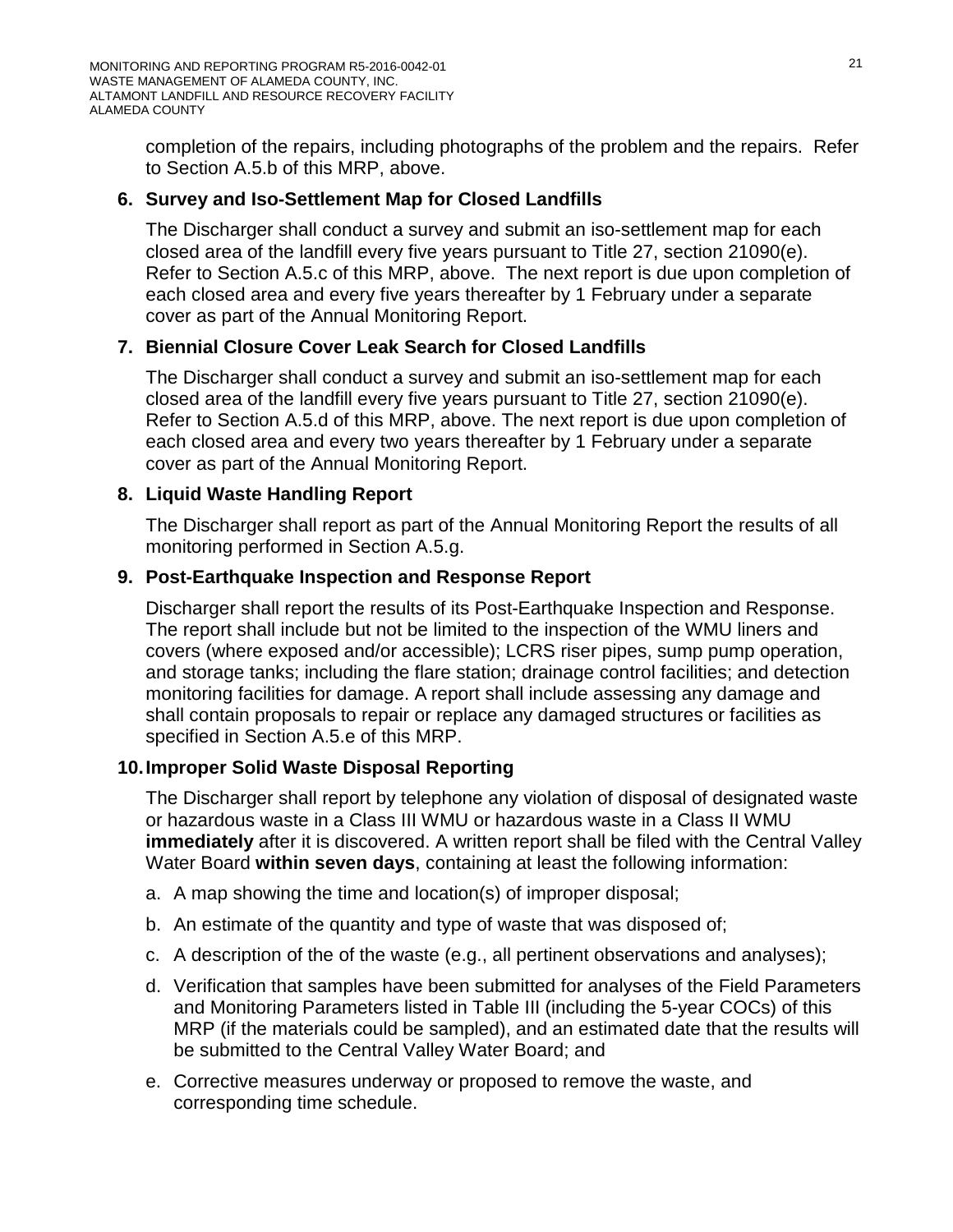## **11.Financial Assurances Report**

By **1 June** of each year, the Discharger shall submit a copy of the annual financial assurances report due to CalRecycle that updates the financial assurances for closure, post-closure maintenance, and corrective action. Refer to Financial Assurances Specifications F.1 through F.3 of the WDRs.

# **C. WATER QUALITY PROTECTION STANDARD AND COMPLIANCE PERIOD**

## **1. Water Quality Protection Standard Report**

The Water Quality Protection Standard for naturally occurring waste constituents consists of the COCs, the concentration limits, the point of compliance, and all monitoring points consistent with this Order and Title 27, Section 20390. Any proposed changes to the Water Quality Protection Standard shall be submitted in a report for review and approval. The report shall:

- a. Identify **all distinct bodies of surface and ground water** that could be affected in the event of a release from a waste management unit or portion of a unit. This list shall include at least the uppermost aquifer and any permanent or ephemeral zones of perched groundwater underlying the facility.
- b. Include a map showing the monitoring points and background monitoring points for the surface water monitoring program, groundwater monitoring program, and the unsaturated zone monitoring program. The map shall include the point of compliance in accordance with Title 27, section 20405.
- c. Evaluate the perennial direction(s) of groundwater movement within the uppermost groundwater zone(s).
- d. Include a listing or table showing all elements of the WQPS for each unit and water bearing media, including, but not limited to, concentration limits for all monitoring parameters and 5-year COCs.
- e. Include a proposed statistical method for calculating concentration limits for naturally-occurring monitoring parameters and constituents of concern that are detected in 10% or greater of the background data using a statistical procedure from Title 27, section 20415(e)(8)(A-D)] or section 20415(e)(8)(E).
- f. Include a retesting procedure to confirm or deny measurably significant evidence of a release pursuant to Title 27, section 20415(e)(8)(E) and section 20420(j)(1-3).

The Water Quality Protection Standard shall be certified by a California-registered civil engineer or geologist as meeting the requirements of Title 27. If subsequent sampling of the background monitoring point(s) indicates significant water quality changes due to either seasonal fluctuations or other reasons unrelated to waste management activities at the site, the Discharger may request modification of the Water Quality Protection Standard.

The Discharger proposed the methods for calculating concentration limits in its June 2015 Joint Technical Document Appendix B Section 7.3 Statistical Methodology. The Discharger proposed using Intra-well analysis methodology for statistically determining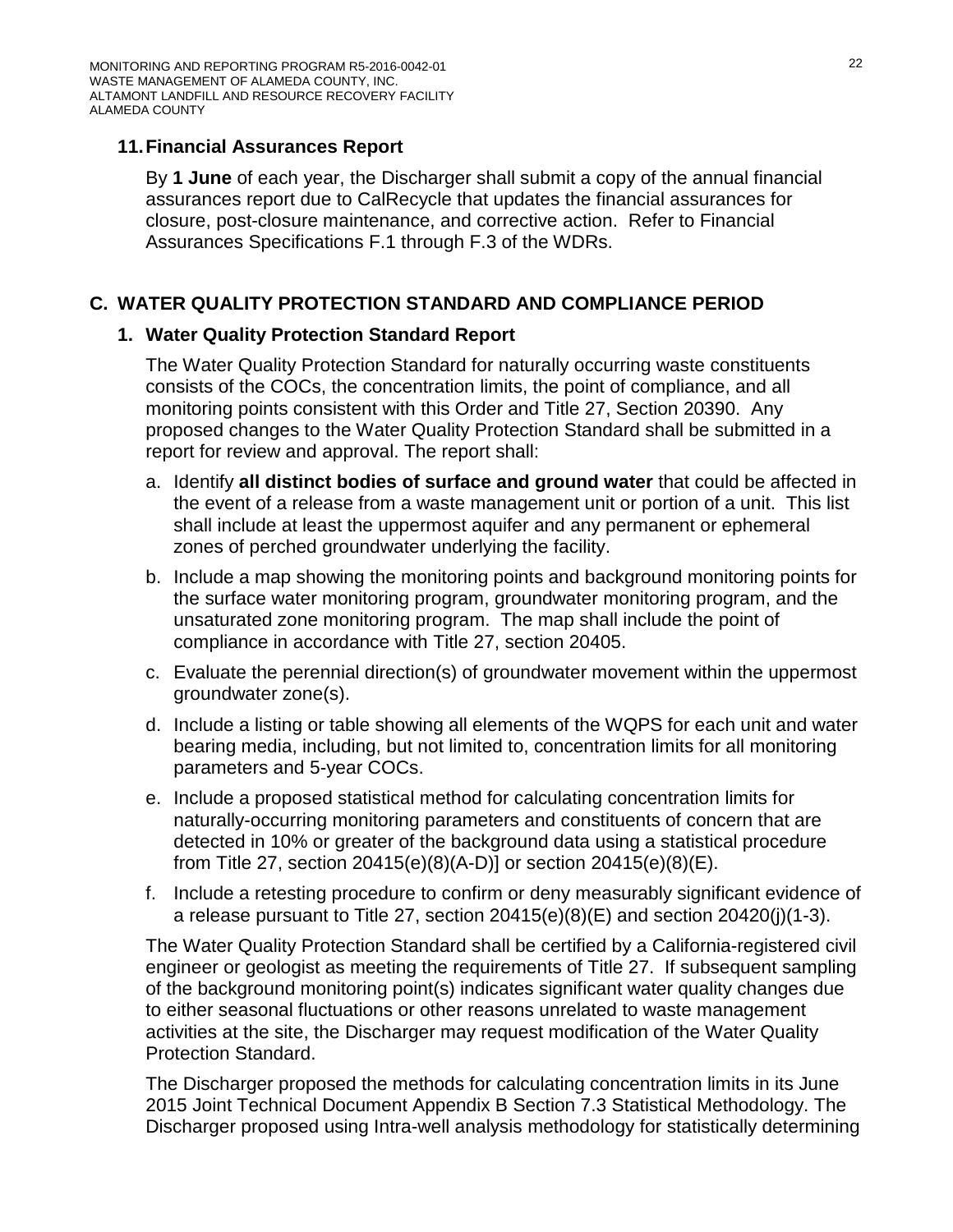if there is measurably significant evidence of a release from a WMU. Unless otherwise approved by staff, the Discharger shall continue to use an intra-well analysis for Fill Area 2. As described in the findings in WDRs R5-2016-0042 and Provisions H.8 the Discharger is required to submit a revised WQPS. Concentration limits for wells MW-1B, MW-2B, MW-2C, MW-3C, MW-4B, and MW-5B shall be calculated when enough data to calculate the concentration limits is available, based on any previous data as well as the analytical results from the 2016 sampling event and future sampling events.

The current approved Water Quality Protection Standards, including appropriate concentration limits, for Fill Areas 1 and 2 are listed in Table VIII, and shall be updated every 2 years, after at least four additional independent data points have been obtained for that constituent at that monitoring point.

The Discharger has proposed to use intrawell statistics to determine the WQPS for Fill Area 1. The sequence of waste placement prior to well installation, and the documented occurrence of a release from Fill Area 1 limits the validity of these proposed limits to represent true background conditions. However, use of intrawell statistics for Fill Area 1 is approved.

Each new unit must have a WQPS proposed and approved by Board staff before waste may be placed in that unit.

## **2. Monitoring Parameters**

Monitoring parameters are a select group of constituents that are monitored during each monitoring event that are the waste constituents, reaction products, hazardous constituents, and physical parameters that provide a reliable indication of a release from a waste management unit. The monitoring parameters for all waste management units are those listed in Tables I through VII for the specified monitored medium. The WQPS shall further identify which monitoring parameters are in Detection monitoring and which are in Corrective Action monitoring.

## **3. Constituents of Concern (COCs)**

The COCs include a larger group of waste constituents, their reaction products, and hazardous constituents that are reasonably expected to be in or derived from waste contained in the waste management unit, and are required to be monitored every five years [Title 27, sections 20395 and 20420(g)]. The COCs for all waste management units at the facility are those listed in Tables I through VII. The Discharger shall monitor all COCs every five years, or more frequently as required in accordance with a Corrective Action Program. The last 5-year COC report was submitted to the Central Valley Water Board in the 2015 *Annual Monitoring Report*, and 5-year COCs are due to be monitored again in 2020, with the results reported in the Annual 2020 Monitoring Report, due 1 February 2021.

# **4. Concentration Limits**

For a naturally occurring constituent of concern, the concentration limit for each constituent of concern shall be determined as follows: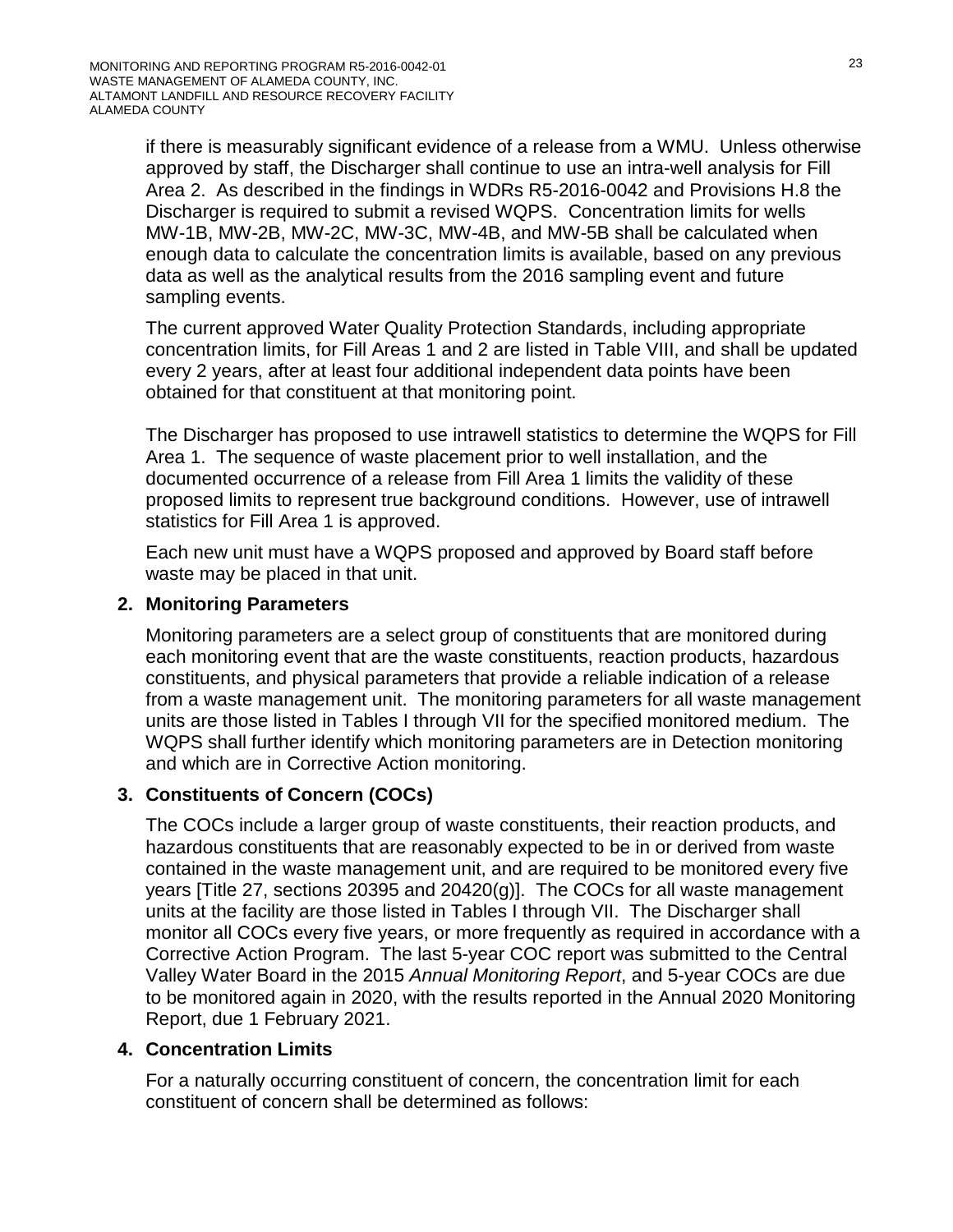- a. By calculation in accordance with a statistical method pursuant to Title 27, section 20415(e)(8); or
- b. By an alternate statistical method meeting the requirements of Title 27, section 20415(e)(8)(E).

The methods for calculating concentration limits were included in the Discharger's JTD. The method uses Practical Quantitation Limits (PQLs) as the concentration limits for VOCs, and the Shewart-CUSUM control chart for intra-well statistical analysis of inorganic monitoring parameters.

## **5. Retesting Procedures for Confirming Evidence of a Release**

If monitoring results indicate measurably significant evidence of a release, as described in Standard Monitoring Specification I.45 of the SPRRs, then:

- a. For non-naturally occurring constituents, the Discharger shall use the nonstatistical retesting procedure required in Standard Monitoring Specification I.46 of the SPRRs.
- b. For naturally occurring constituents, the Discharger shall use one of the statistical retesting procedures as required in Standard Monitoring Specification I.47 of the SPRRs.

If, after retesting, the presence of a 5-year COC is confirmed at any required sampling location, then as required by Monitoring Specification G.10, if it is deemed appropriate based on consideration of laboratory false-positives, the repeatability of detections and the effectiveness of that COD in providing an early indication of a potential release, then that constituent shall be added to the Monitoring Parameters section in Tables I through IV, and shall be analyzed on a semi-annual basis for all future sampling events. If the Discharger does not think it appropriate to add that COC to the Monitoring Parameters list, then the Discharger shall submit a technical report describing the rationale for not adding it. The Executive Officer must agree with the Discharger's rationale.

### **6. Point of Compliance**

The point of compliance for the water standard at each waste management unit is a vertical surface located at the hydraulically downgradient limit of the Unit that extends through the uppermost aquifer underlying the unit. The current point of compliance monitoring wells are as follows: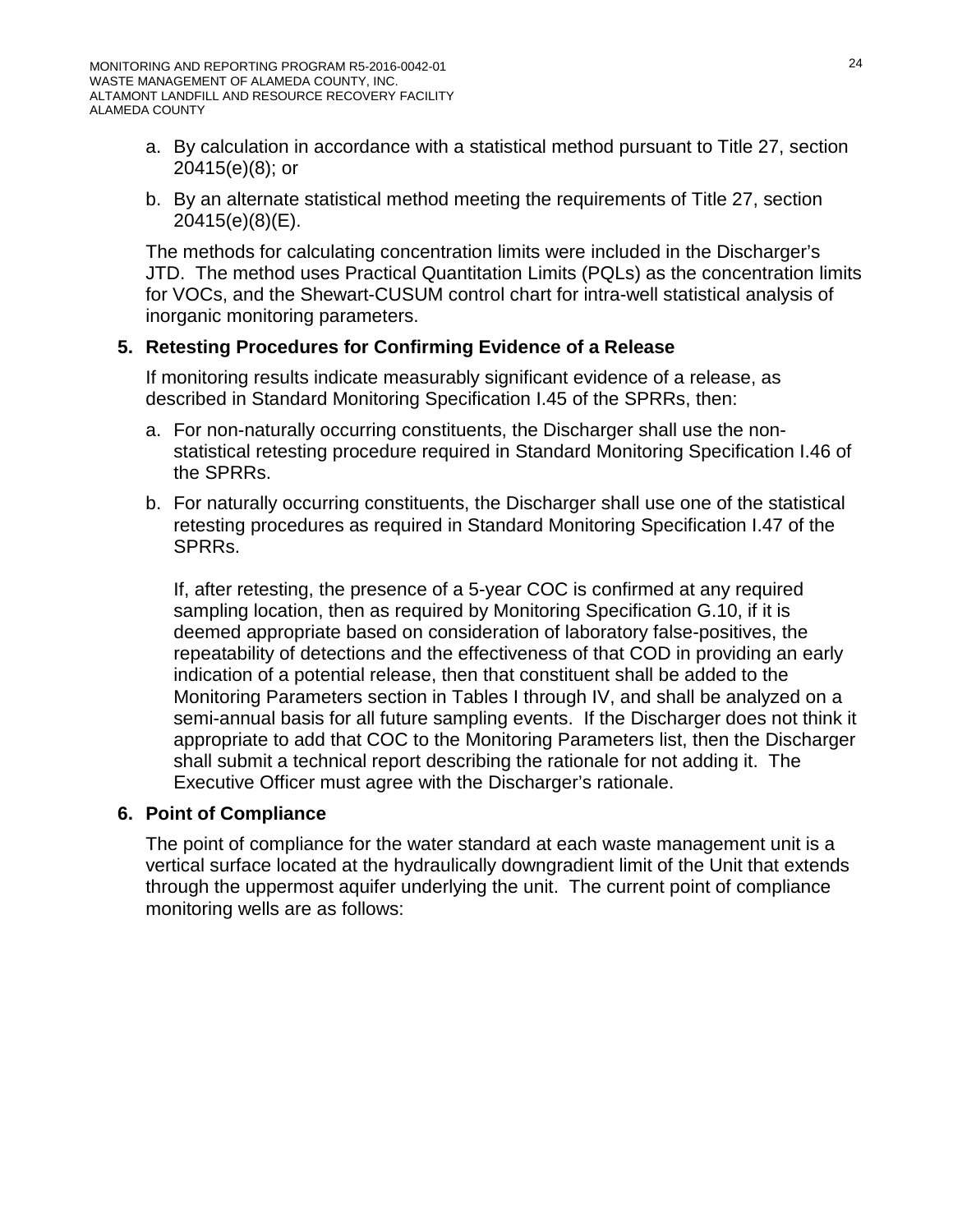| Fill Area                   | <b>Point of Compliance Monitoring Wells</b>                                 |
|-----------------------------|-----------------------------------------------------------------------------|
| Fill Area 1                 | MW-2A, MW-4A, MW-5A, MW-6, MW-7,<br>E-05, E-07, E-23, E-20B                 |
| Fill Area 2                 | Phases I and II: MW-14, PC-6BR, UD-1*<br>Phases III and IV: 13A, 13B, UD-1* |
| Surface<br>Impoundment SI-1 | MW-15B, MW-16, MW-17, and MW-18                                             |

\*UD-1 is a moving point that shall always be at the downgradient edge of waste in Fill Area 2, as the unit is expanded in phases.

## **7. Compliance Period**

The compliance period for each waste management unit shall be the number of years equal to the active life of the unit plus the closure period. The compliance period is the minimum period during which the Discharger shall conduct a water quality monitoring program subsequent to a release from the waste management unit. The compliance period shall begin anew each time the Discharger initiates an evaluation monitoring program [Title 27, section 20410].

## **8. Monitoring Points**

A monitoring point is a well, device, or location specified in the waste discharge requirements, which monitoring is conducted and at which the water quality protection standard applies. The monitoring points for each monitored medium are listed in Section A of this MRP.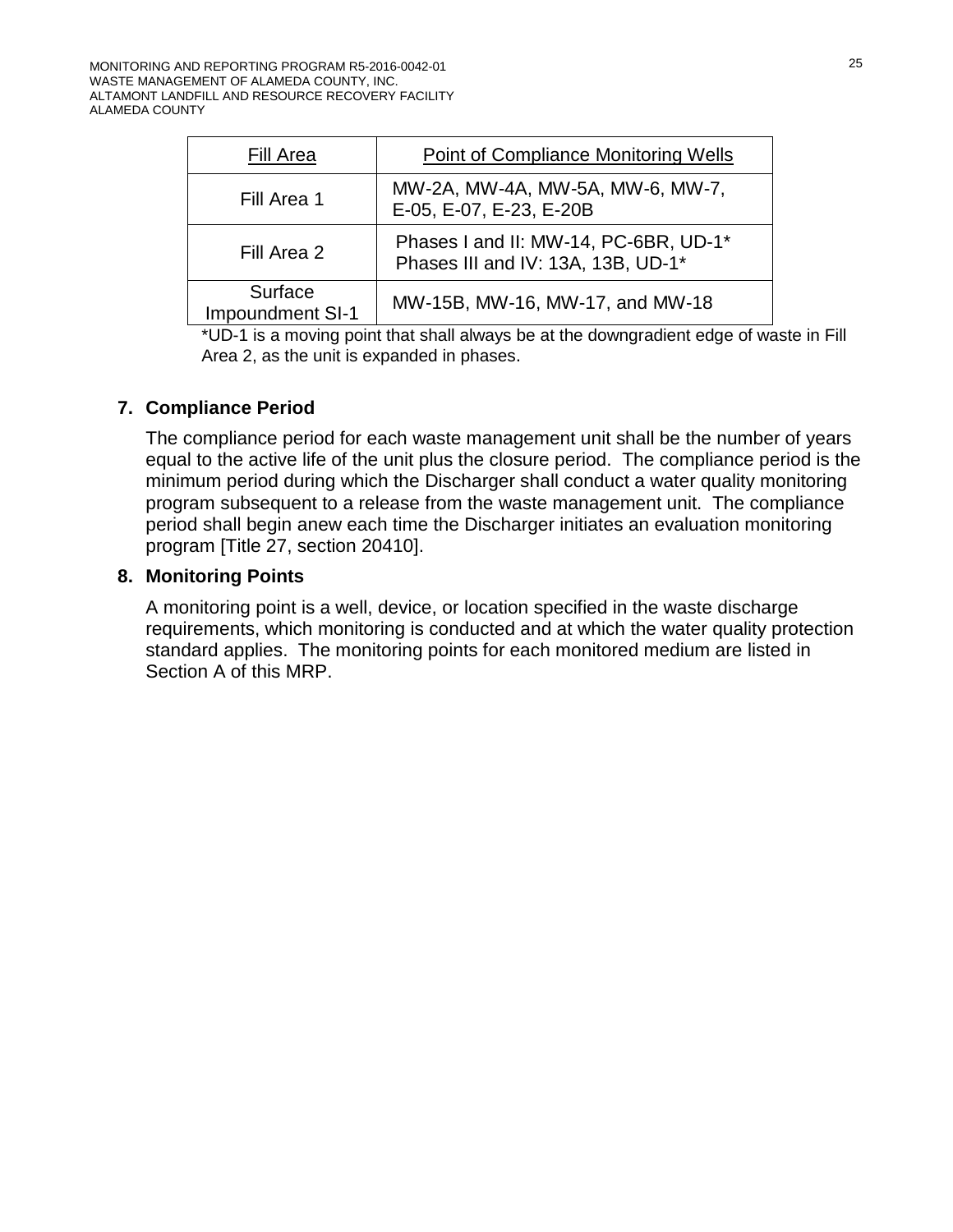# **D. TRANSMITTAL LETTER FOR ALL REPORTS**

A transmittal letter explaining the essential points shall accompany each report. At a minimum, the transmittal letter shall identify any violations found since the last report was submitted, and if the violations were corrected. If no violations have occurred since the last submittal, this shall be stated in the transmittal letter. The transmittal letter shall also state that a discussion of any violations found since the last report was submitted, and a description of the actions taken or planned for correcting those violations, including any references to previously submitted time schedules, is contained in the accompanying report. The transmittal letter shall contain a statement by the Discharger that it has performed data analysis and whether in accordance with Title 27 section 20420(i) it has determined whether there is "measurably significant" evidence of a release from any WMU. The transmittal letter shall contain a statement by the discharger, or the discharger's authorized agent, under penalty of perjury, that to the best of the signer's knowledge the report is true, accurate, and complete.

The Discharger shall implement the above monitoring program on the effective date of this Program.

Ordered by:

*Original Signed By Andrew Altevogt for*

PAMELA C. CREEDON, Executive Officer

27 October 2016

(Date)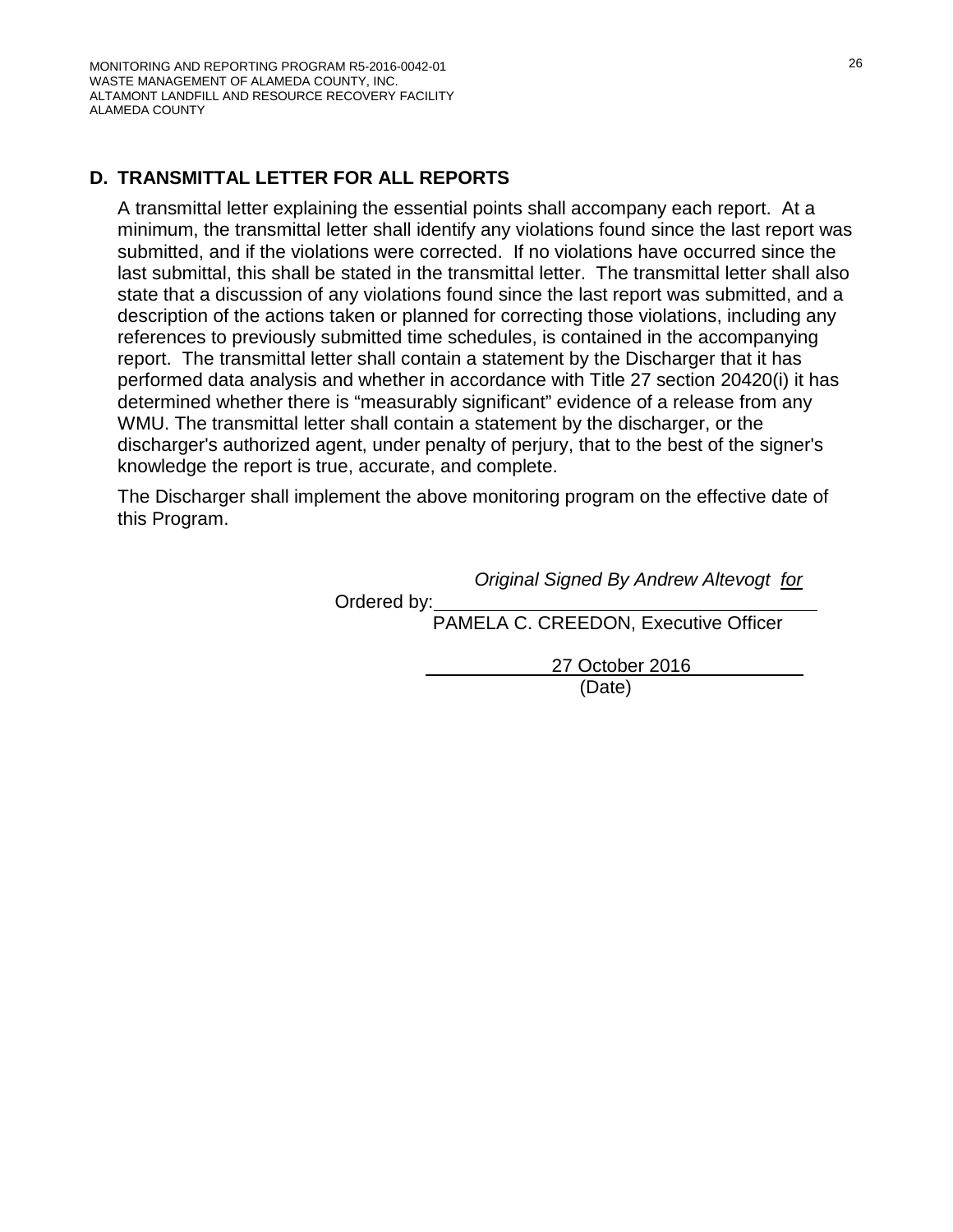#### **TABLE I GROUNDWATER MONITORING PROGRAM**

### **Field Parameters**

| Parameter <sup>2</sup>                                                                             | <b>Geotracker</b><br>Code                                    | <b>Units</b>                              | <b>Sampling</b><br>Frequency <sup>6, 7</sup>         | <b>Reporting</b><br><b>Frequency</b>                 |
|----------------------------------------------------------------------------------------------------|--------------------------------------------------------------|-------------------------------------------|------------------------------------------------------|------------------------------------------------------|
| <b>Groundwater Elevation</b>                                                                       | <b>GWELEV</b>                                                | Ft. & 100ths,<br>M.S.L.                   | Quarterly <sup>1</sup>                               | Semiannual                                           |
| Temperature<br><b>Specific Conductance</b><br>pH<br>Turbidity                                      | <b>TEMP</b><br><b>SC</b><br>PH<br><b>TURB</b>                | °C<br>umhos/cm<br>pH units<br><b>NTU</b>  | Semiannual<br>Semiannual<br>Semiannual<br>Semiannual | Semiannual<br>Semiannual<br>Semiannual<br>Semiannual |
| Monitoring Parameters <sup>3</sup>                                                                 |                                                              |                                           |                                                      |                                                      |
| <b>Total Dissolved Solids</b><br>Chloride<br><b>Chemical Oxygen Demand</b><br>Bicarbonate as CACO3 | <b>TDS</b><br><b>CL</b><br><b>COD</b><br>BICACO <sub>3</sub> | mg/L <sup>4</sup><br>mg/L<br>mg/L<br>mg/L | Semiannual<br>Semiannual<br>Semiannual<br>Semiannual | Semiannual<br>Semiannual<br>Semiannual<br>Semiannual |
| Nitrogen, Kjeldahl, Total                                                                          | KN                                                           | mg/L                                      | Semiannual                                           | Semiannual                                           |
| <b>Sulfate</b>                                                                                     | SO <sub>4</sub>                                              | mg/L                                      | Semiannual                                           | Semiannual                                           |
| Calcium (dissolved)<br><b>Volatile Organic Compounds</b>                                           | CA                                                           | mg/L                                      | Semiannual                                           | Semiannual                                           |
| (See Table V)                                                                                      | (See Table V)                                                | ug/L <sup>5</sup>                         | Semiannual                                           | Semiannual                                           |
| Supplemental Parameters <sup>2</sup>                                                               |                                                              |                                           |                                                      |                                                      |
| Nitrogen, Nitrate (as N)<br>Magnesium (dissolved)                                                  | NO <sub>3</sub> N<br><b>MG</b>                               | mg/L<br>mg/L                              | Semiannual<br>Semiannual                             | Semiannual<br>Semiannual                             |
| Manganese (dissolved)                                                                              | Mn                                                           | mg/L                                      | Semiannual                                           | Semiannual                                           |
| Potassium (dissolved)                                                                              | K                                                            | mg/L                                      | Semiannual                                           | Semiannual                                           |
| Sodium (dissolved)                                                                                 | <b>NA</b>                                                    | mg/L                                      | Semiannual                                           | Semiannual                                           |
| <b>Sulfide</b>                                                                                     | S                                                            | mg/L                                      | Semiannual                                           | Semiannual                                           |
| 5-Year Constituents of Concern (see Table VI)                                                      |                                                              |                                           |                                                      |                                                      |
| Total Organic Carbon (TOC)                                                                         | <b>TOC</b>                                                   | mg/L                                      | 5 years                                              | Nov. 2020                                            |
| Inorganics (dissolved)                                                                             | See Table VI                                                 | ug/L                                      | 5 years                                              | and every                                            |
| <b>Volatile Organic Compounds</b><br>Semi-Volatile Organic                                         | See Table VI                                                 | ug/L                                      | 5 years                                              | 5 years<br>thereafter                                |
| Compounds                                                                                          | See Table VI                                                 | ug/L                                      | 5 years                                              |                                                      |
| <b>Chlorophenoxy Herbicides</b><br>Organophosphorus                                                | See Table VI                                                 | ug/L                                      | 5 years                                              |                                                      |
| Compounds                                                                                          | See Table VI                                                 | ug/L                                      | 5 years                                              |                                                      |

 $1$  The Discharger shall monitor groundwater elevation at least quarterly including the times during the year of expected highest and lowest elevations of the water levels in the wells. Groundwater elevation for all groundwater monitoring points shall be reported using a common datum e.g. NAVD88.

<sup>2</sup> Field and Supplemental parameters are collected for informational purposes to document groundwater conditions at the time of sampling, and are not included in statistical analysis.

<sup>3</sup> The Discharger shall apply the statistical analyses described in Section C.4 of this MRP to the inorganic monitoring parameters included on this list.

 $^{4}$  Milligrams per liter

Micrograms per liter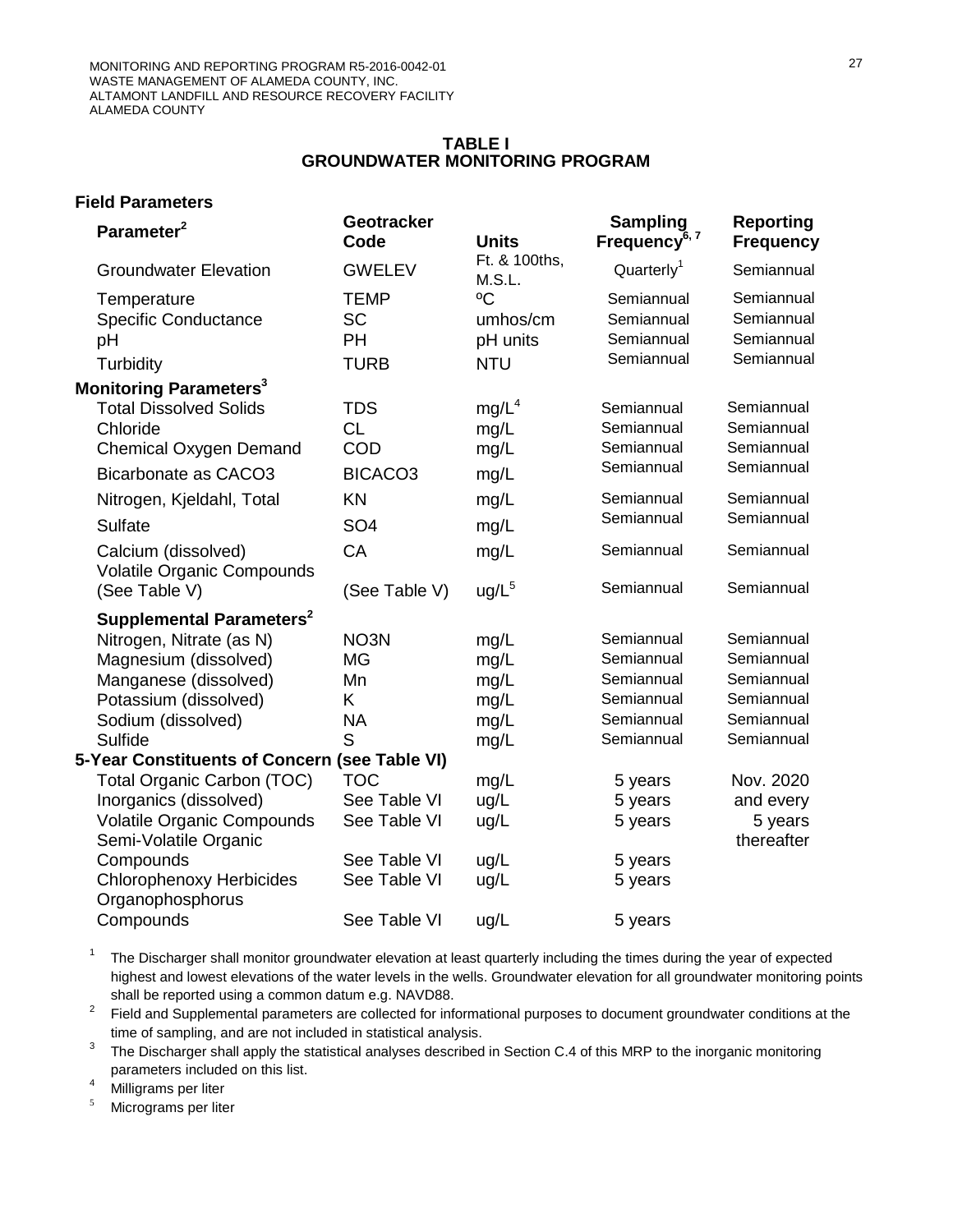#### **TABLE I (Continued) GROUNDWATER DETECTION MONITORING PROGRAM**

- <sup>6</sup> MW-1B, MW-2B, MW-2C, MW-3C, MW-4B, MW-5B, MW-8B, PC-1B, PC-1C shall be monitored in 2016 for all of the COCs listed in this Table including 5 year COCs. Subsequent sampling events will be completed every 5 years beginning in 2020 and include the 5-year COCs, as detailed in Section A.1.
- <sup>7</sup> Currently, wells MW-9, PC-2A, PC-2C, P-2, WM-2, ARC-2 are not sampled. The Discharger shall initiate semiannual sampling in wells MW-9, PC-2A, PC-2C, P-2, WM-2, ARC-2 to propose a WQPS prior to placement in associated future WMUs, as detailed in Section A.1.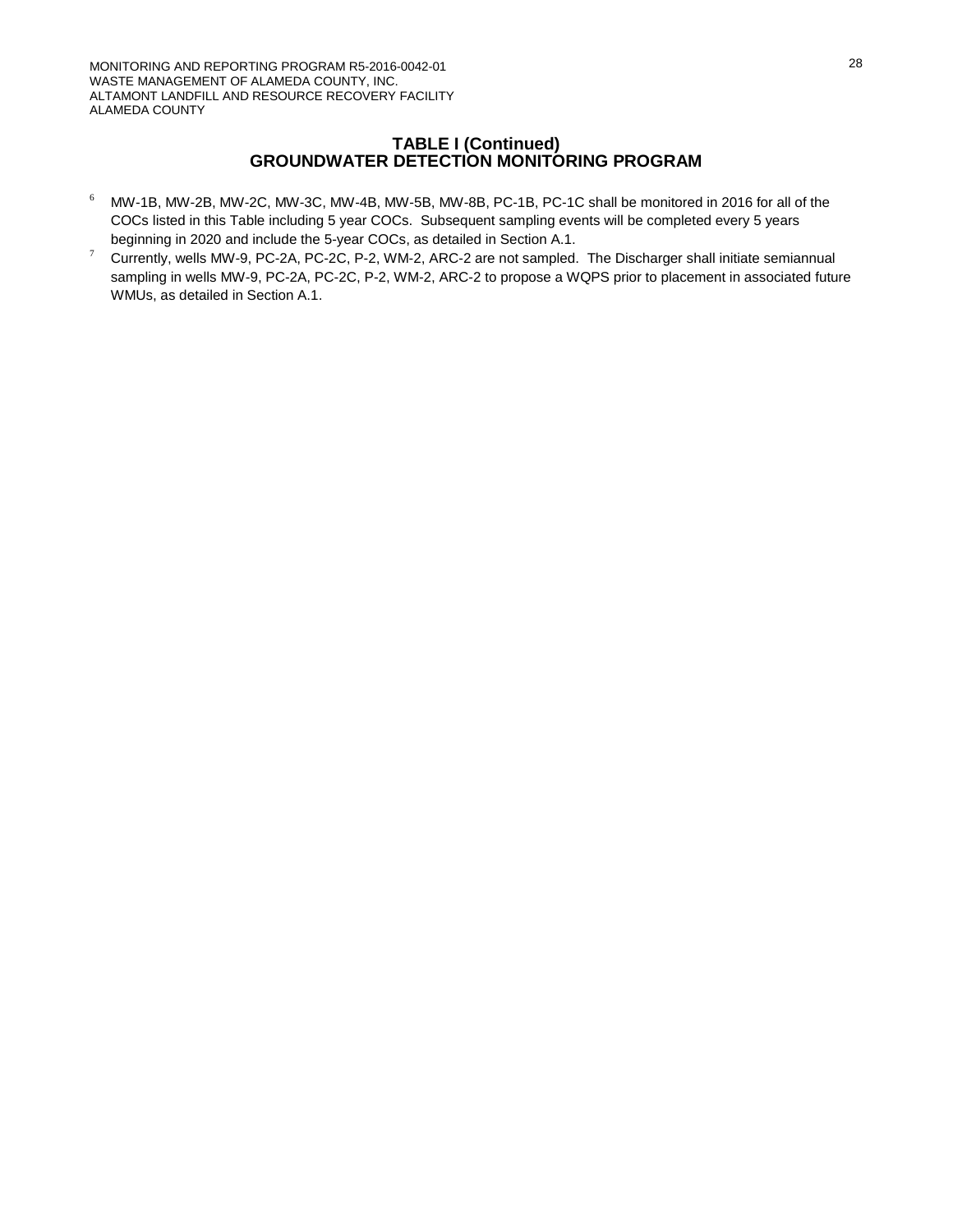# **TABLE II**

## **UNSATURATED ZONE DETECTION MONITORING PROGRAM**

# **GAS MONITORING**

#### **Monitoring Parameters**

|                                         | Geotracker      |                    | Sampling              | Reporting             |
|-----------------------------------------|-----------------|--------------------|-----------------------|-----------------------|
| <b>Parameter</b>                        | Code            | <b>Units</b>       | <b>Frequency</b>      | <b>Frequency</b>      |
| Volatile Organic Compounds <sup>1</sup> |                 |                    |                       |                       |
| (Use USEPA Method TO-15)                | (See Table V)   | uq/cm <sup>3</sup> | Annual                | Annual                |
| Methane                                 | CH <sub>4</sub> | % by volume        | Semiannual Semiannual |                       |
| Carbon Dioxide                          | CO <sub>2</sub> | % by volume        |                       | Semiannual Semiannual |
| Oxygen                                  | <b>OXYGEN</b>   | % by volume        | Semiannual Semiannual |                       |
| Remainder gas                           |                 | % by volume        |                       | Semiannual Semiannual |
| Gas Flow rate <sup>2</sup>              |                 | <b>CFM</b>         |                       | Semiannual Semiannual |

## **LYSIMETERS, LEAK DETECTION SYSTEM, UNDERDRAINS**

#### **Field Parameters**

| <b>Parameter</b><br>Presence/Absence of Liquid | <b>Geotracker</b><br>Code | <b>Units</b> | <b>Sampling</b><br><b>Frequency</b><br>Monthly | <b>Reporting</b><br><b>Frequency</b><br>Semiannual |
|------------------------------------------------|---------------------------|--------------|------------------------------------------------|----------------------------------------------------|
| <b>Specific Conductance</b>                    | <b>SC</b>                 | umhos/cm     | Monthly                                        | Semiannual                                         |
| pH                                             | <b>PH</b>                 | pH units     | Monthly                                        | Semiannual                                         |
| Volume of liquid removed                       |                           | gallons      | Monthly                                        | Semiannual                                         |
| Flow from underdrains                          |                           | gallons      | monthly                                        | Semiannual                                         |
| <b>Monitoring Parameters</b>                   |                           |              |                                                |                                                    |
|                                                | Geotracker                |              | <b>Sampling</b>                                | <b>Reporting</b>                                   |
| <b>Parameter</b>                               | Code                      | <b>Units</b> | <b>Frequency</b>                               | <b>Frequency</b>                                   |
| <b>Total Dissolved Solids</b>                  | TDS                       | mg/L         | Semiannual                                     | Semiannual                                         |
| Chloride                                       | CL                        | mg/L         | Semiannual                                     | Semiannual                                         |
| Carbonate as CACO3                             | CACO <sub>3</sub>         | mg/L         | Semiannual                                     | Semiannual                                         |
| Bicarbonate as CACO3                           | BICACO <sub>3</sub>       | mg/L         | Semiannual                                     | Semiannual                                         |
| Nitrogen, Nitrate (as N)                       | NO3N                      | mg/L         | Semiannual                                     | Semiannual                                         |
|                                                |                           |              |                                                |                                                    |
| Sulfate                                        | SO <sub>4</sub>           | mg/L         | Semiannual                                     | Semiannual                                         |
| Calcium                                        | СA                        | mg/L         | Semiannual                                     | Semiannual                                         |
| Magnesium                                      | MG                        | mg/L         | Semiannual                                     | Semiannual                                         |

<span id="page-28-0"></span> $1$  The Discharger may prescreen the gas sample to determine if the sample is required to be laboratory analyzed using Method TO-15 by using an approved gas analyzer to establish methane concentrations or an approved Photo Ionization Detector (PID) to establish total VOCs concentrations at the sampling point. If while using an approved sampling and analysis plan procedure the Discharger detects methane concentrations exceeding 1.0 percent by volume OR organic vapors (total VOCs) are detected with a PID at a concentration greater than 1.0 ppm then a gas sample shall be obtained and laboratory analyzed for specific VOCs using EPA Method TO-15. Both the screening results and laboratory analysis results shall be reported. Otherwise, the Discharger shall report the methane or total VOC screening results and no further laboratory analysis is required.

<span id="page-28-1"></span> $2$  Does not apply to LFG probes.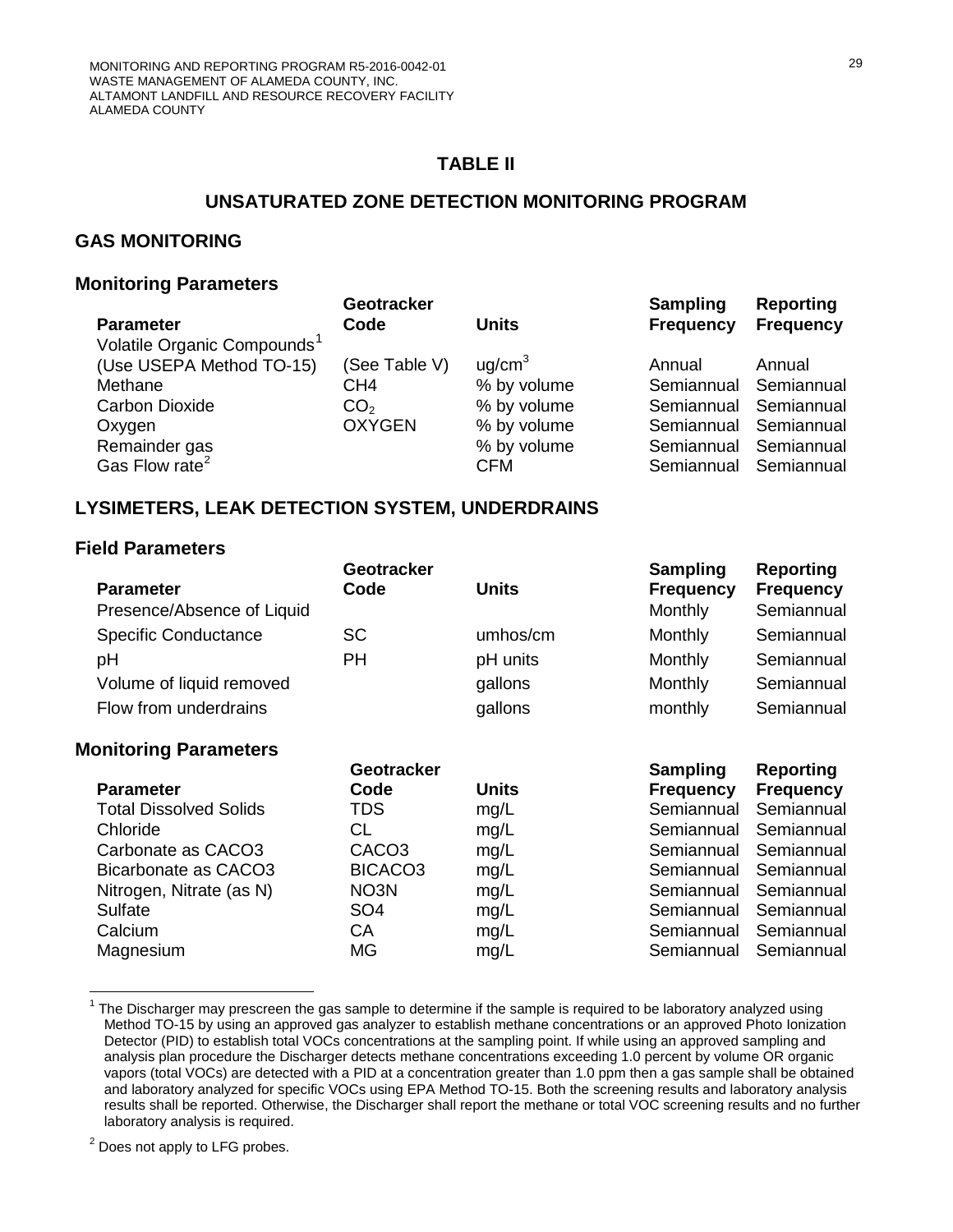# **UNSATURATED ZONE DETECTION MONITORING PROGRAM**

|                                                                 | Geotracker      |              | <b>Sampling</b>  | <b>Reporting</b> |
|-----------------------------------------------------------------|-----------------|--------------|------------------|------------------|
| <b>Parameter</b>                                                | Code            | <b>Units</b> | <b>Frequency</b> | <b>Frequency</b> |
| Manganese                                                       | <b>MN</b>       | mg/L         | Semiannual       | Semiannual       |
| Potassium                                                       | K               | mg/L         | Semiannual       | Semiannual       |
| Sodium                                                          | <b>NA</b>       | mg/L         | Semiannual       | Semiannual       |
| Pentachlorophenol                                               | <b>PCP</b>      | ug/L         | Annual           | Annual           |
| Arsenic (dissolved)                                             | AS              | ug/L         | Annual           | Annual           |
| Copper (dissolved)                                              | CU              | ug/L         | Annual           | Annual           |
| Chromium (dissolved)<br>Volatile Organic Compounds <sup>1</sup> | <b>CR</b>       | ug/L         | Annual           | Annual           |
| (in liquid matrix) (See Table V)                                | (See Table V)   | ug/L         | Semiannual       | Semiannual       |
| Methane                                                         | CH <sub>4</sub> | %            | Semiannual       | Semiannual       |
| <b>Carbon Dioxide</b>                                           | CO <sub>2</sub> | $\%$         | Semiannual       | Semiannual       |
| Oxygen                                                          | <b>OXYGEN</b>   | %            | Semiannual       | Semiannual       |
|                                                                 |                 |              |                  |                  |

# **5-Year Constituents of Concern (see Table VI)**

|                                   | Geotracker   |              | <b>Sampling</b>  | Reporting        |
|-----------------------------------|--------------|--------------|------------------|------------------|
| <b>Parameter</b>                  | Code         | <b>Units</b> | <b>Frequency</b> | <b>Frequency</b> |
| <b>Total Organic Carbon (TOC)</b> | TOC          | mg/L         | 5 years          | Nov. 2020        |
| Inorganics (dissolved)            | See Table VI | ug/L         | 5 years          | and every        |
| <b>Volatile Organic Compounds</b> | See Table VI | ug/L         | 5 years          | 5 years          |
| Semi-Volatile Organic             |              |              |                  | thereafter       |
| Compounds                         | See Table VI | ug/L         | 5 years          |                  |
| <b>Chlorophenoxy Herbicides</b>   | See Table VI | ug/L         | 5 years          |                  |
| Organophosphorus                  |              |              |                  |                  |
| Compounds                         | See Table VI | ug/L         | 5 years          |                  |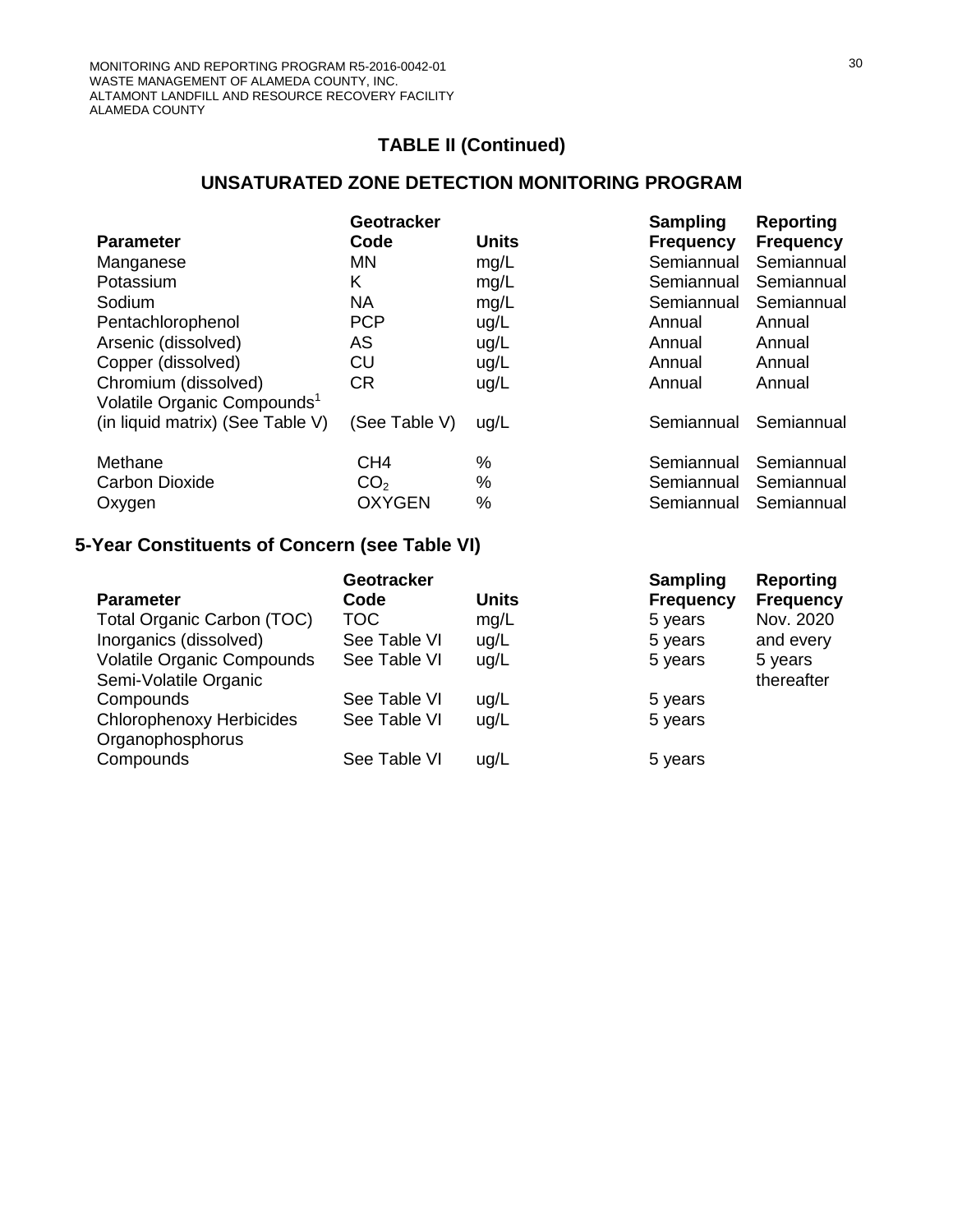### **TABLE III**

### **LEACHATE MONITORING, GAS CONDENSATE MONITORING, SEEP MONITORING, AND CLASS II SURFACE IMPOUNDMENT MONITORING**

## **Field Parameters**

|                             | Geotracker  |               | Sampling             | Reporting        |
|-----------------------------|-------------|---------------|----------------------|------------------|
| <b>Parameter</b>            | Code        | <b>Units</b>  | <b>Frequency</b>     | <b>Frequency</b> |
| Presence of liquid          | $- -$       | Yes/No        | <b>Monthly</b>       | Semiannual       |
| <b>Flow Rate</b>            | <b>FLOW</b> | Gallons/Month | Monthly              | Semiannual       |
| <b>Specific Conductance</b> | <b>SC</b>   | umhos/cm      | Monthly <sup>1</sup> | Semiannual       |
| pH                          | PН          | pH units      | Monthly <sup>1</sup> | Semiannual       |

## **Monitoring Parameters**

|                                   | Geotracker          |              | <b>Sampling</b>  | <b>Reporting</b> |
|-----------------------------------|---------------------|--------------|------------------|------------------|
| <b>Parameter</b>                  | Code                | <b>Units</b> | <b>Frequency</b> | <b>Frequency</b> |
| <b>Total Dissolved Solids</b>     | TDS                 | mg/L         | Semiannual       | Semiannual       |
| Chloride                          | <b>CL</b>           | mg/L         | Semiannual       | Semiannual       |
| Carbonate as CACO3                | CACO <sub>3</sub>   | mg/L         | Semiannual       | Semiannual       |
| Bicarbonate as CACO3              | BICACO <sub>3</sub> | mg/L         | Semiannual       | Semiannual       |
| Nitrogen, Nitrate (as N)          | NO3N                | mg/L         | Semiannual       | Semiannual       |
| Sulfate                           | SO <sub>4</sub>     | mg/L         | Semiannual       | Semiannual       |
| Calcium                           | CA                  | mg/L         | Semiannual       | Semiannual       |
| Magnesium                         | <b>MG</b>           | mg/L         | Semiannual       | Semiannual       |
| Manganese                         | <b>MN</b>           | mg/L         | Semiannual       | Semiannual       |
| Potassium                         | K                   | mg/L         | Semiannual       | Semiannual       |
| Sodium                            | <b>NA</b>           | mg/L         | Semiannual       | Semiannual       |
| Pentachlorophenol                 | <b>PCP</b>          | ug/L         | Semiannual       | Semiannual       |
| Sulfide                           | S                   | mg/L         | Semiannual       | Semiannual       |
| Arsenic (dissolved)               | AS                  | ug/L         | Annual           | Annual           |
| Copper (dissolved)                | <b>CU</b>           | ug/L         | Annual           | Annual           |
| Chromium (dissolved)              | <b>CR</b>           | ug/L         | Annual           | Annual           |
| <b>Volatile Organic Compounds</b> |                     |              |                  |                  |
| (See Table V)                     | (See Table V)       | ug/L         | Semiannual       | Semiannual       |

# **5-Year Constituents of Concern (see Table VI)**

|                                   | <b>Geotracker</b> |              | <b>Sampling</b>  | Reporting        |
|-----------------------------------|-------------------|--------------|------------------|------------------|
| <b>Parameter</b>                  | Code              | <b>Units</b> | <b>Frequency</b> | <b>Frequency</b> |
| Total Organic Carbon (TOC)        | TOC               | mg/L         | 5 years          | Nov. 2020        |
| Inorganics (dissolved)            | See Table VI      | ug/L         | 5 years          | and every        |
| <b>Volatile Organic Compounds</b> | See Table VI      | ug/L         | 5 years          | 5 years          |
| Semi-Volatile Organic             |                   |              |                  | thereafter       |
| Compounds                         | See Table VI      | ug/L         | 5 years          |                  |
| <b>Chlorophenoxy Herbicides</b>   | See Table VI      | ug/L         | 5 years          |                  |
| Organophosphorus                  |                   |              |                  |                  |
| Compounds                         | See Table VI      | ug/L         | 5 years          |                  |

<sup>1</sup> Monthly for seeps, semiannually for everything else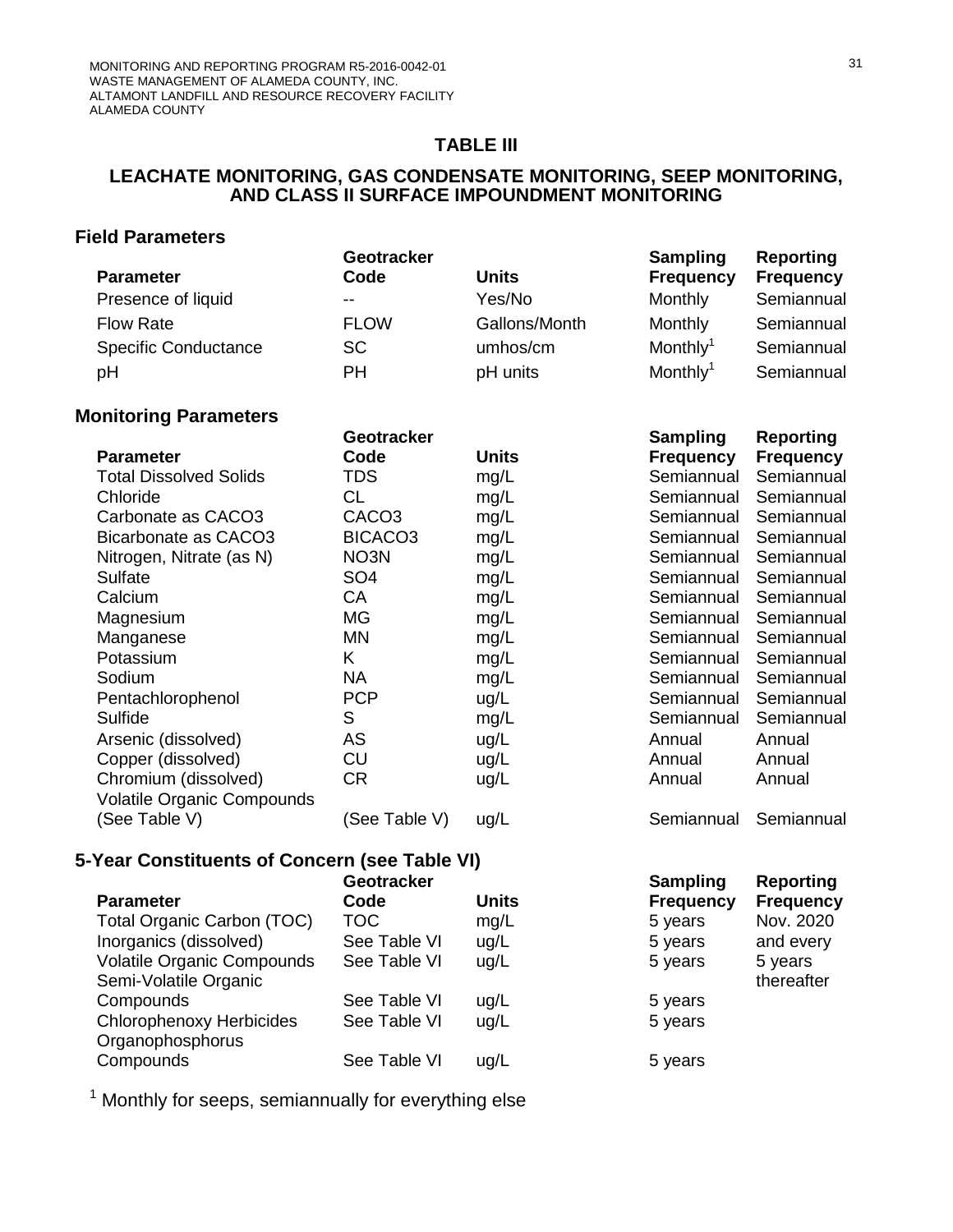#### **TABLE IV**

## **SURFACE WATER DETECTION MONITORING PROGRAM**

## **Field Parameters**

|                                               | <b>Geotracker</b>   |                 | Sampling                         | <b>Reporting</b> |
|-----------------------------------------------|---------------------|-----------------|----------------------------------|------------------|
| <b>Parameter</b>                              | Code                | <b>Units</b>    | Frequency <sup>1</sup>           | <b>Frequency</b> |
| <b>Specific Conductance</b>                   | SC                  | umhos/cm        | Semiannual                       | Semiannual       |
| рH                                            | <b>PH</b>           | pH units        | Semiannual                       | Semiannual       |
| Dissolved Oxygen                              | <b>DOSAT</b>        | % Saturation    | Semiannual                       | Semiannual       |
| Turbidity                                     | <b>TURB</b>         | Turbidity units | Semiannual                       | Semiannual       |
| Temperature                                   | <b>TEMP</b>         | $^{\circ}$ C    | Semiannual                       | Semiannual       |
| Discharge to Waters of U.S.                   |                     | Yes or No       | Each storm<br>event <sup>2</sup> | Semiannual       |
| <b>Monitoring Parameters</b>                  |                     |                 |                                  |                  |
|                                               | <b>Geotracker</b>   |                 | <b>Sampling</b>                  | <b>Reporting</b> |
| <b>Parameter</b>                              | Code                | <b>Units</b>    | <b>Frequency</b>                 | <b>Frequency</b> |
| <b>Total Dissolved Solids</b>                 | <b>TDS</b>          | mg/L            | Semiannual                       | Semiannual       |
| Chloride                                      | CL                  | mg/L            | Semiannual                       | Semiannual       |
| Carbonate as CACO3                            | CACO <sub>3</sub>   | mg/L            | Semiannual                       | Semiannual       |
| Bicarbonate as CACO3                          | BICACO <sub>3</sub> | mg/L            | Semiannual                       | Semiannual       |
| Nitrogen, Nitrate (as N)                      | NO3N                | mg/L            | Semiannual                       | Semiannual       |
| <b>Sulfate</b>                                | SO <sub>4</sub>     | mg/L            | Semiannual                       | Semiannual       |
| Calcium                                       | CA                  | mg/L            | Semiannual                       | Semiannual       |
| Magnesium                                     | MG                  | mg/L            | Semiannual                       | Semiannual       |
| Potassium                                     | K.                  | mg/L            | Semiannual                       | Semiannual       |
| Sodium                                        | <b>NA</b>           | mg/L            | Semiannual                       | Semiannual       |
| <b>Volatile Organic Compounds</b>             |                     |                 |                                  |                  |
| (See Table V)                                 | (See Table V)       | ug/L            | Semiannual                       | Semiannual       |
| 5-Year Constituents of Concern (see Table VI) |                     |                 |                                  |                  |
|                                               | <b>Geotracker</b>   |                 | <b>Sampling</b>                  | <b>Reporting</b> |
| <b>Parameter</b>                              | Code                | <b>Units</b>    | <b>Frequency</b>                 | <b>Frequency</b> |

| <b>Parameter</b>                  | Code         | <b>Units</b> | <b>Frequency</b> | <b>Frequency</b> |
|-----------------------------------|--------------|--------------|------------------|------------------|
| Total Organic Carbon (TOC)        | <b>TOC</b>   | mg/L         | 5 years          | Nov 2020         |
| Inorganics (dissolved)            | See Table VI | ug/L         | 5 years          | and every        |
| <b>Volatile Organic Compounds</b> | See Table VI | ug/L         | 5 years          | 5 years          |
| Semi-Volatile Organic             |              |              |                  | thereafter       |
| Compounds                         | See Table VI | ug/L         | 5 years          |                  |
| <b>Chlorophenoxy Herbicides</b>   | See Table VI | ug/L         | 5 years          |                  |
| Organophosphorus                  |              |              |                  |                  |
| Compounds                         | See Table VI | ug/L         | 5 years          |                  |

 $1$  Semiannual surface water monitoring is required at a minimum of twice per year when there is water present in the designated surface water monitoring points at the beginning and the end of the wet season (15 October through 15 May). Reporting shall include whether there was flow from the facility to waters of the U.S. (as defined as the confluence of the storm water drainage course and a waterway identified on USGS maps) when the samples were collected.

 $2$  Monitor after each storm event, and report whether or not there is a discharge to waters of the U.S.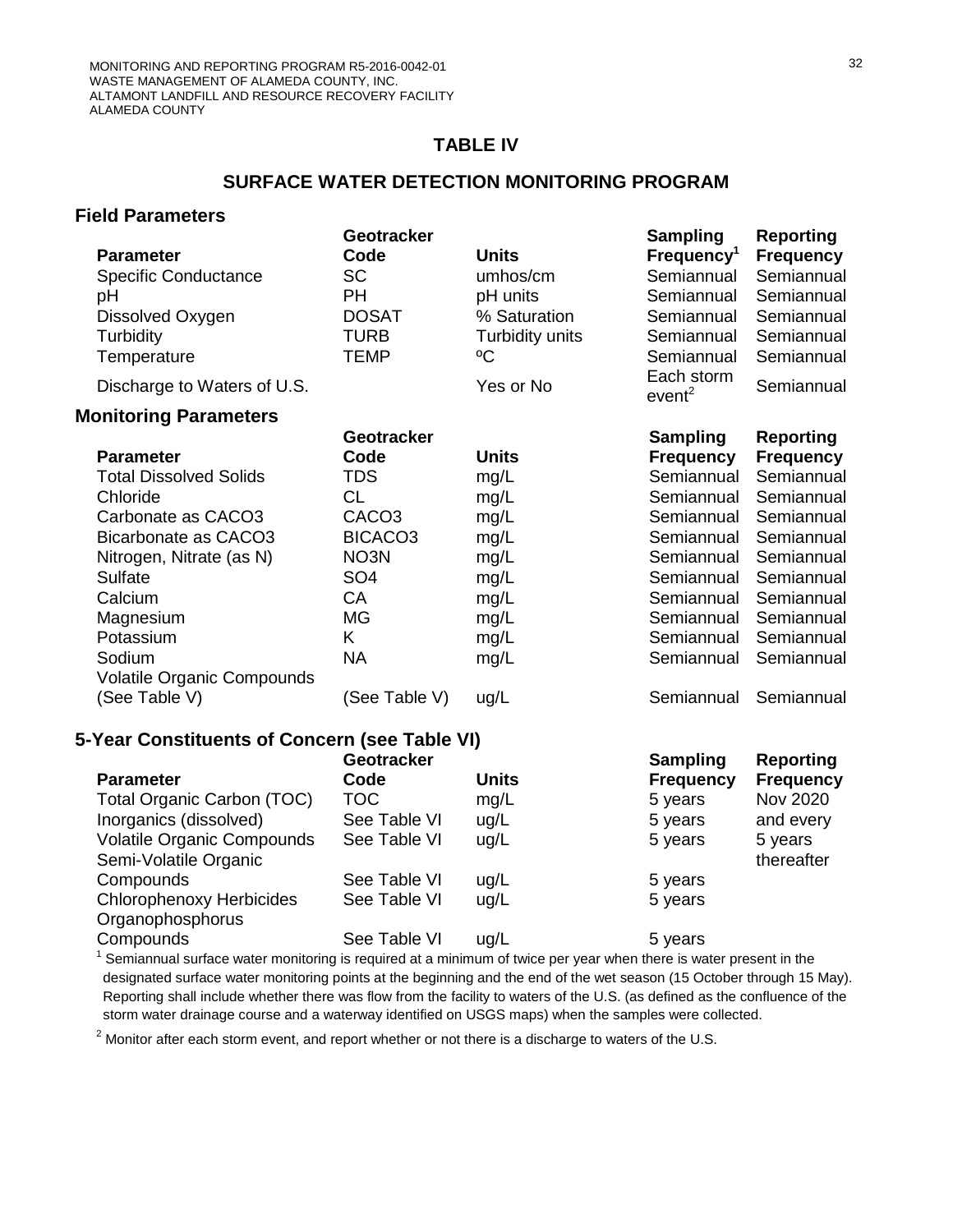### **TABLE V**

## **MONITORING PARAMETERS FOR DETECTION MONITORING**

## **Surrogates for Metallic Constituents:**

| <b>Geotracker Code</b> |
|------------------------|
| PН                     |
| <b>TDS</b>             |
| <b>SC</b>              |
| CL                     |
| SO <sub>4</sub>        |
| NO3N                   |
|                        |

# **Volatile Organic Compounds, short list (USEPA Method 8260B):**

| <b>Analyte Description</b>    | <b>Geotracker Code</b> |
|-------------------------------|------------------------|
| Acetone                       | <b>ACE</b>             |
| Acrylonitrile                 | <b>ACRAMD</b>          |
| <b>Benzene</b>                | <b>BZ</b>              |
| Bis(2-ethylhexyl)phthalate    | <b>BIS2EPH</b>         |
| Bromochloromethane            | <b>BRCLME</b>          |
| Bromodichloromethane          | <b>BDCME</b>           |
| <b>Bromoform</b>              | <b>TBME</b>            |
| Carbon disulfide              | <b>CDS</b>             |
| Carbon tetrachloride          | <b>CTCL</b>            |
| Chlorobenzene                 | <b>CLBZ</b>            |
| Chloroethane                  | <b>CLEA</b>            |
| Chloroform                    | <b>TCLME</b>           |
| Dibromochloromethane          | <b>DBCME</b>           |
| 1,2-Dibromo-3-chloropropane   | <b>DBCP</b>            |
| 1,2-Dibromoethane             | <b>EDB</b>             |
| 1,2-Dichlorobenzene           | DCBZ12                 |
| 1,3-Dichlorobenzene           | DCBZ <sub>13</sub>     |
| 1,4-Dichlorobenzene           | DCBZ14                 |
| trans-1,4-Dichloro-2-butene   | DCBE14T                |
| Dichlorodifluoromethane       | <b>FC12</b>            |
| 1,1-Dichloroethane            | DCA11                  |
| 1,2-Dichloroethane            | DCA <sub>12</sub>      |
| 1,1-Dichloroethene            | DCE11                  |
| cis-1,2-Dichloroethene        | DCE12C                 |
| trans-1,2-Dichloroethene      | DCE12T                 |
| 1,2-Dichloropropane           | DCPA12                 |
| cis-1,3-Dichloropropene       | DCP13C                 |
| trans-1,3-Dichloropropene     | DCP13T                 |
| Di-isopropyl ether (DIPE)     | <b>DIPE</b>            |
| Ethanol (EtOH)                | <b>ETHANOL</b>         |
| Ethyl tert-butyl ether (ETBE) | <b>ETBE</b>            |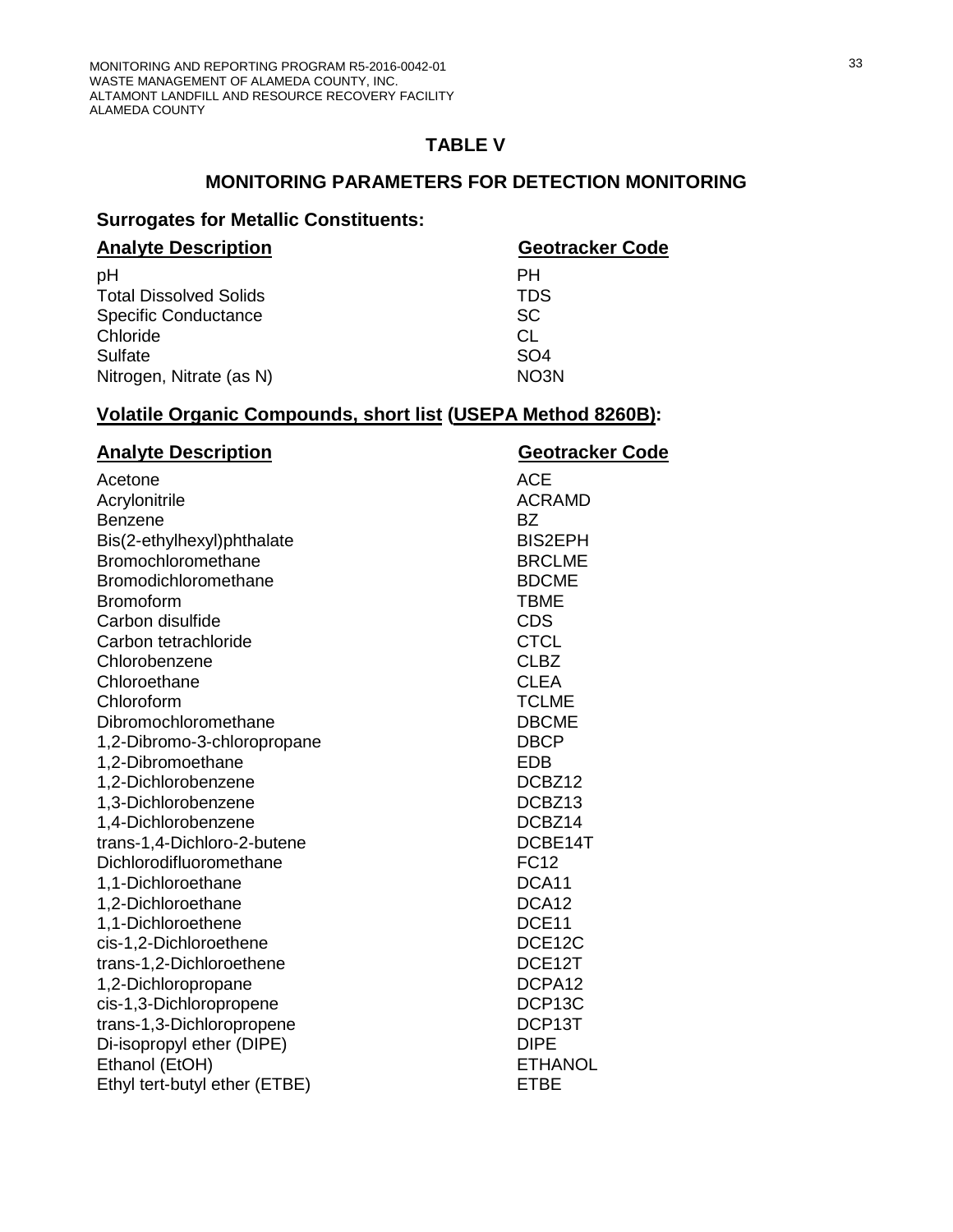# **Volatile Organic Compounds, short list (continued)**

| <b>Analyte Description</b>     | Geotracker Code  |
|--------------------------------|------------------|
| Ethylbenzene                   | EBZ              |
| 2-Hexanone                     | HXO <sub>2</sub> |
| Hexachlorobutadiene            | <b>HCBU</b>      |
| <b>Bromomethane</b>            | <b>BRME</b>      |
| Chloromethane                  | <b>CLME</b>      |
| Dibromomethane                 | <b>DBMA</b>      |
| Dichloromethane                | <b>DCMA</b>      |
| 2-Butanone                     | <b>MEK</b>       |
| Methyl iodide                  | <b>IME</b>       |
| Methyl-tert-butyl ether (MTBE) | <b>MTBE</b>      |
| 4-Methyl-2-pentanone           | <b>MIBK</b>      |
| Naphthalene                    | <b>NAPH</b>      |
| <b>Styrene</b>                 | <b>STY</b>       |
| tert-Amyl methyl ether (TAME)  | <b>TAME</b>      |
| tert-Butyl alcohol (TBA)       | <b>TBA</b>       |
| 1,1,1,2-Tetrachloroethane      | TC1112           |
| 1,1,2,2-Tetrachloroethane      | <b>PCA</b>       |
| Tetrachloroethene (PCE)        | <b>PCE</b>       |
| Toluene                        | <b>BZME</b>      |
| 1,2,4-Trichlorobenzene         | <b>TCB124</b>    |
| 1,1,1-Trichloroethane          | <b>TCA111</b>    |
| 1,1,2-Trichloroethane          | <b>TCA112</b>    |
| Trichloroethene (TCE)          | <b>TCE</b>       |
| Trichlorofluoromethane         | <b>FC11</b>      |
| 1,2,3-Trichloropropane         | <b>TCPR123</b>   |
| Vinyl acetate                  | <b>VA</b>        |
| Vinyl chloride                 | <b>VC</b>        |
| Xylenes                        | <b>XYLENES</b>   |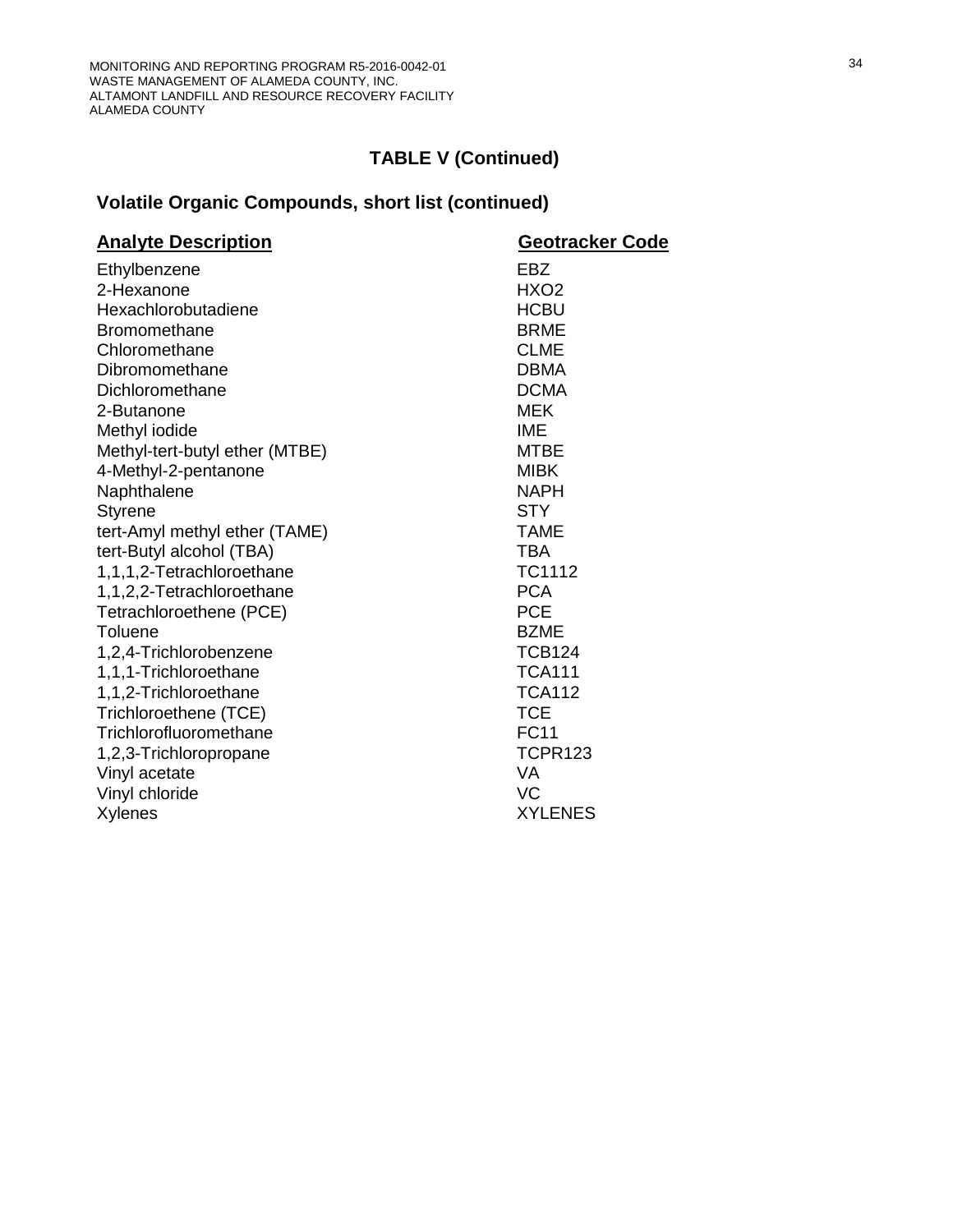#### **TABLE VI**

# **5-YEAR COCs & APPROVED USEPA ANALYTICAL METHODS**

| <u>Inorganics (dissolved):</u> | <b>USEPA Method</b> | <b>Geotracker Code</b> |
|--------------------------------|---------------------|------------------------|
| Aluminum                       | 6010                | AL                     |
| Antimony                       | 7041                | <b>SB</b>              |
| <b>Barium</b>                  | 6010                | BA                     |
| Beryllium                      | 7131A               | BE                     |
| Cadmium                        | 6010                | CD                     |
| Chromium                       | 6010                | CR.                    |
| Cobalt                         | 6010                | CO                     |
| Copper                         | 6010                | CU                     |
| Silver                         | 6010                | AG                     |
| Tin                            | 6010                | <b>SN</b>              |
| Vanadium                       | 6010                | V                      |
| Zinc                           | 6010                | ΖN                     |
| Iron                           | 6010                | <b>FE</b>              |
| Manganese                      | 6010                | <b>MN</b>              |
| Arsenic                        | 7062                | AS                     |
| Lead                           | 7421                | <b>PB</b>              |
| Mercury                        | 7470A               | HG                     |
| <b>Nickel</b>                  | 7521                | ΝI                     |
| Selenium                       | 7742                | SE                     |
| Thallium                       | 7841                | TL                     |
| Cyanide, Total                 | 9010C               | <b>CN</b>              |
| Sulfide                        | 9030B               | S                      |

# **Volatile Organic Compounds, extended list (USEPA Method 8260B):**

| <b>COC Description</b>               | <b>Geotracker Code</b> |
|--------------------------------------|------------------------|
| Acetone                              | ACE                    |
| Acetonitrile                         | <b>ACCN</b>            |
| Acrolein                             | <b>ACRL</b>            |
| Acrylonitrile                        | <b>ACRAMD</b>          |
| Allyl chloride                       | CLPE3                  |
| Benzene                              | BZ.                    |
| <b>Bromochloromethane</b>            | <b>BRCLME</b>          |
| Dibromochloromethane                 | <b>DBCME</b>           |
| <b>Bromoform</b>                     | <b>TBME</b>            |
| Carbon disulfide                     | <b>CDS</b>             |
| Carbon tetrachloride                 | <b>CTCL</b>            |
| Chlorobenzene                        | <b>CLBZ</b>            |
| Chloroethane                         | <b>CLEA</b>            |
| Chloroform                           | <b>TCLME</b>           |
| 2-Chloro-1,3-butadiene (Chloroprene) | <b>CHLOROPRENE</b>     |
| Dibromochloromethane                 | <b>DBCME</b>           |
| 1,2-Dibromo-3-chloropropane          | <b>DBCP</b>            |
| 1,2-Dibromoethane                    | EDB                    |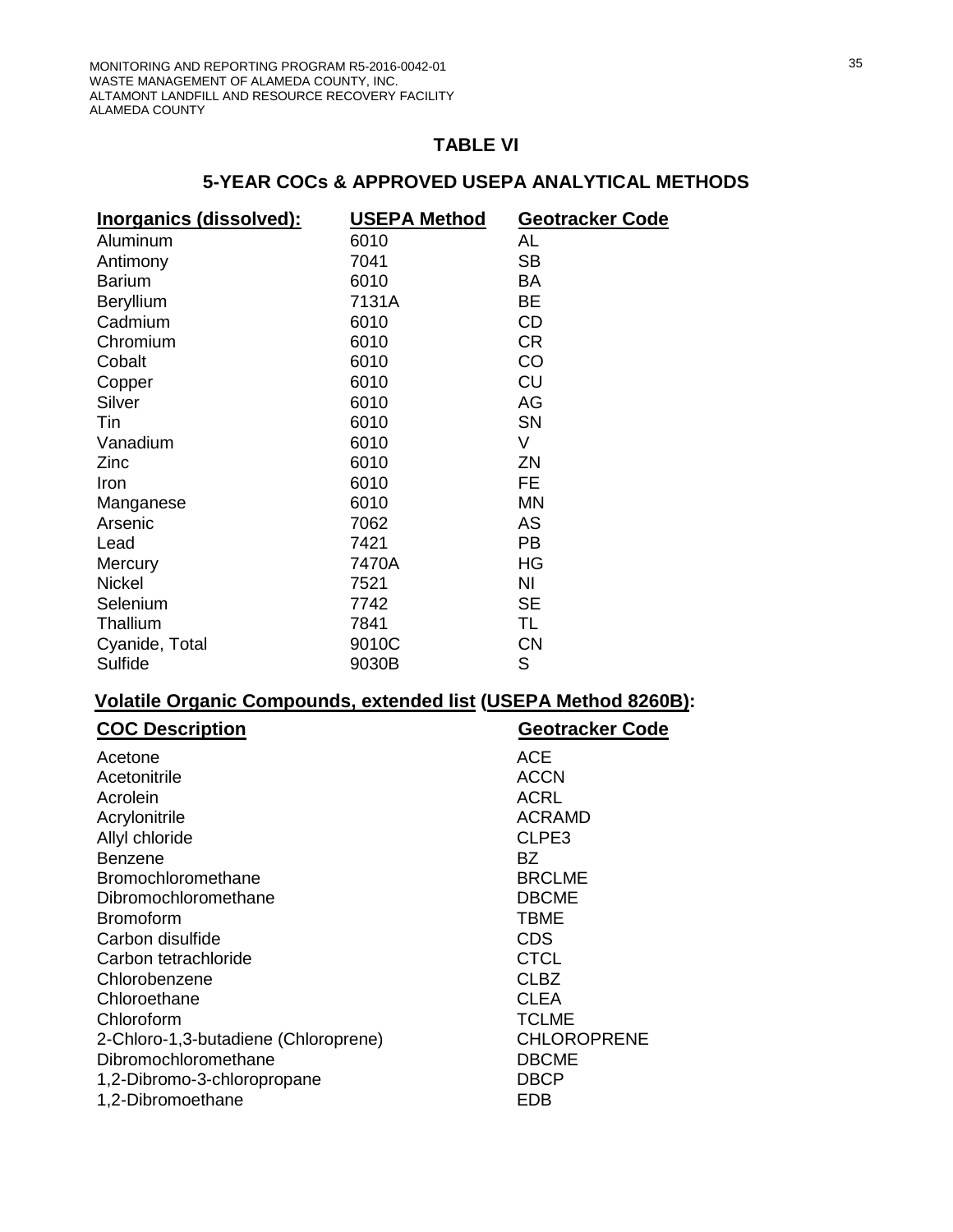# **Volatile Organic Compounds, extended list (continued)**

| <b>COC Description</b>         | Geotracker Code    |
|--------------------------------|--------------------|
| 1,2-Dichlorobenzene            | DCBZ12             |
| 1,3-Dichlorobenzene            | DCBZ <sub>13</sub> |
| 1,4-Dichlorobenzene            | DCBZ14             |
| trans-1,4-Dichloro-2-butene    | DCBE14T            |
| Dichlorodifluoromethane        | <b>FC12</b>        |
| 1,1-Dichloroethane             | DCA11              |
| 1,2-Dichloroethane             | DCA <sub>12</sub>  |
| 1,1-Dichloroethene             | DCE11              |
| cis-1,2-Dichloroethene         | DCE12C             |
| trans-1,2-Dichloroethene       | DCE12T             |
| 1,2-Dichloropropane            | DCPA12             |
| 1,3-Dichloropropane            | DCPA13             |
| 2,2-Dichloropropane            | DCPA22             |
| 1,1-Dichloropropene            | DCP11              |
| cis-1,3-Dichloropropene        | DCP13C             |
| trans-1,3-Dichloropropene      | DCP13T             |
| Di-isopropyl ether (DIPE)      | <b>DIPE</b>        |
| Ethanol (EtOH)                 | <b>ETHANOL</b>     |
| Ethyl tert-butyl ether (ETBE)  | <b>ETBE</b>        |
| Ethylbenzene                   | EBZ                |
| Ethyl methacrylate             | <b>EMETHACRY</b>   |
| Hexachlorobutadiene            | <b>HCBU</b>        |
| 2-Hexanone                     | HXO <sub>2</sub>   |
| <b>Isobutanol</b>              | <b>ISOBTOH</b>     |
| Methacrylonitrile              | <b>METHACRN</b>    |
| <b>Bromomethane</b>            | <b>BRME</b>        |
| Chloromethane                  | <b>CLME</b>        |
| 2-Butanone                     | <b>MEK</b>         |
| Methyl iodide                  | <b>IME</b>         |
| Methyl-tert-butyl ether (MTBE) | <b>MTBE</b>        |
| Methylmethacrylate             | <b>MMETHACRY</b>   |
| 4-Methyl-2-pentanone           | <b>MIBK</b>        |
| Dibromomethane                 | <b>DBMA</b>        |
| Dichloromethane                | <b>DCMA</b>        |
| Naphthalene                    | <b>NAPH</b>        |
| Propionitrile                  | <b>PACN</b>        |
| <b>Styrene</b>                 | <b>STY</b>         |
| tert-Amyl methyl ether (TAME)  | <b>TAME</b>        |
| tert-Butyl alcohol (TBA)       | <b>TBA</b>         |
| 1,1,1,2-Tetrachloroethane      | <b>TC1112</b>      |
| 1,1,2,2-Tetrachloroethane      | <b>PCA</b>         |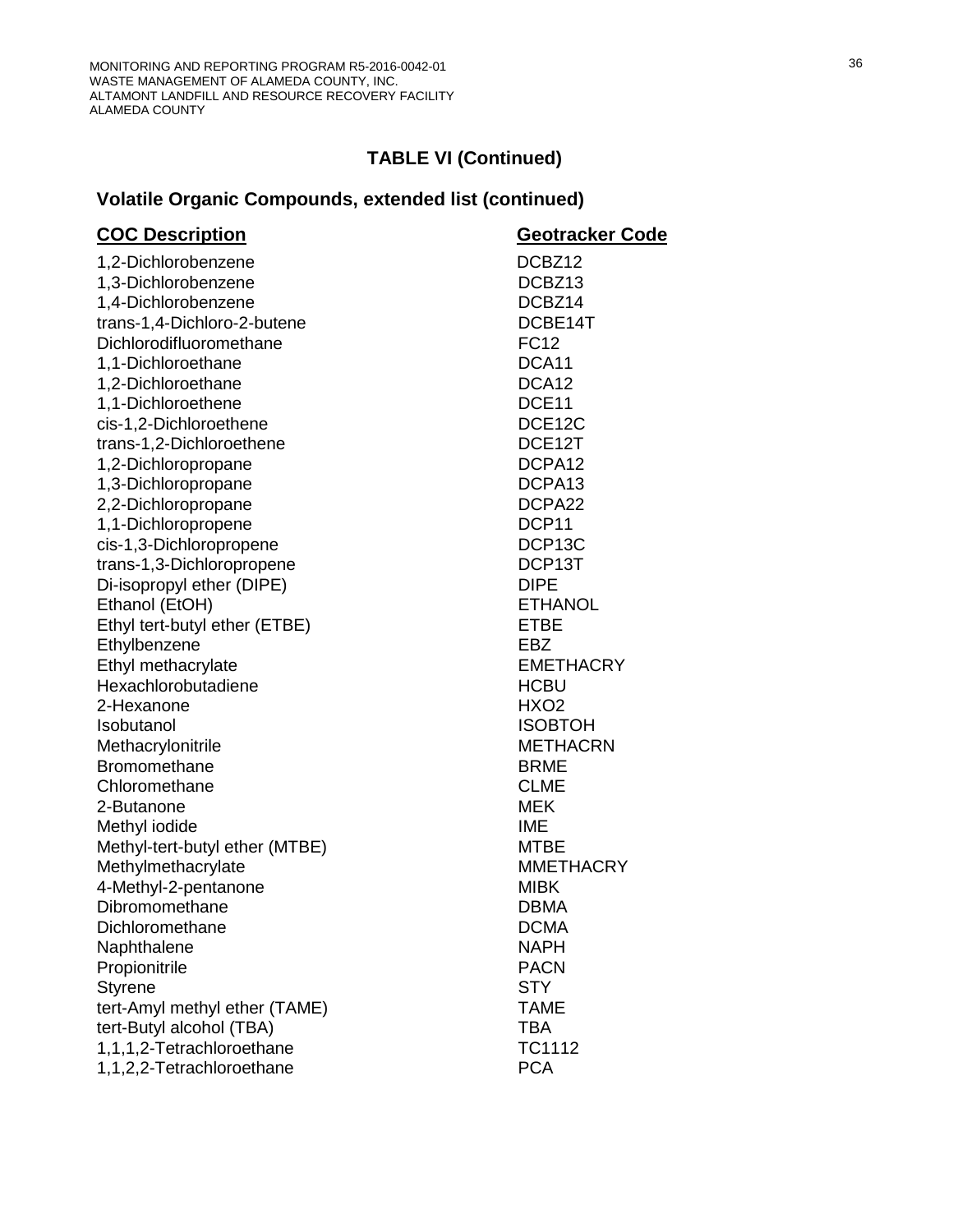# **Volatile Organic Compounds, extended list (continued)**

| <b>Geotracker Code</b> |
|------------------------|
| <b>PCE</b>             |
| <b>BZME</b>            |
| <b>TCB124</b>          |
| <b>TCA111</b>          |
| <b>TCA112</b>          |
| TCE                    |
| <b>FC11</b>            |
| TCPR123                |
| VA                     |
| <b>VC</b>              |
| <b>XYLENES</b>         |
|                        |

## **Semi-Volatile Organic Compounds (USEPA Method 8270C or D - base, neutral, & acid extractables):**

| <b>COC Description</b>      | Geotracker Code  |
|-----------------------------|------------------|
| Acenaphthene                | <b>ACNP</b>      |
| Acenaphthylene              | <b>ACNPY</b>     |
| Acetophenone                | <b>ACPHN</b>     |
| 2-Acetylaminofluorene       | <b>ACAMFL2</b>   |
| Aldrin                      | <b>ALDRIN</b>    |
| 4-Aminobiphenyl             | AMINOBPH4        |
| Anthracene                  | <b>ANTH</b>      |
| Benzo(a)anthracene          | <b>BZAA</b>      |
| Benzo(b)fluoranthene        | <b>BZBF</b>      |
| Benzo(k)fluoranthene        | <b>BZKF</b>      |
| Benzo(g,h,i)perylene        | <b>BZGHIP</b>    |
| Benzo(a)pyrene              | <b>BZAP</b>      |
| Benzyl alcohol              | <b>BZLAL</b>     |
| Bis-(2-ethylhexyl)phthalate | <b>BIS2EHP</b>   |
| alpha-BHC                   | <b>BHCALPHA</b>  |
| beta-BHC                    | <b>BHCBETA</b>   |
| delta-BHC                   | <b>BHCDELTA</b>  |
| gamma-BHC (Lindane)         | <b>BHCGAMMA</b>  |
| Bis-(2-chloroethoxy)methane | <b>BECEM</b>     |
| Bis-(2-chloroethyl)ether    | <b>BIS2CEE</b>   |
| Bis(2-chloroisopropyl)ether | <b>BIS2CIE</b>   |
| 4-Bromophenyl phenyl ether  | BPPE4            |
| Benzyl butyl phthalate      | <b>BBP</b>       |
| Chlordane                   | <b>CHLORDANE</b> |
| 4-Chloroaniline             | CLANIL4          |
| Chlorobenzilate             | <b>CLBZLATE</b>  |
|                             |                  |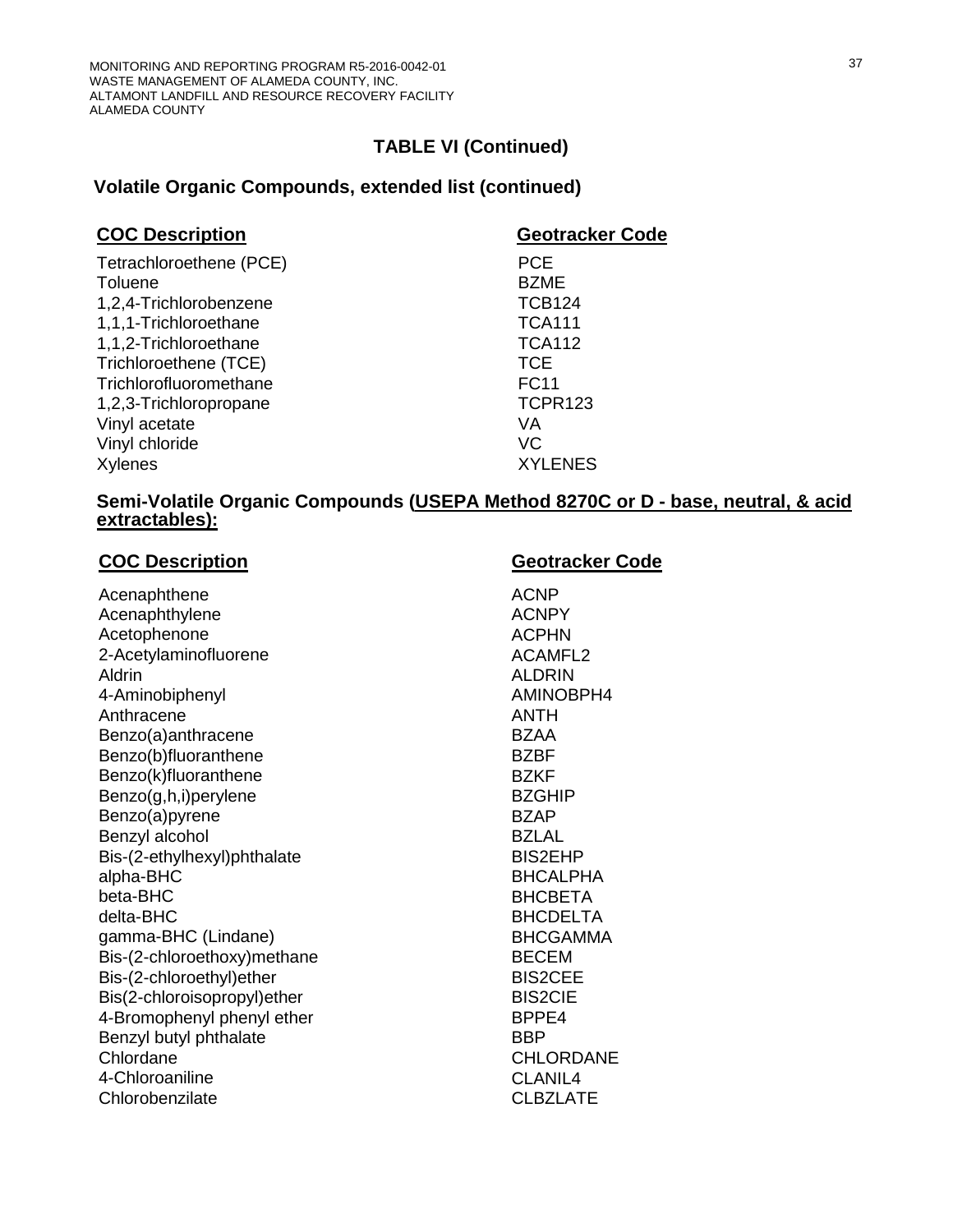# **Semi-Volatile Organic Compounds (continued)**

| <b>COC Description</b>                | Geotracker Code             |
|---------------------------------------|-----------------------------|
| 4-Chloro-3-methylphenol               | C4M3PH                      |
| 2-Chloronaphthalene                   | CNPH <sub>2</sub>           |
| 2-Chlorophenol                        | CLPH <sub>2</sub>           |
| 4-Chlorophenyl phenyl ether           | CPPE4                       |
| Chrysene                              | <b>CHRYSENE</b>             |
| 2-Methylphenol (o-Cresol)             | MEPH <sub>2</sub>           |
| 3-methylphenol                        | MEPH <sub>3</sub>           |
| 4-Methylphenol (p-Cresol)             | MEPH4                       |
| 4,4'-DDD                              | DDD44                       |
| 4,4'-DDE                              | DDE44                       |
| 4,4'-DDT                              | DDT44                       |
| Diallate (cis- or trans-)             | <b>DIALLATE</b>             |
| Dibenzo(a,h)anthracene                | <b>DBAHA</b>                |
| Dibenzofuran                          | <b>DBF</b>                  |
| Di-n-butyl phthalate                  | <b>DNBP</b>                 |
| 3,3'-Dichlorobenzidine                | DBZD33                      |
| 2,4-Dichlorophenol                    | DCP24                       |
| 2,6-Dichlorophenol                    | DCP <sub>26</sub>           |
| <b>Dieldrin</b>                       | <b>DIELDRIN</b>             |
| Diethyl phthalate                     | <b>DEPH</b>                 |
| p-(Dimethylamino)azobenzene           | <b>PDMAABZ</b>              |
| 7,12-Dimethylbenz(a)anthracene        | DMBZA712                    |
| 3,3'-Dimethylbenzidine                | DMBZD33                     |
| 2,4-Dimethylphenol                    | DMP <sub>24</sub>           |
| Dimethyl phthalate                    | <b>DMPH</b>                 |
| 1,3-Dinitrobenzene                    | DNB <sub>13</sub>           |
| 2-Methyl-4,6-dinitrophenol            | DN46M                       |
| 2,4-Dinitrophenol                     | DNP <sub>24</sub>           |
| 2,4-Dinitrotoluene                    | <b>DNT24</b>                |
| 2,6-Dinitrotoluene                    | <b>DNT26</b><br><b>DNOP</b> |
| Di-n-octyl phthalate<br>Diphenylamine | <b>DPA</b>                  |
| Endosulfan I                          | <b>ENDOSULFANA</b>          |
| Endosulfan II                         | <b>ENDOSULFANB</b>          |
| Endosulfan sulfate                    | <b>ENDOSULFANS</b>          |
| Endrin                                | <b>ENDRIN</b>               |
| Endrin aldehyde                       | <b>ENDRINALD</b>            |
| Ethyl methanesulfonate                | <b>EMSULFN</b>              |
| Famphur                               | <b>FAMPHUR</b>              |
| Fluoranthene                          | <b>FLA</b>                  |
| Fluorene                              | FL.                         |
|                                       |                             |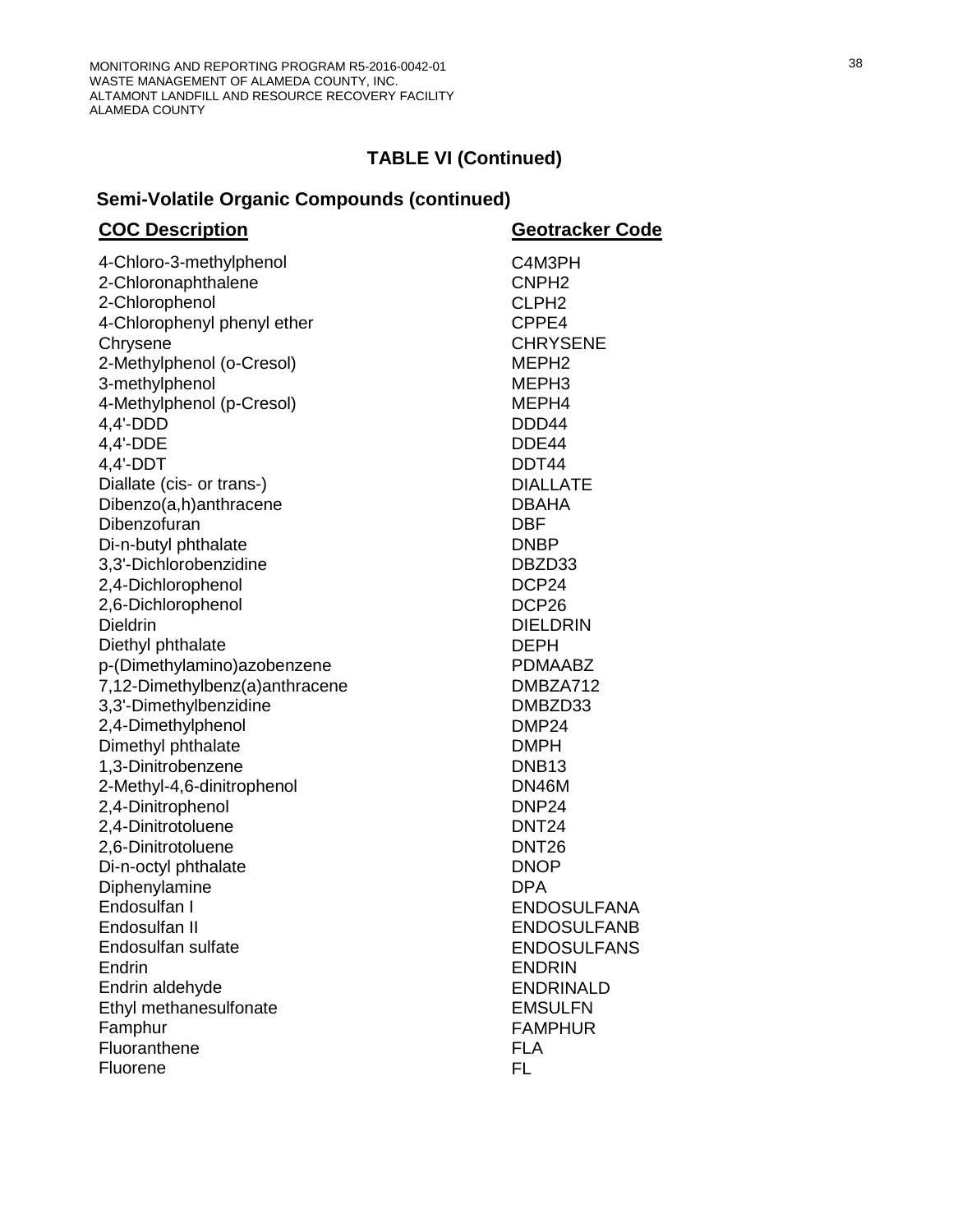# **Semi-Volatile Organic Compounds (continued)**

| <b>HEPTACHLOR</b><br>Heptachlor<br>Heptachlor epoxide<br><b>HEPT-EPOX</b><br>Hexachlorobenzene<br><b>HCLBZ</b><br>Hexachlorocyclopentadiene<br><b>HCCP</b><br>Hexachloroethane<br><b>HCLEA</b><br>Hexachloropropene<br><b>HCPR</b><br>Indeno(1,2,3-cd)pyrene<br><b>INP123</b><br>Isodrin<br><b>ISODRIN</b><br><b>ISOP</b><br>Isophorone<br>Isosafrole<br><b>ISOSAFR</b><br><b>KEP</b><br>Kepone<br>Methapyrilene<br><b>MTPYRLN</b><br>Methoxychlor<br><b>MTXYCL</b><br>3-Methylcholanthrene<br>MECHLAN3<br>Methyl methanesulfonate<br><b>MMSULFN</b><br>2-Methylnaphthalene<br>MTNPH <sub>2</sub><br>1,4-Naphthoquinone<br>NAPHQ14<br>1-Naphthylamine<br>AMINONAPH1<br>2-Naphthylamine<br><b>AMINONAPH2</b><br>2-Nitroaniline<br>NO <sub>2</sub> ANIL <sub>2</sub><br>3-Nitroaniline<br>NO <sub>2</sub> AN <sub>IL3</sub><br>4-Nitroaniline<br>NO <sub>2</sub> ANIL <sub>4</sub><br>Nitrobenzene<br>NO <sub>2</sub> B <sub>Z</sub><br>NTPH <sub>2</sub><br>2-Nitrophenol<br>4-Nitrophenol<br>NTPH4<br>n-Nitroso-di-n-butylamine<br><b>NNSBU</b><br>N-Nitrosodiethylamine<br><b>NNSE</b><br>N-Nitrosodimethylamine<br><b>NNSM</b><br>N-Nitrosodiphenylamine<br><b>NNSPH</b><br>n-Nitrosodi-n-propylamine<br><b>NNSPR</b><br>N-Nitrosomethylethylamine<br><b>NNSME</b><br>N-Nitrosopiperidine<br><b>NNSPPRD</b><br><b>NNSPYRL</b><br>N-Nitrosopyrrolidine<br>5-Nitro-o-toluidine<br><b>TLDNONT5</b><br><b>PECLBZ</b><br>Pentachlorobenzene<br>Pentachloronitrobenzene<br>PECLNO2BZ<br><b>PCP</b><br>Pentachlorophenol<br>Phenacetin<br><b>PHNACTN</b><br>Phenanthrene<br><b>PHAN</b><br>Phenol<br><b>PHENOL</b><br>1,4-Phenylenediamine<br>ANLNAM4 | <b>COC Description</b>           | Geotracker Code |
|--------------------------------------------------------------------------------------------------------------------------------------------------------------------------------------------------------------------------------------------------------------------------------------------------------------------------------------------------------------------------------------------------------------------------------------------------------------------------------------------------------------------------------------------------------------------------------------------------------------------------------------------------------------------------------------------------------------------------------------------------------------------------------------------------------------------------------------------------------------------------------------------------------------------------------------------------------------------------------------------------------------------------------------------------------------------------------------------------------------------------------------------------------------------------------------------------------------------------------------------------------------------------------------------------------------------------------------------------------------------------------------------------------------------------------------------------------------------------------------------------------------------------------------------------------------------------------------------------------------------------------------------------|----------------------------------|-----------------|
|                                                                                                                                                                                                                                                                                                                                                                                                                                                                                                                                                                                                                                                                                                                                                                                                                                                                                                                                                                                                                                                                                                                                                                                                                                                                                                                                                                                                                                                                                                                                                                                                                                                  |                                  |                 |
|                                                                                                                                                                                                                                                                                                                                                                                                                                                                                                                                                                                                                                                                                                                                                                                                                                                                                                                                                                                                                                                                                                                                                                                                                                                                                                                                                                                                                                                                                                                                                                                                                                                  |                                  |                 |
|                                                                                                                                                                                                                                                                                                                                                                                                                                                                                                                                                                                                                                                                                                                                                                                                                                                                                                                                                                                                                                                                                                                                                                                                                                                                                                                                                                                                                                                                                                                                                                                                                                                  |                                  |                 |
|                                                                                                                                                                                                                                                                                                                                                                                                                                                                                                                                                                                                                                                                                                                                                                                                                                                                                                                                                                                                                                                                                                                                                                                                                                                                                                                                                                                                                                                                                                                                                                                                                                                  |                                  |                 |
|                                                                                                                                                                                                                                                                                                                                                                                                                                                                                                                                                                                                                                                                                                                                                                                                                                                                                                                                                                                                                                                                                                                                                                                                                                                                                                                                                                                                                                                                                                                                                                                                                                                  |                                  |                 |
|                                                                                                                                                                                                                                                                                                                                                                                                                                                                                                                                                                                                                                                                                                                                                                                                                                                                                                                                                                                                                                                                                                                                                                                                                                                                                                                                                                                                                                                                                                                                                                                                                                                  |                                  |                 |
|                                                                                                                                                                                                                                                                                                                                                                                                                                                                                                                                                                                                                                                                                                                                                                                                                                                                                                                                                                                                                                                                                                                                                                                                                                                                                                                                                                                                                                                                                                                                                                                                                                                  |                                  |                 |
|                                                                                                                                                                                                                                                                                                                                                                                                                                                                                                                                                                                                                                                                                                                                                                                                                                                                                                                                                                                                                                                                                                                                                                                                                                                                                                                                                                                                                                                                                                                                                                                                                                                  |                                  |                 |
|                                                                                                                                                                                                                                                                                                                                                                                                                                                                                                                                                                                                                                                                                                                                                                                                                                                                                                                                                                                                                                                                                                                                                                                                                                                                                                                                                                                                                                                                                                                                                                                                                                                  |                                  |                 |
|                                                                                                                                                                                                                                                                                                                                                                                                                                                                                                                                                                                                                                                                                                                                                                                                                                                                                                                                                                                                                                                                                                                                                                                                                                                                                                                                                                                                                                                                                                                                                                                                                                                  |                                  |                 |
|                                                                                                                                                                                                                                                                                                                                                                                                                                                                                                                                                                                                                                                                                                                                                                                                                                                                                                                                                                                                                                                                                                                                                                                                                                                                                                                                                                                                                                                                                                                                                                                                                                                  |                                  |                 |
|                                                                                                                                                                                                                                                                                                                                                                                                                                                                                                                                                                                                                                                                                                                                                                                                                                                                                                                                                                                                                                                                                                                                                                                                                                                                                                                                                                                                                                                                                                                                                                                                                                                  |                                  |                 |
|                                                                                                                                                                                                                                                                                                                                                                                                                                                                                                                                                                                                                                                                                                                                                                                                                                                                                                                                                                                                                                                                                                                                                                                                                                                                                                                                                                                                                                                                                                                                                                                                                                                  |                                  |                 |
|                                                                                                                                                                                                                                                                                                                                                                                                                                                                                                                                                                                                                                                                                                                                                                                                                                                                                                                                                                                                                                                                                                                                                                                                                                                                                                                                                                                                                                                                                                                                                                                                                                                  |                                  |                 |
|                                                                                                                                                                                                                                                                                                                                                                                                                                                                                                                                                                                                                                                                                                                                                                                                                                                                                                                                                                                                                                                                                                                                                                                                                                                                                                                                                                                                                                                                                                                                                                                                                                                  |                                  |                 |
|                                                                                                                                                                                                                                                                                                                                                                                                                                                                                                                                                                                                                                                                                                                                                                                                                                                                                                                                                                                                                                                                                                                                                                                                                                                                                                                                                                                                                                                                                                                                                                                                                                                  |                                  |                 |
|                                                                                                                                                                                                                                                                                                                                                                                                                                                                                                                                                                                                                                                                                                                                                                                                                                                                                                                                                                                                                                                                                                                                                                                                                                                                                                                                                                                                                                                                                                                                                                                                                                                  |                                  |                 |
|                                                                                                                                                                                                                                                                                                                                                                                                                                                                                                                                                                                                                                                                                                                                                                                                                                                                                                                                                                                                                                                                                                                                                                                                                                                                                                                                                                                                                                                                                                                                                                                                                                                  |                                  |                 |
|                                                                                                                                                                                                                                                                                                                                                                                                                                                                                                                                                                                                                                                                                                                                                                                                                                                                                                                                                                                                                                                                                                                                                                                                                                                                                                                                                                                                                                                                                                                                                                                                                                                  |                                  |                 |
|                                                                                                                                                                                                                                                                                                                                                                                                                                                                                                                                                                                                                                                                                                                                                                                                                                                                                                                                                                                                                                                                                                                                                                                                                                                                                                                                                                                                                                                                                                                                                                                                                                                  |                                  |                 |
|                                                                                                                                                                                                                                                                                                                                                                                                                                                                                                                                                                                                                                                                                                                                                                                                                                                                                                                                                                                                                                                                                                                                                                                                                                                                                                                                                                                                                                                                                                                                                                                                                                                  |                                  |                 |
|                                                                                                                                                                                                                                                                                                                                                                                                                                                                                                                                                                                                                                                                                                                                                                                                                                                                                                                                                                                                                                                                                                                                                                                                                                                                                                                                                                                                                                                                                                                                                                                                                                                  |                                  |                 |
|                                                                                                                                                                                                                                                                                                                                                                                                                                                                                                                                                                                                                                                                                                                                                                                                                                                                                                                                                                                                                                                                                                                                                                                                                                                                                                                                                                                                                                                                                                                                                                                                                                                  |                                  |                 |
|                                                                                                                                                                                                                                                                                                                                                                                                                                                                                                                                                                                                                                                                                                                                                                                                                                                                                                                                                                                                                                                                                                                                                                                                                                                                                                                                                                                                                                                                                                                                                                                                                                                  |                                  |                 |
|                                                                                                                                                                                                                                                                                                                                                                                                                                                                                                                                                                                                                                                                                                                                                                                                                                                                                                                                                                                                                                                                                                                                                                                                                                                                                                                                                                                                                                                                                                                                                                                                                                                  |                                  |                 |
|                                                                                                                                                                                                                                                                                                                                                                                                                                                                                                                                                                                                                                                                                                                                                                                                                                                                                                                                                                                                                                                                                                                                                                                                                                                                                                                                                                                                                                                                                                                                                                                                                                                  |                                  |                 |
|                                                                                                                                                                                                                                                                                                                                                                                                                                                                                                                                                                                                                                                                                                                                                                                                                                                                                                                                                                                                                                                                                                                                                                                                                                                                                                                                                                                                                                                                                                                                                                                                                                                  |                                  |                 |
|                                                                                                                                                                                                                                                                                                                                                                                                                                                                                                                                                                                                                                                                                                                                                                                                                                                                                                                                                                                                                                                                                                                                                                                                                                                                                                                                                                                                                                                                                                                                                                                                                                                  |                                  |                 |
|                                                                                                                                                                                                                                                                                                                                                                                                                                                                                                                                                                                                                                                                                                                                                                                                                                                                                                                                                                                                                                                                                                                                                                                                                                                                                                                                                                                                                                                                                                                                                                                                                                                  |                                  |                 |
|                                                                                                                                                                                                                                                                                                                                                                                                                                                                                                                                                                                                                                                                                                                                                                                                                                                                                                                                                                                                                                                                                                                                                                                                                                                                                                                                                                                                                                                                                                                                                                                                                                                  |                                  |                 |
|                                                                                                                                                                                                                                                                                                                                                                                                                                                                                                                                                                                                                                                                                                                                                                                                                                                                                                                                                                                                                                                                                                                                                                                                                                                                                                                                                                                                                                                                                                                                                                                                                                                  |                                  |                 |
|                                                                                                                                                                                                                                                                                                                                                                                                                                                                                                                                                                                                                                                                                                                                                                                                                                                                                                                                                                                                                                                                                                                                                                                                                                                                                                                                                                                                                                                                                                                                                                                                                                                  |                                  |                 |
|                                                                                                                                                                                                                                                                                                                                                                                                                                                                                                                                                                                                                                                                                                                                                                                                                                                                                                                                                                                                                                                                                                                                                                                                                                                                                                                                                                                                                                                                                                                                                                                                                                                  |                                  |                 |
|                                                                                                                                                                                                                                                                                                                                                                                                                                                                                                                                                                                                                                                                                                                                                                                                                                                                                                                                                                                                                                                                                                                                                                                                                                                                                                                                                                                                                                                                                                                                                                                                                                                  |                                  |                 |
|                                                                                                                                                                                                                                                                                                                                                                                                                                                                                                                                                                                                                                                                                                                                                                                                                                                                                                                                                                                                                                                                                                                                                                                                                                                                                                                                                                                                                                                                                                                                                                                                                                                  |                                  |                 |
|                                                                                                                                                                                                                                                                                                                                                                                                                                                                                                                                                                                                                                                                                                                                                                                                                                                                                                                                                                                                                                                                                                                                                                                                                                                                                                                                                                                                                                                                                                                                                                                                                                                  |                                  |                 |
|                                                                                                                                                                                                                                                                                                                                                                                                                                                                                                                                                                                                                                                                                                                                                                                                                                                                                                                                                                                                                                                                                                                                                                                                                                                                                                                                                                                                                                                                                                                                                                                                                                                  |                                  |                 |
|                                                                                                                                                                                                                                                                                                                                                                                                                                                                                                                                                                                                                                                                                                                                                                                                                                                                                                                                                                                                                                                                                                                                                                                                                                                                                                                                                                                                                                                                                                                                                                                                                                                  |                                  |                 |
|                                                                                                                                                                                                                                                                                                                                                                                                                                                                                                                                                                                                                                                                                                                                                                                                                                                                                                                                                                                                                                                                                                                                                                                                                                                                                                                                                                                                                                                                                                                                                                                                                                                  |                                  |                 |
|                                                                                                                                                                                                                                                                                                                                                                                                                                                                                                                                                                                                                                                                                                                                                                                                                                                                                                                                                                                                                                                                                                                                                                                                                                                                                                                                                                                                                                                                                                                                                                                                                                                  |                                  |                 |
|                                                                                                                                                                                                                                                                                                                                                                                                                                                                                                                                                                                                                                                                                                                                                                                                                                                                                                                                                                                                                                                                                                                                                                                                                                                                                                                                                                                                                                                                                                                                                                                                                                                  | Polychlorinated biphenyls (PCBs) | <b>PCBS</b>     |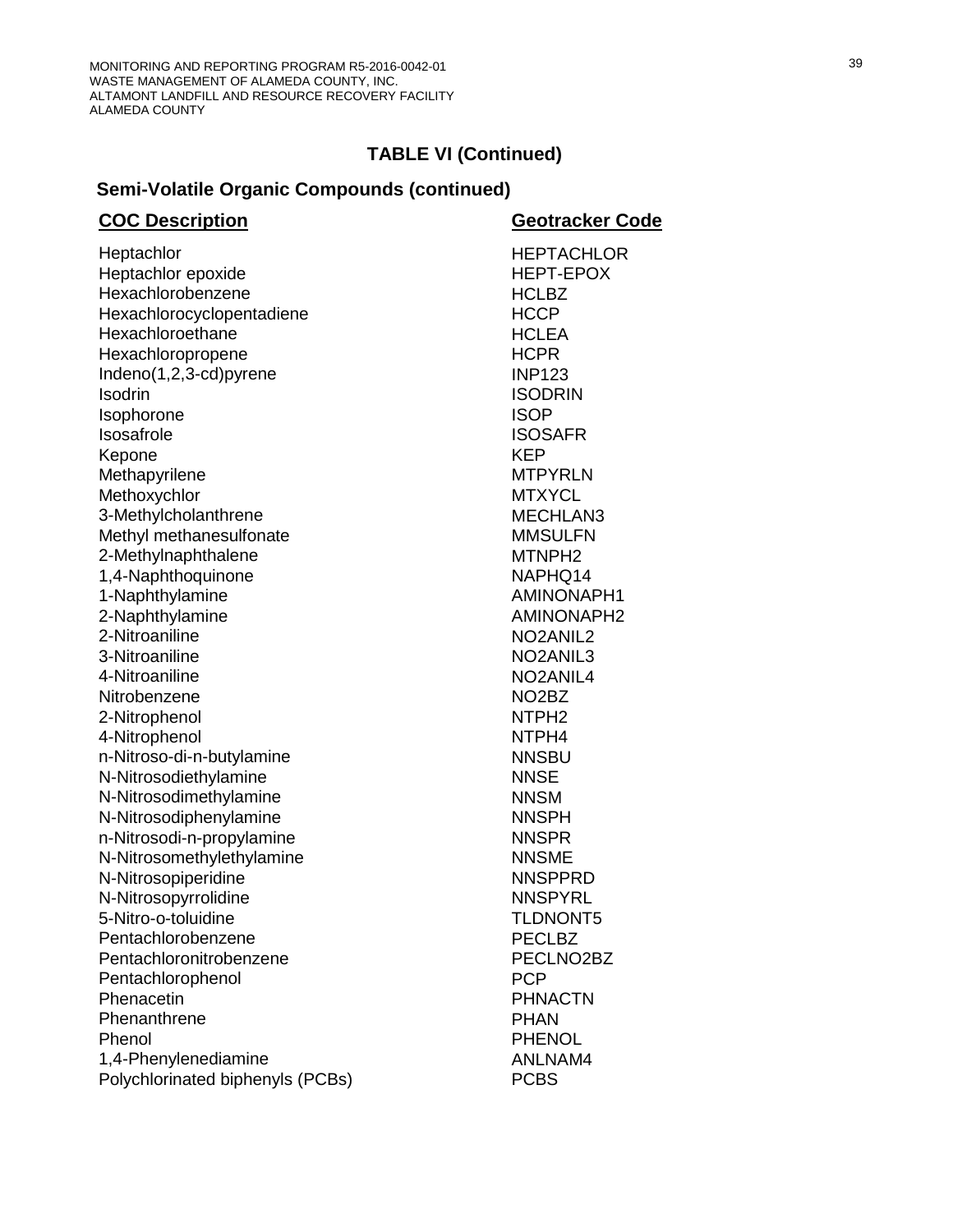## **Semi-Volatile Organic Compounds (continued)**

| <b>COC Description</b>          | <b>Geotracker Code</b> |
|---------------------------------|------------------------|
| Pronamide                       | <b>PRONAMD</b>         |
| Pyrene                          | <b>PYR</b>             |
| Safrole                         | <b>SAFROLE</b>         |
| 1,2,4,5-Tetrachlorobenzene      | C4BZ1245               |
| 2,3,4,6-Tetrachlorophenol       | <b>TCP2346</b>         |
| o-Toluidine                     | <b>TLDNO</b>           |
| Toxaphene                       | <b>TOXAP</b>           |
| 2,4,5-Trichlorophenol           | <b>TCP245</b>          |
| o,o,o-Triethyl phosphorothioate | <b>TEPTH</b>           |
| 1,3,5-Trinitrobenzene           | <b>TNB135</b>          |
|                                 |                        |

## **Chlorophenoxy Herbicides (USEPA Method 8151A):**

# **COC Description Geotracker Code** 2,4-D (2,4-Dichlorophenoxyacetic acid) 24D Dinoseb (DNBP; 2-sec-Butyl-4,6-dinitrophenol) DINOSEB Silvex (2,4,5-Trichlorophenoxypropionic acid; SILVEX 2,4,5-T (2,4,5-Trichlorophenoxyacetic acid) 245T

## **Organophosphorus Compounds (USEPA Method 8141B):**

| <b>Geotracker Code</b> |
|------------------------|
| <b>ATRAZINE</b>        |
| <b>CLPYRIFOS</b>       |
| <b>ZINOPHOS</b>        |
| <b>DIAZ</b>            |
| <b>DIMETHAT</b>        |
| <b>DISUL</b>           |
| <b>PARAM</b>           |
| <b>PARAE</b>           |
| <b>PHORATE</b>         |
| <b>SIMAZINE</b>        |
|                        |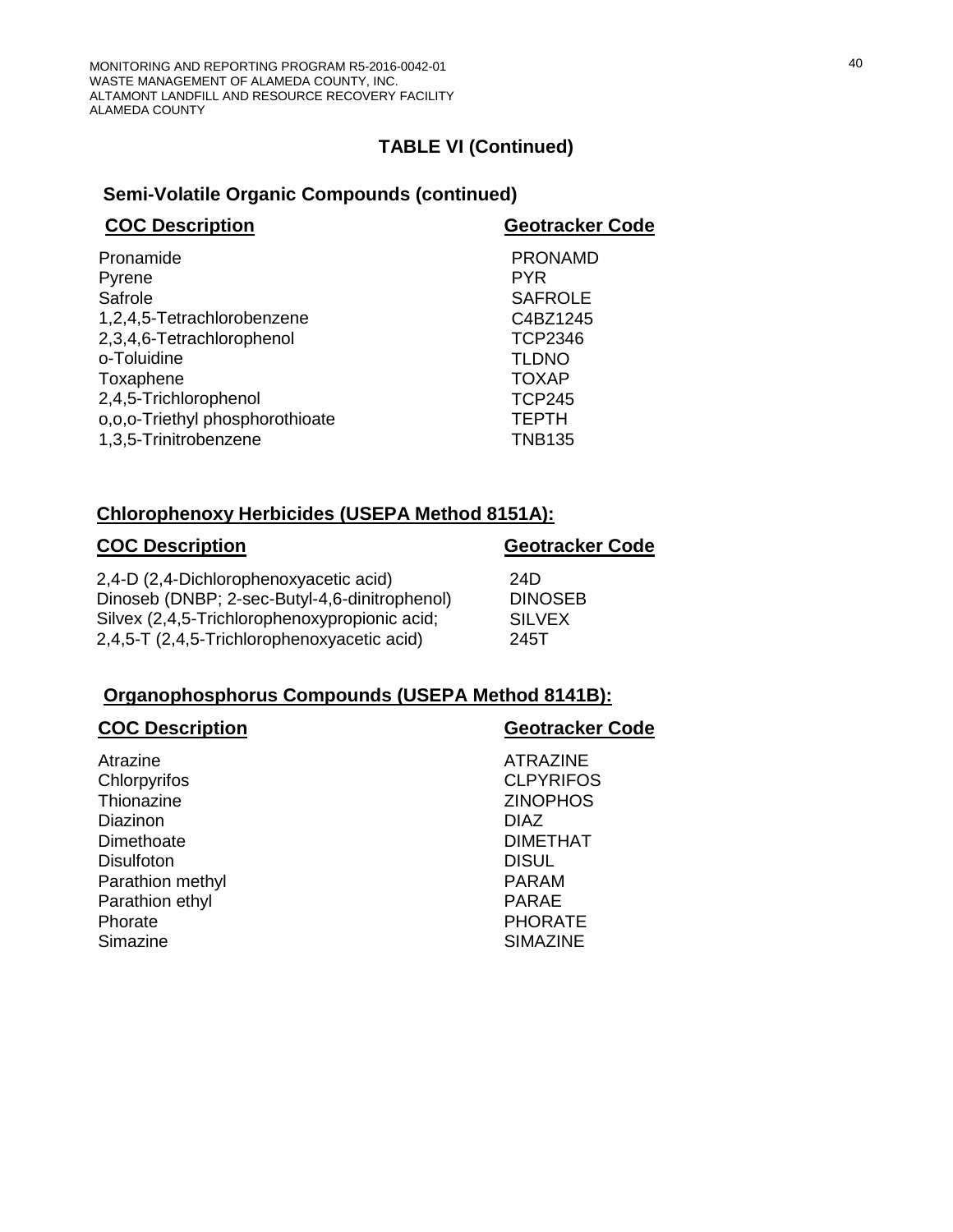# **TABLE VII**

# **LANDFILL GAS (LFG) CORRECTIVE ACTION MONITORING PROGRAM**

| <b>Parameter</b>                                                            | <b>Units</b>            | <b>Sampling</b><br><b>Frequency</b> | <b>Reporting</b><br><b>Frequency</b> |  |  |  |  |  |  |  |  |
|-----------------------------------------------------------------------------|-------------------------|-------------------------------------|--------------------------------------|--|--|--|--|--|--|--|--|
| <b>LFG Extraction Well Field (See Section A.6 for monitoring locations)</b> |                         |                                     |                                      |  |  |  |  |  |  |  |  |
| Gas concentrations at each well                                             |                         |                                     |                                      |  |  |  |  |  |  |  |  |
| Methane                                                                     | % by volume             | Monthly                             | Semiannually                         |  |  |  |  |  |  |  |  |
| <b>Carbon Dioxide</b>                                                       | % by volume             | Monthly                             | Semiannually                         |  |  |  |  |  |  |  |  |
| Oxygen                                                                      | % by volume             | Monthly                             | Semiannually                         |  |  |  |  |  |  |  |  |
| Remainder gas                                                               | % by volume             | Monthly                             | Semiannually                         |  |  |  |  |  |  |  |  |
| Gas Temperature at each well                                                | ∘F                      | Monthly                             | Semiannually                         |  |  |  |  |  |  |  |  |
| Gas Flow rate                                                               | <b>CFM</b>              | Monthly                             | Semiannually                         |  |  |  |  |  |  |  |  |
| Gas Pressure at each well                                                   |                         |                                     |                                      |  |  |  |  |  |  |  |  |
| Initial static pressure in wellhead                                         | inches $H20$            | Monthly                             | Semiannually                         |  |  |  |  |  |  |  |  |
| Adjusted static pressure in wellhead                                        | inches H <sub>2</sub> 0 | Monthly                             | Semiannually                         |  |  |  |  |  |  |  |  |